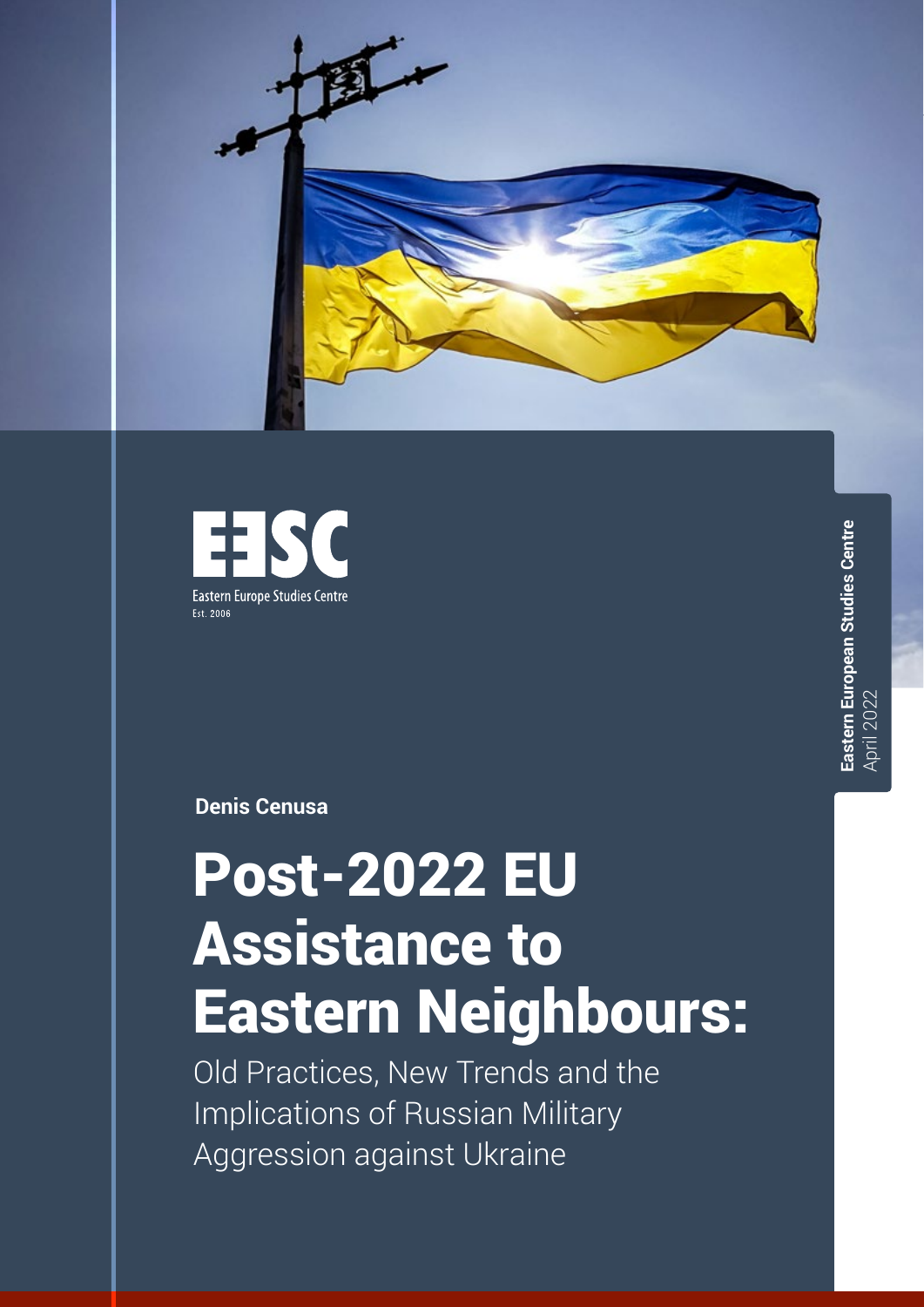

**DENIS CENUSA** is an Associated expert with EESC and researcher at the Institut für Politikwissenschaft at Justus-Liebig University in Giessen (Germany), where he conducts his doctoral studies on global governance and state resilience in the EU's neighbourhood. In 2015-2021, he has published extensively on European integration, EU-Russia interplay, good governance and energy security in Eastern Europe. Denis is also associated with the Moldovan think-tank Expert-Grup, where since 2015 has coordinated the Sida-financed project on Georgia, Moldova and Ukraine with the Centre for European Policy Studies (Brussels).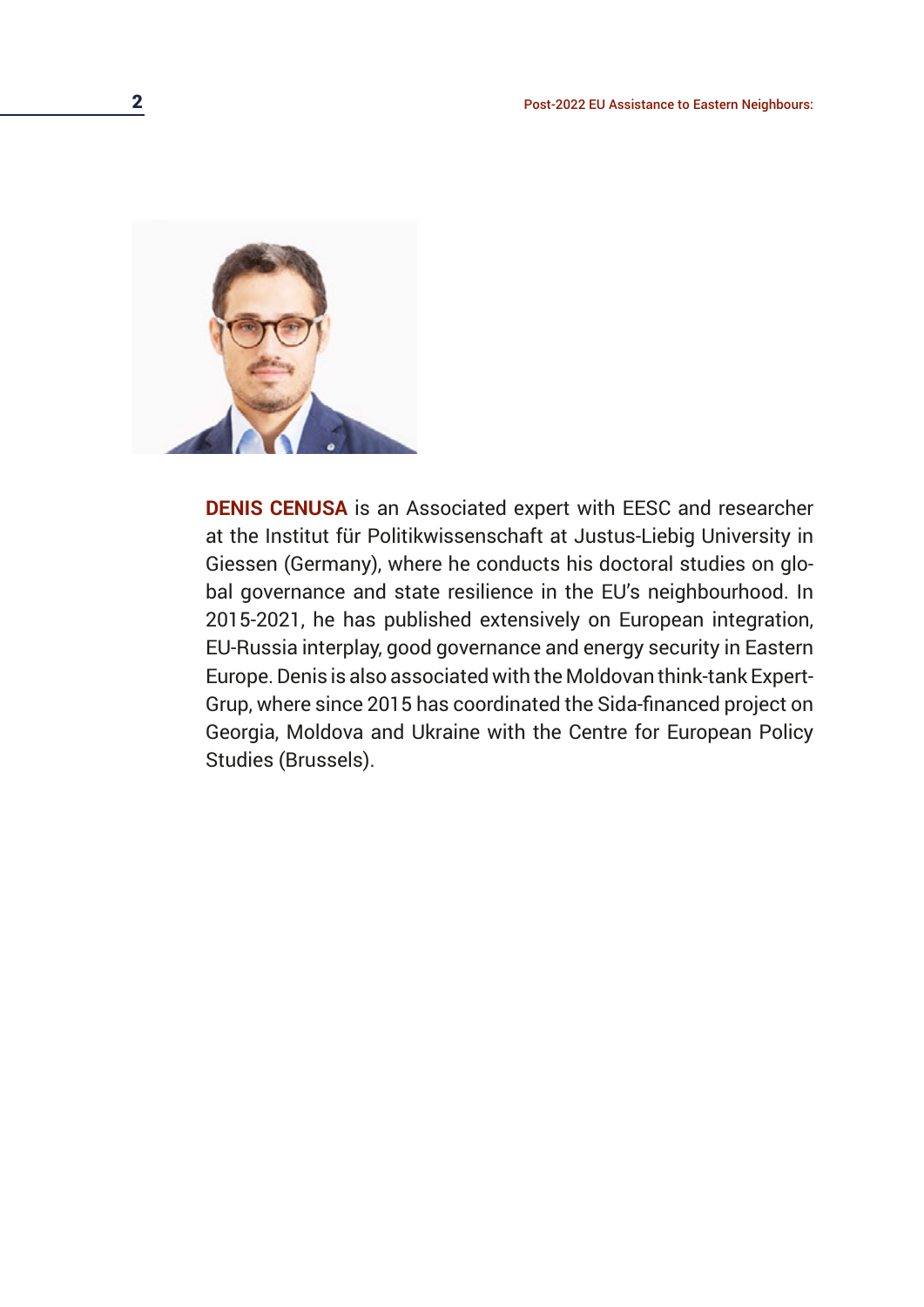## **Summary**

The financial assistance provided by the EU to its neighbours is of great importance to both the payer and the beneficiary. The EU wants to stabilise its proximity and foster progress there, while its neighbours need financial support to overcome obstacles in the process of change. Therefore, the issue of EU assistance is of high importance and should be investigated further. This policy paper stems from the demand described above for a broader understanding of EU financial assistance directed to countries belonging to the European Neighbourhood Policy, with a closer look at the Eastern Partnership (EaP) region. The analysis includes financial flows from the EU to its neighbours in the period 2007-2027. In retrospect, the policy document shows data on financial assistance provided to ENP countries through the previous ENPI and ENI financial tools. However, the main focus is on the assistance pledged by the EU to the ENP region through the "Post-2020 EaP Priorities" and, more generally, the NDICI financial toolbox in the Multiannual Financial Framework (MFF) for 2021-2027. The policy document also reveals less conventional financial tools that the EU uses to trigger and support policy and policy transformation in the region such as macro-financial assistance (MFA). In the face of Russian aggression against Ukraine, the focus of the paper is also on taking stock of how the EU reacted to support Ukraine through old and new European financial toolboxes. In conclusion, the policy document tables a set of recommendations for EU institutions and Member States aimed at making EU assistance more proportional in terms of geographical distribution (South, East and intra-regional) and the type of assistance allocated (loans, grants, blending, etc.). The differentiation criterion linked to EU membership perspective criteria, which indicate the potential for flexibility of pre-accession funds, is also explored. Finally, EU decision-makers are reminded of the importance of investing in transparency and inclusiveness in the process of establishing the conditionality mechanism towards third countries.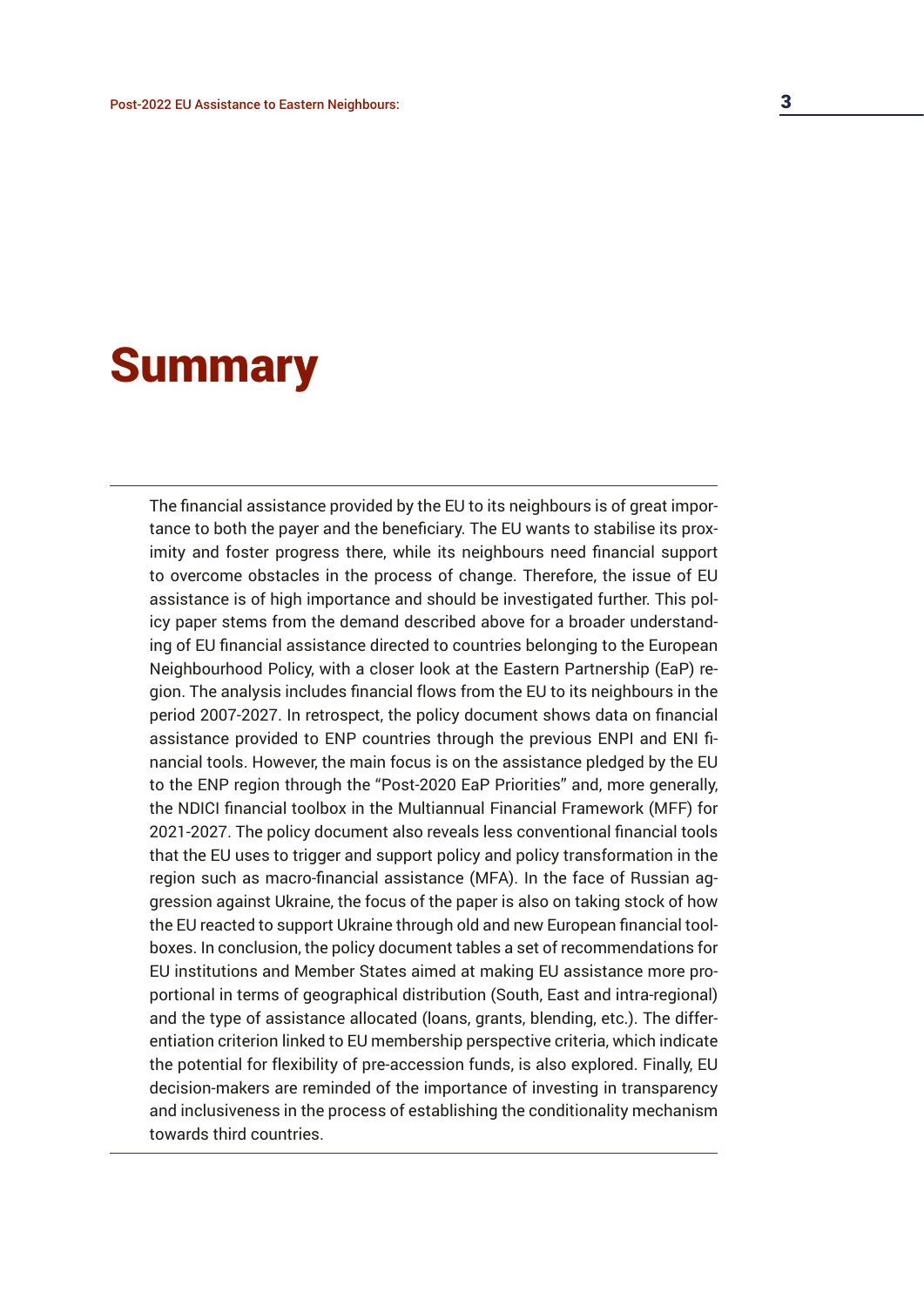## Introduction

The EU attaches strategic importance to the Eastern Partnership (EaP) as part of the European Neighbourhood Policy (ENP) because of its importance in ensuring stability and the transformation of states on the eastern external borders. On the one hand, due to recurring political fluctuations within the region and the geopolitical revisionism of Russia vis a vis Ukraine (annexation of Crimea and the militarisation of separatism in Donbas and Luhansk in 2014-2022, followed by fullblown war in 2022), Georgia, Moldova and Belarus, the EaP moved up on the EU foreign policy list of priorities. On the other hand, the most efficient way to engage substantially with and within the region is through the implementation of sectoral reforms at the central and local levels. This requires reforms of good governance, approximation of laws and policies, and upgrading the functionality of state institutions. To this end, the EU uses its budgetary resources and procedures to finance *transformation operations* in the EaP countries and across the entire region alike.

The geopolitical ambition to promote liberal values and a greater focus on building resilience against internal and external adversities in the eastern proximity *volens nolens* increases the capital intensity of the EU's neighbourhood policy. This is reflected in the way Brussels mobilises money<sup>1</sup> to support surrounding regions while showing a growing geopolitical predisposition to invest in its visibility and relevance in the closest and most *Europeanisable* region – the EaP.2 This policy paper looks at the form, size and other particularities of financial assistance that the EU spent in the past and desires to spend in next years for the region's development and stabilisation, including through the next multiannual budget (2021-2027). It also examines the financial patterns, when the EU applies the principle of differentiation towards the southern and eastern groups of countries of the European Neighbourhood and within the Eastern Partnership alone. In light of the Russian military aggression against Ukraine, launched in February 2022, the policy paper takes stock of some temporary and structural changes in the EU's financial allocation logics towards Russia and Belarus, on the one hand, and Ukraine (mainly), Moldova and Georgia, on the other hand.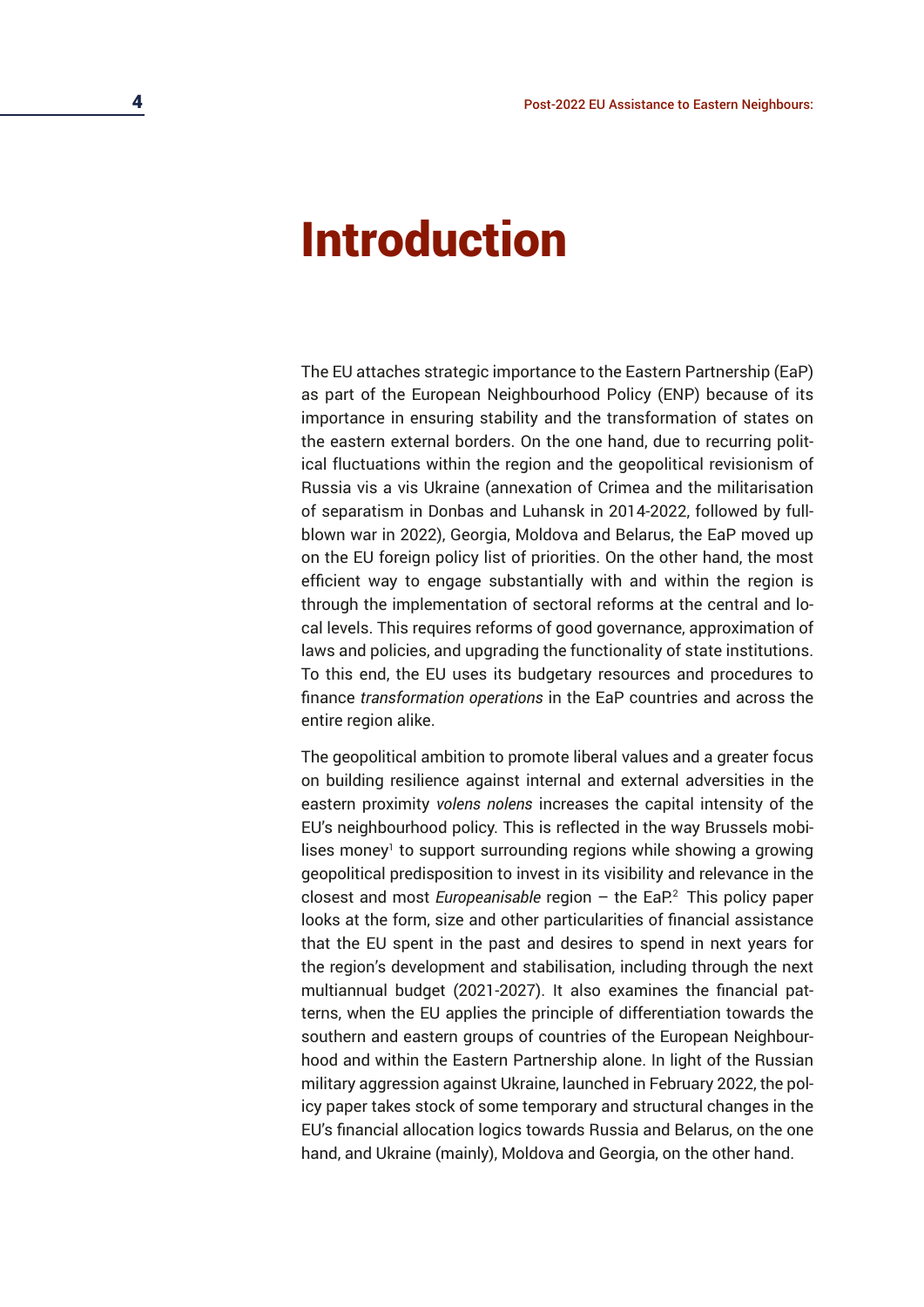The structure of this policy paper consists of four parts. *Firstly*, the major differences between the EU's old and new budget planning are outlined schematically, reflecting the expenditures to carry out in the European Neighbourhood Policy. *The second part* outlines the particularities of the financial commitments that the EU put on the table for the Eastern Partnership region in terms of post-2020 projects. *In the third part*, the focus is only the eastern neighbours most dedicated to European integration (Georgia, Moldova and Ukraine), to which the EU has made financial commitments over the course of 2021 (including in early 2022). *The fourth part* identifies and describes the changes that the EU adopted in reaction to the Russian military aggression against Ukraine (2022), which includes the cancellation, redirection or increase of allocations linked to three EaP countries and to Russia itself. *Finally*, the policy paper ends with some conclusions and key recommendations aimed at improving the EU strategy on financial assistance provided to its eastern neighbours, bearing in mind the imperative to address current geopolitical volatilities and future climate challenges.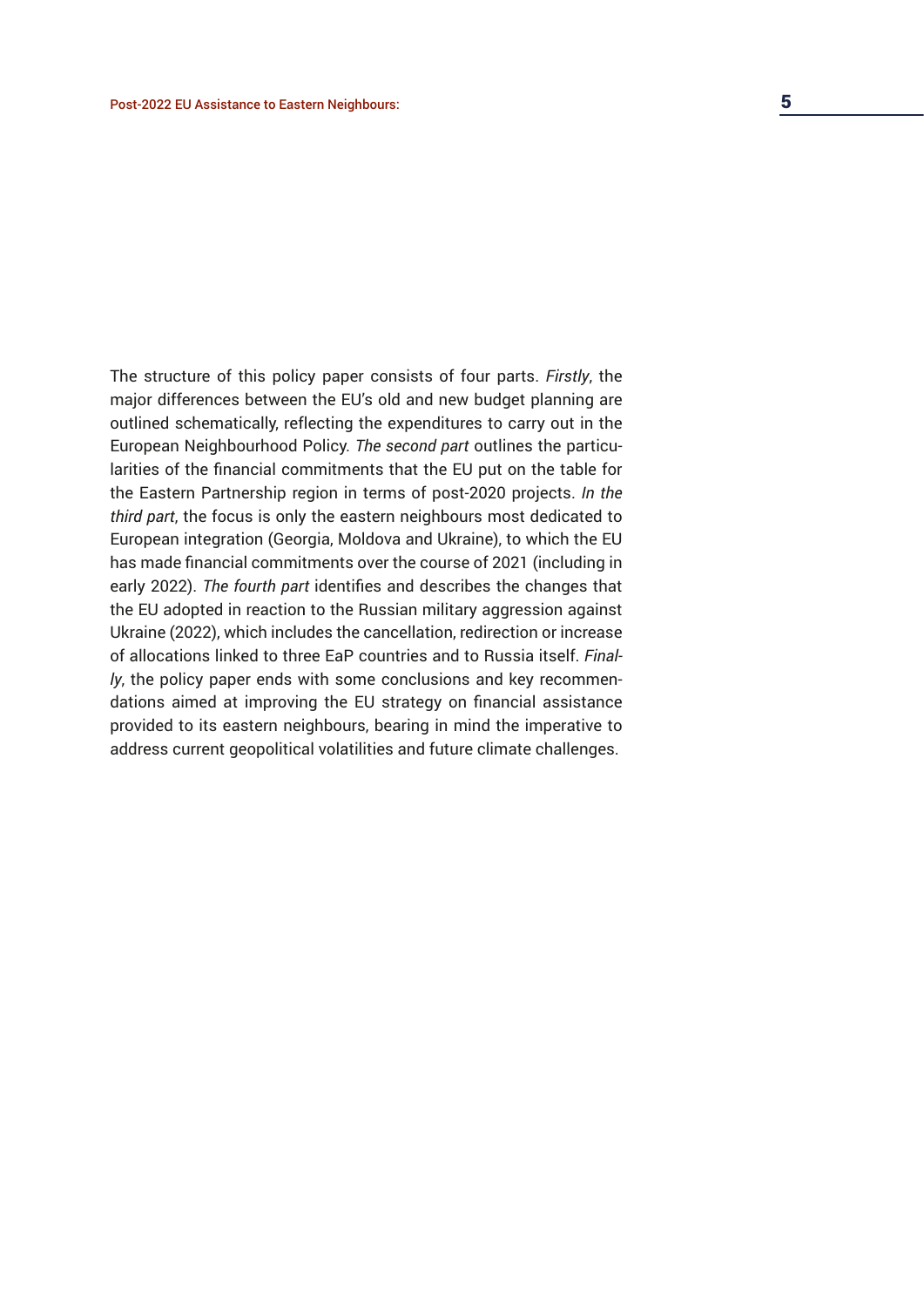# 01 The new EU<br>multiannual<br>and its nove multiannual budget and its novelty for the neighbourhood

EU budgeting for external assistance is continually evolving, given internal, regional and international rationalties and urgencies. Among the most recent revisions concerning the European Neighbourhood Policy (ENP) is the 2018 decision of the EU to change the multiannual budget line from "Global Europe" to "Neighbourhood and the world". This change is accompanied by simplification of the financing instruments that will make up the Neighbourhood, Development and International Cooperation Instrument (NDICI), a new financial tool established in 2018. The EU justified the need for this reassembly with the aim of "increasing the coherence, transparency, flexibility and efficiency"<sup>3</sup> of the EU's external activity. Therefore, NDICI merges most of the old instruments and represents the main financing instrument for EU cooperation with partner countries, including ENP countries.

In 2020, EU decision-makers reduced the initially planned budget for the "Neighbourhood and the world" line from €118.2 billion, proposed in 20184 , to €98.4 billion, as established by the EU in July 20205 . These new changes led to an increase in the financial distribution for "Global Europe", which represented €58.7 billion during the multi-year budget 2014-2020 to a budget of €98.4 billion to be spent in 2021-2027 as part of the new dimension of "Neighbourhood and the World" (*see Figures 1 and 2*).

The annual financial distribution in 2021-2027 will represent amounts ranging between €12.5 billion and €15.5 billion. This is higher than the money allocated for "Global Europe" on an annual basis in 2014-2020 (*see Figures 3 and 4*). However, the increase is due more to the reorganisation and restructuring of existing instruments than to a massive injection of new money earmarked for the EU's external actions.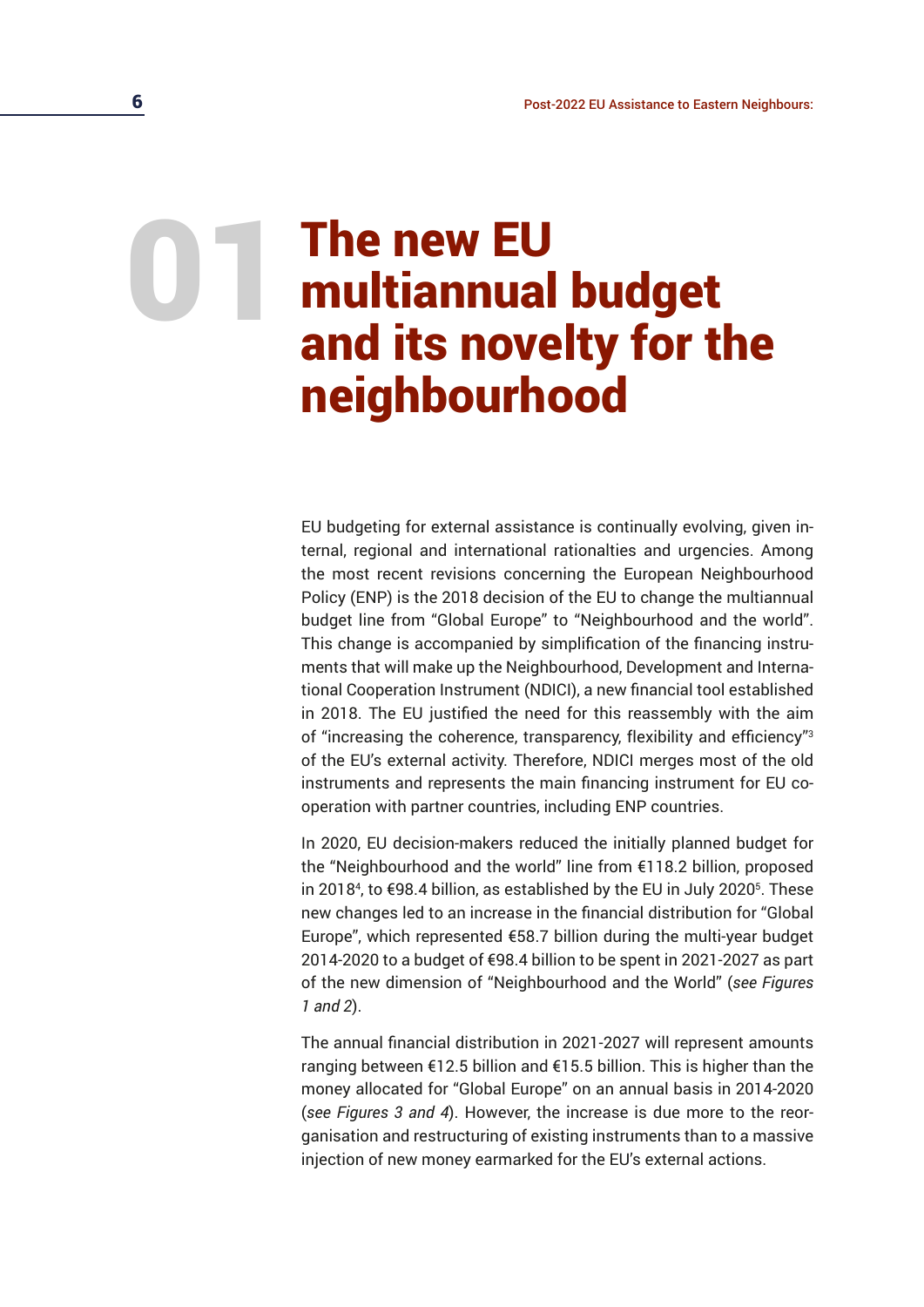

**Figures 1 and 2:** EU Multiannual Financial Framework represented in total commitments (left) for 2021-2027 and 2014-2020<sup>6</sup> respectively (right), € million (calculated in 2018 and 2011 prices respectively)<sup>7</sup>

*Source*: Author's compilation of the EU's Multiannual Financial Frameworks for 2014-2020 and 2021-2027 based on data available at<https://ec.europa.eu/>





**Figures 3 and 4.** Representation of the EU's long-term budget for the Neighbourhood and the World in 2021-2027 (left) and Global Europe in 2014-2020 (right), € million (calculated in 2018 and 2021 prices respectively)

*Source*: Author's compilation of the EU's Multiannual Financial Frameworks for 2014-2020 and 2021-2027 based on data available at<https://europa.eu/>

In line with the new Multiannual Financial Framework 2021-2027,<sup>8</sup> the NDCI absorbed the financial resources previously operated by the European Neighbourhood Instrument (ENI) in 2007-2014 (€15.4 billion). The NDICI will serve to finance the EU's external actions. Its budget constitutes €70.8 billion (€79.4 billion in 2020 prices<sup>9</sup>) or approximately 72% of the total amount under the heading "Neighbourhood and the World" (€98.4 billion). The "Pre-accession assistance" (€12.5 billion) and "European Peace Facility"10 are the other two channels for EU funding towards third countries, included under the heading "Neighbourhood and the World". The NDCI budget structure is fourfold: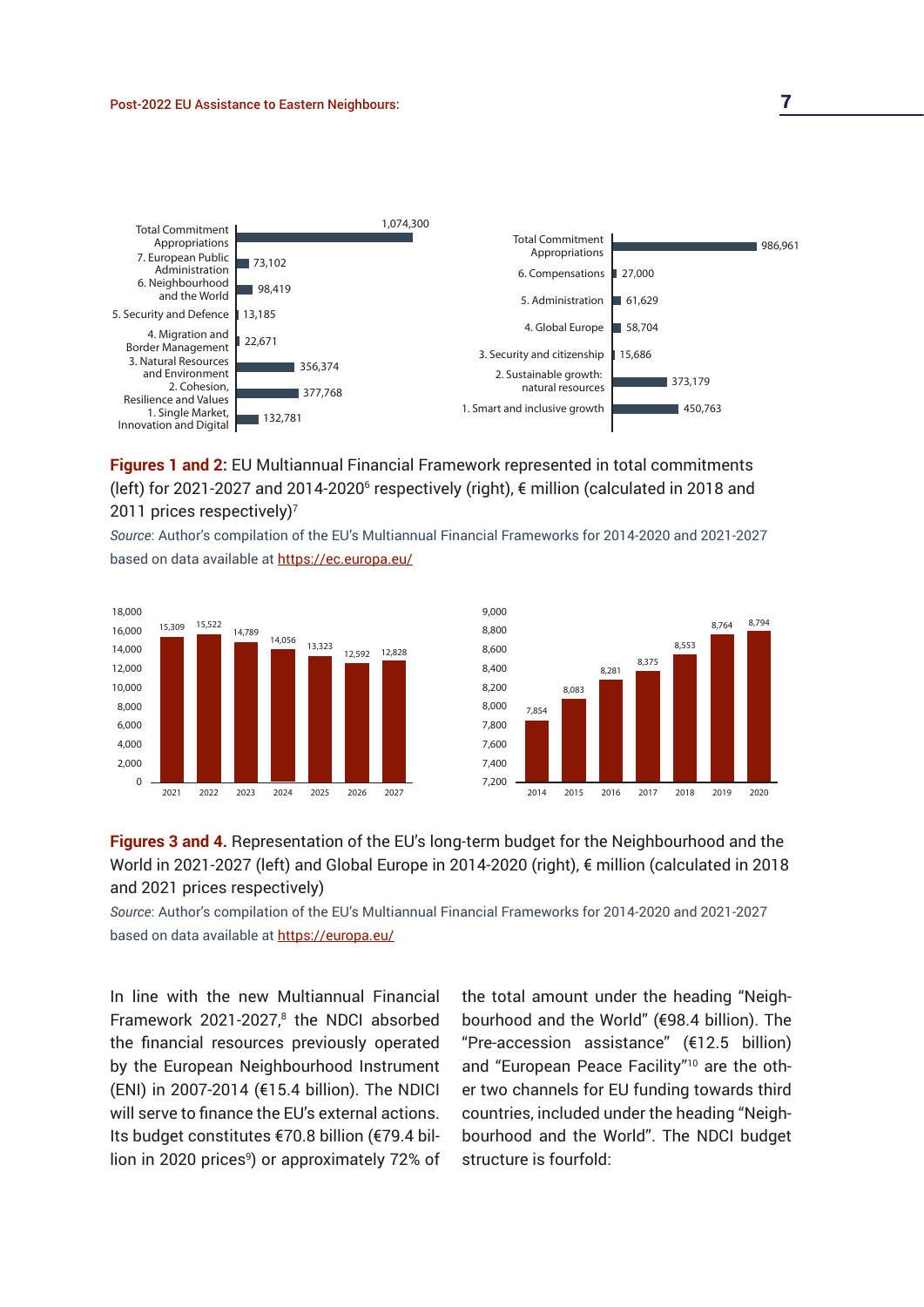- *First*, it comprises the amounts earmarked for geographic programmes, with at least €17.2 billion (€19.3 billion at 2020 prices<sup>11</sup>) for ENP countries (17 countries and territories<sup>12</sup>). That is about  $65$  billion more than what the EU has earmarked for the four Western Balkan countries (Albania, Serbia, Montenegro and the North Macedonia), which are part of the pre-accession dialogue. However, if divided by country, the budget of the ENP countries seems insignificant at approximately €1 billion per country. This is three times less than that of the four Western Balkan countries (€3.1 billion per country). It is worth noting that in the past, the EU used money from the "pre-accession" funds for the ENP countries – Georgia, Moldova and Ukraine – as described in the following sections (*see Annexes: Table 10*).
- *Second,* NDICI contains €5.6 billion for thematic programmes, such as human rights, democracy, civil society organisations, etc.
- *Third*, €2.8 billion is budgeted from NDICI for rapid response actions.
- *The fourth* and last part of the NDCI, with €8.4 billion in its portfolio, aims to solve unforeseen situations (crisis and post-crisis management, migratory pressure). Disbursement of assistance for EU external action will be subject to the conditionality mechanism, which implies both respect for international law and commitments to sectoral reforms.

#### **Intra- and interregional unbalanced EU assistance**

Although the EU has put almost €70 billion on the table to develop cooperation with its neighbours, financial support has not been linear within the ENP (South and East dimensions) and the EaP examined separately. This is due to geographic proximity and geopolitical logic. Between 2007 and 2020, the EU financial help distributed to its eastern and southern neighbours was similar when assessed by region: south and east, respectively. In 13 years, the 10 southern ENP countries received around €17.3 billion (or €1.7 billion per country), while the eastern neighbours benefited from €7.7 billion (or €1.1 billion per country). The first impression seems to indicate that the EU has been practically as generous with the South as with the East.13 However, a more nuanced analysis paints a more complex picture, showing that financial support has been largely unbalanced, both within and between the two neighbouring regions.

To begin with, after looking comparatively at the two neighbourhoods, various imbalances can be seen if EU assistance is estimated taking into account the size of the population.<sup>14</sup> For example, the EU provided Israel<sup>15</sup> (8.6 million inhabitants) with €7.6 billion in 2007-2020 compared to Ukraine (43.2 million inhabitants) that received €2.3 billion. Even without counting assistance per capita, Israel, which is not a direct neighbour, has benefited from almost 4 times more financial allocations than Ukraine, which borders the EU. The fact that Israel had access to more funding could be due to a longer tradition of cooperation with the EU, renewed based on the 2000 Association Agreement. In political terms, however, the EU's relationship with Ukraine has become much more dynamic, especially after the first Russian aggression in 2014 (annexation of Crimea, separatist regions in Donbas), than with Israel, with which no Association Council was held in 2012-2019.16 It is worth mentioning that financial support to Ukraine does not entail macro-financial assistance (MFA), which constituted around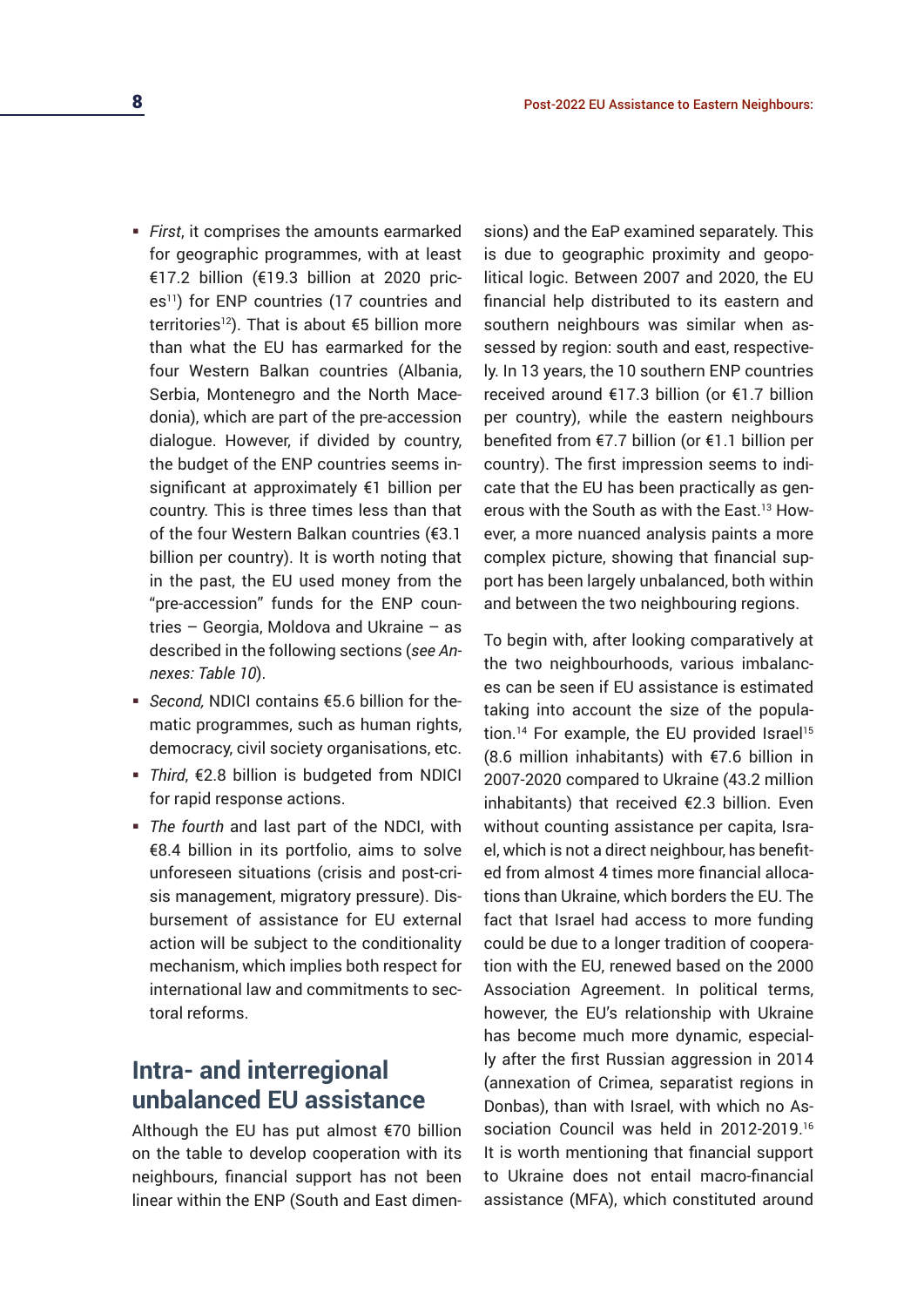

**Figure 5:** Representation of EU assistance for the collective southern neighbours according to amounts consumed/paid, € million, 2007-2020

*Source*: Author's compilation based on examination of the data available in the EU Financial Transparency System, [https://ec.europa.eu/budget/fts/index\\_en.htm](https://ec.europa.eu/budget/fts/index_en.htm)

€5 billion in loans, transferred in 2014-2020 (*see Table 4, p. 12*). In the wake of the second Russian military aggression in 2022, support for Ukraine will more than multiply, narrowing the gap with EU assistance to Israel or even surpassing it in many respects.

Another interregional discrepancy can be exemplified using the case of Georgia (3.9 million inhabitants) which received €1.2 billion (excluding MFA) in 13 years or almost twice as much EU money per citizen as Tunisia (11.7 million inhabitants), to which the EU allocated €2.2 billion (*see Annexes: Table 8, p. 18*).

At the same time, there are significant differences between countries within the same region. In the Southern Neighbourhood, the main and most obvious difference is between Israel and the remaining nine countries (*see*  *Figure 5*). On the eastern flank, the situation is more nuanced. For example, variations in EU assistance between Russia and Ukraine stand out, albeit at different points on the time axis.

Figure 6 shows that the main recipient of EU financial support has been Ukraine since 2014, which coincides with both the implementation of the Association Agreement and Russian aggression. Simultaneously, the EU slashed disbursements to Russia since the year it began to apply sanctions related to Ukraine (for the occupation of Crimea<sup>17</sup> and after the downing of the MH17 plane<sup>18</sup>).

In 2014-2020, Georgia, which is 34 times smaller in population terms, received more assistance from the EU than Russia, which became a major loser of EU assistance in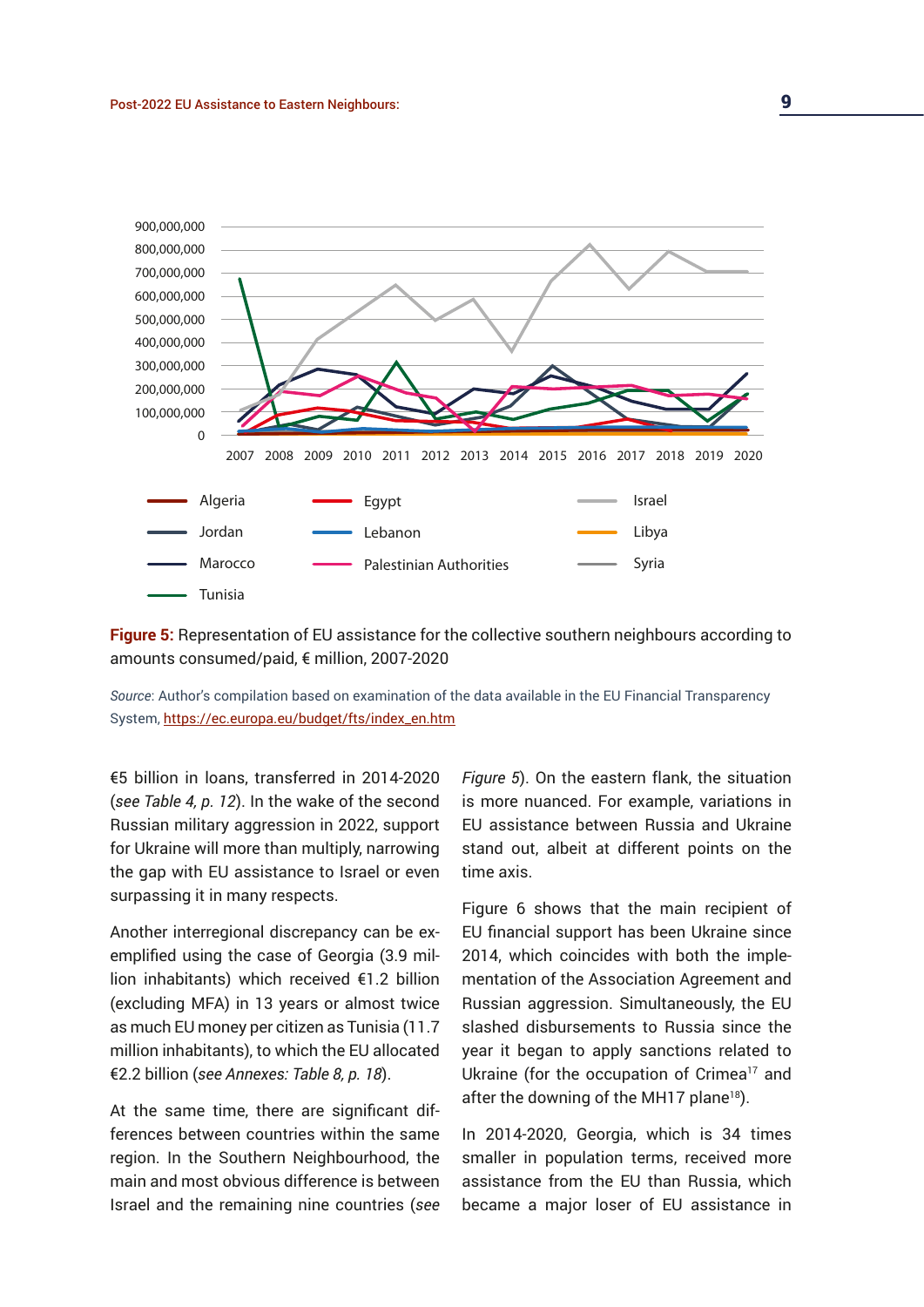

**Figure 6:** Representation of EU assistance for the eastern neighbours according to amounts consumed/paid, € million, 2007-202019

*Source*: Author's compilation based on examination of the data available in the EU Financial Transparency System, [https://ec.europa.eu/budget/fts/index\\_en.htm](https://ec.europa.eu/budget/fts/index_en.htm)

the recent past. Moldova<sup>20</sup> and Belarus witnessed shaky EU assistance due to internal setbacks. After the fall of the oligarchic regime in Moldova, the country re-established a vibrant dialogue with EU institutions that reflected the positive impact of EU assistance.

The most dramatic drop in assistance has been to Belarus, against which the EU has applied five rounds of sanctions since the 2020 presidential elections called "neither free nor fair."21 EU assistance has a tendency to fluctuate even more in the eastern part of the ENP than in the south, mainly due to geopolitical interconnectedness with the region and Russia's growing opposition to deepening European integration.

The differences between the amounts of assistance transferred to neighbours in the south and the east show once again that there are no technical criteria to guide the logic of EU financing towards its neighbours. Consequently, financial support is adapted to each country and has a strong causality with the quality of the EU's bilateral relations with the recipient country at any given time. In addition, assistance is geopolitically contextualised. In other words, the allocation of EU funds is driven by strong political subjectivity and rather weak technical criteria on the basis of which allocations are distributed among neighbouring regions.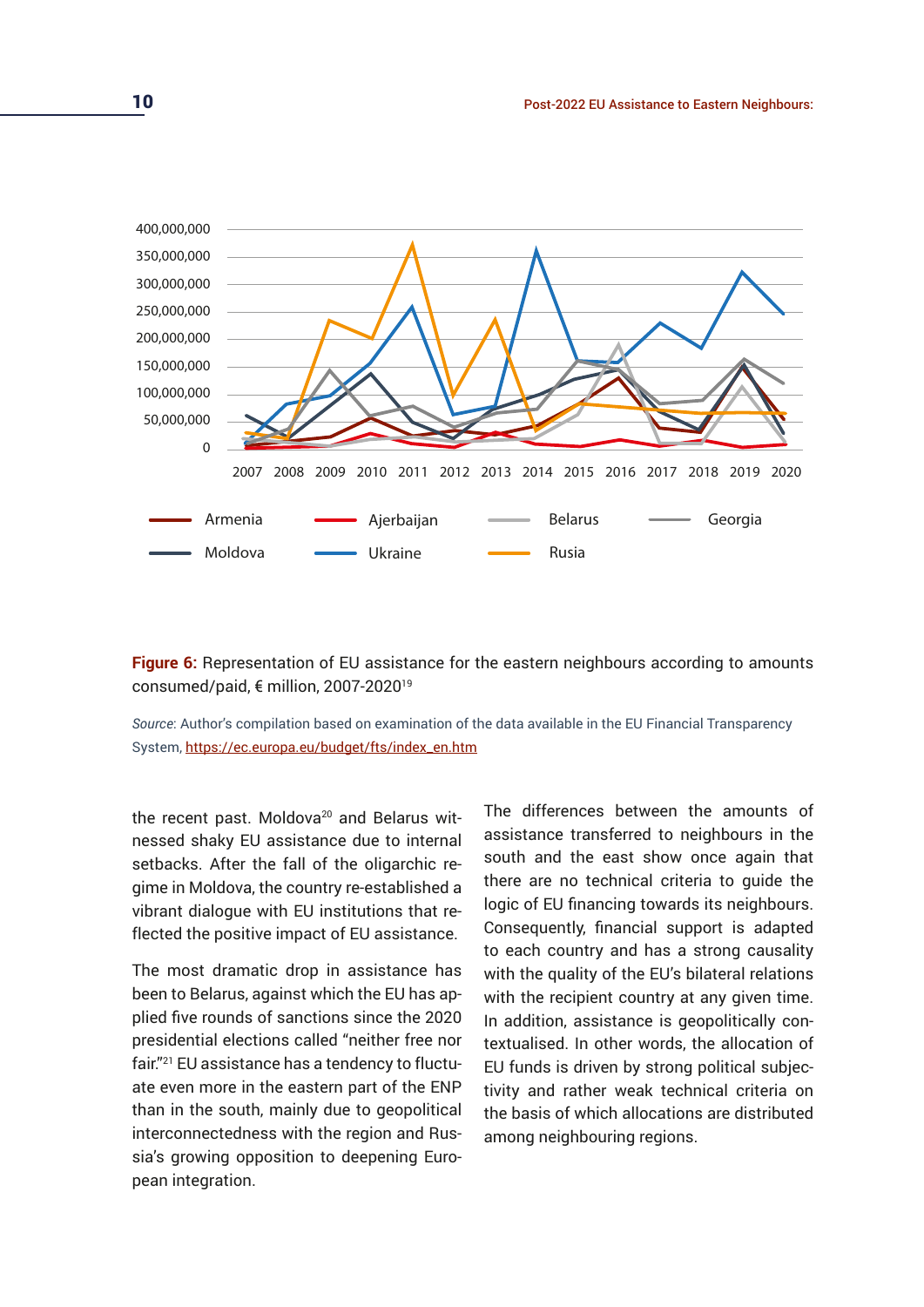# The new post-2020<br>agenda for the EaP –<br>money for all six agenda for the EaP – money for all six

Stabilisation and resilience building became driving motivations for the EU in the EaP region from 2015-2016, reflecting the objectives of the Global Strategy (2016), $22$  the revised ENP (2015) and the conclusions of the Summit of Riga Eastern Partnership (2015).<sup>23</sup> Towards this end, the EU designed the first iterations of the "2020 deliverables",<sup>24</sup> published in 2016, which led to more practical, dynamic and close cooperation between the EU and the six EaP countries.

The first "deliverables" proposed 20 overarching priorities to be implemented in 2016-2020. Actions initially revolved around priorities and were less country-oriented. Subsequently, the EU gradually began to emphasise the benefits that each of the six EaP countries was receiving through individual projects and programmes.<sup>25</sup> However, the approximate budget for "Deliverables 2020" has never been published in its entirety. This is mainly due to the fact that the idea of "deliverables" came about after the approval of the 2014-2020 EU Multiannual Financial Framework. Nonetheless, to financially cover the "deliverables", the EU used the ENI's financial envelope.<sup>26</sup>

The second and latest iteration of "deliverables" was developed before the sixth EaP summit in Brussels (December 15, 2021) – "Post-2020 EaP priorities".<sup>27</sup> This time the approach was more specific in terms of financial distribution per field of action and per country.28 The EU pledged to support actions leading to "recovery, resilience and reform" in the eastern neighbourhood. In this sense, the "post-2020 deliverables" document stipulates five objectives and 10 priority targets $29$  until 2025 (*see Table 1*).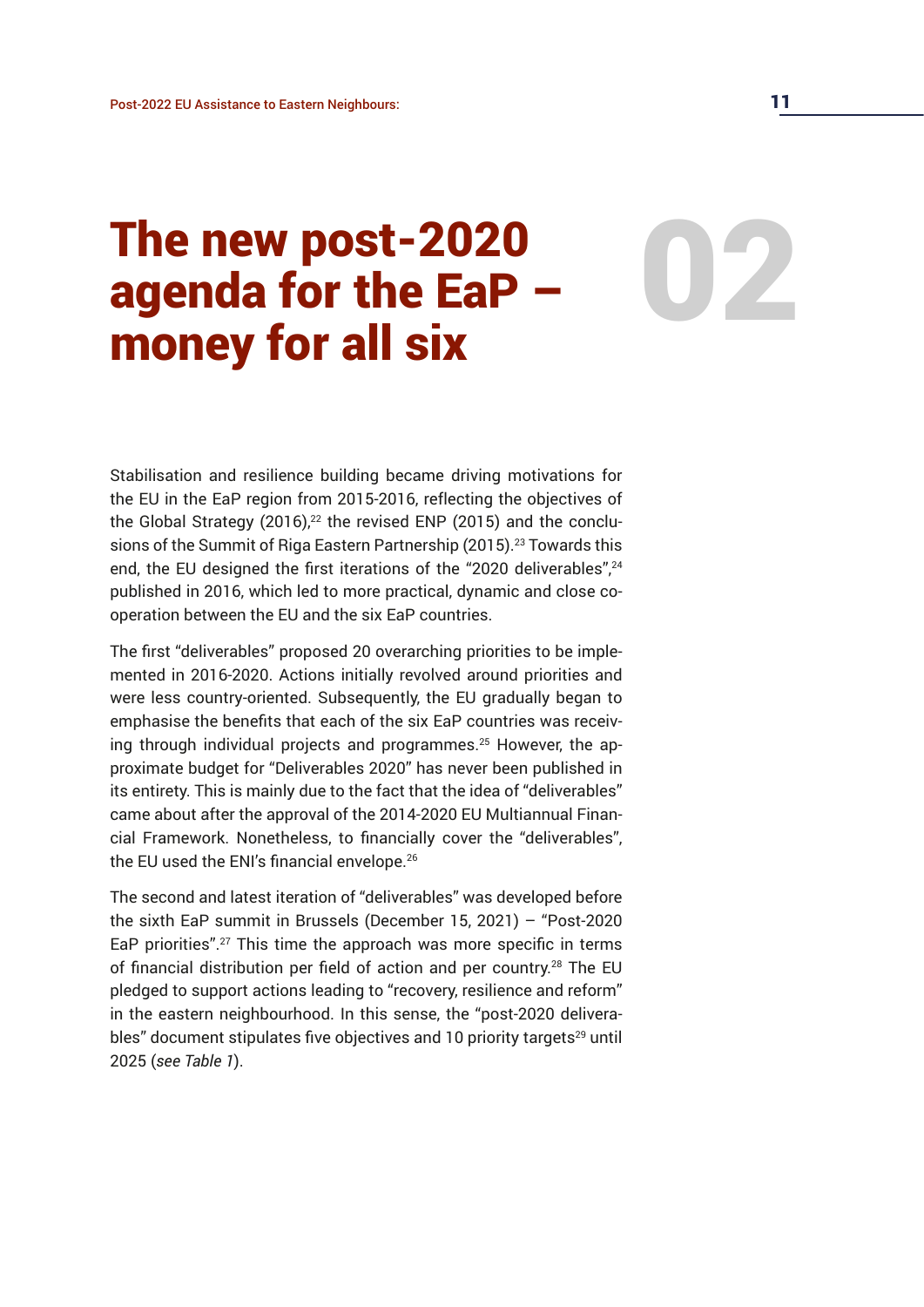**Table 1.** The objectives and priority targets envisaged per country under the "post-2020 EaP Priorities"

*Source*: Author's compilation based on the "Post-2020 EaP priorities" document.

| 5 objectives                                                                     | <b>10 Priority Targets</b>                        |
|----------------------------------------------------------------------------------|---------------------------------------------------|
| 1. Resilient economy (together for resilient, sus-                               | 1. Competitive and innovative economies;          |
| tainable and integrated economies);                                              | 2. Rule of law:                                   |
| 2. Resilient institutions (together for accountable                              | 3. Security and cyber resilience;                 |
| institutions, the rule of law and security);                                     | 4. Sustainable and smart connectivity:            |
| 3. Resilient environment (together towards envi-                                 | 5. People and knowledge society;                  |
| ronmental and climate resilience);                                               | 6. Diverse societies and strategic communication; |
|                                                                                  | 7. Health resilience:                             |
| 4. Resilient digital space (together for a resilient<br>digital transformation); | 8. Sustainable energy;                            |
|                                                                                  | 9. Digital transformation;                        |
| 5. Resilient society (together for resilient, fair and<br>inclusive societies).  | 10. Environment and climate.                      |

To support post-pandemic economic recovery, intra-regional interconnectivity and digital and climate transition in the region, the EU offers less than €20 billion: €2.3 billion in grants and investments for an economic and investment plan and up to €17 billion in public and private investments.<sup>30,31</sup> The two main sources of funding will be the European financial institutions (the European Investment Bank and the European Bank for Reconstruction and Development) and the NDICI (for the blending and grant components). Figure 3 shows that the two areas/actions that will consume the most EU investment are "transport connectivity" (€4.5 billion) and "sustainable energy" (€3.4 billion). On the opposite side are "competitiveness" (€500 million), "health resilience" (€600 million) and "climate resilience" (€750 million).

The same amount of around €20 billion will be divided for the needs of six EaP countries into five groups of flagship initiatives/actions. As Table 3 illustrates, the four investment directions are identical for all six countries: 1) support for the innovative economy; 2) environment; 3) connectivity; and 4) digital transition. However, some of the actions characterise the particular local needs of the country: improving trade with the EU (Moldova, Belarus); economic transition in rural areas (Ukraine); economic recovery (Georgia); accountable democracy (Belarus). This principle, customised for each country, indicates that both the EU and host countries pay attention to the relevance of investment, clearly integrating the problem-oriented approach.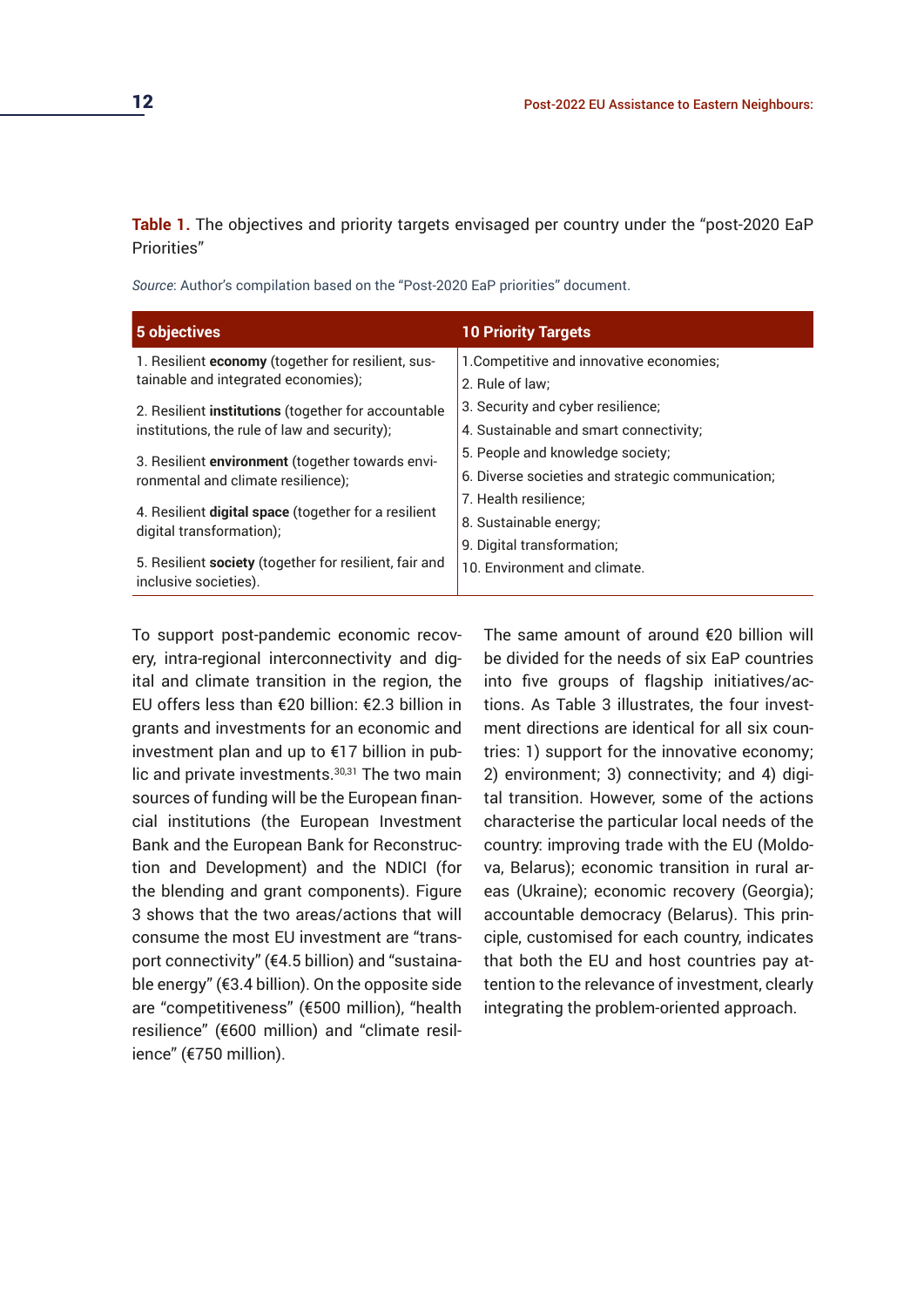**Table 2.** The EU's investment plans per sector under the "Post-2020 EaP Priorities, €, 2021- 2025

*Source*: Author's compilation based on the "Post-2020 EaP priorities" document.

| Area of investment                                                  | <b>Amount</b>                                                                    |
|---------------------------------------------------------------------|----------------------------------------------------------------------------------|
| 1. Transport connectivity                                           | €4.5 billion                                                                     |
| 2. Support for SMEs                                                 | €1.5 billion (local currency)<br>$\epsilon$ 1.4 billion (by issuing green bonds) |
| 3. Strengthen competitiveness and integration in the EU value chain | €500 million                                                                     |
| 4. Digital transition                                               | €1.5 billion                                                                     |
| 5. Sustainable energy                                               | €3.4 billion                                                                     |
| 6. Climate resilience                                               | €750 million                                                                     |
| <b>7. Health resilience</b>                                         | €600 million                                                                     |
| 8. Knowledge societies                                              | €1.3 billion                                                                     |

Due to increased political commitment and interest in further European integration, a large part of the announced financial support naturally goes to Georgia, Moldova and Ukraine. They will need increasing assistance from the EU as they have made known their strategic objectives to advance integration with each other and with the EU within the framework of the "Associated Trio".32 The second Russian military aggression has accelerated this process, as evidenced by the synchronisation of Ukraine and Moldova into the European electricity grid in 2022,<sup>33</sup> in the past scheduled for 2025. Next in line to ask the EU for more help is Armenia, which started implementing CEPA in March 2021. Azerbaijan appears to be one

of the most self-sufficient countries in the region, making assistance from the EU less stringent. Belarus' participation in EU-funded initiatives is complicated by the serious deterioration of bilateral political dialogue and the EU's decision not to recognise the legitimacy of the Minsk political regime. In the case of Belarus, EU funds are cancelled for projects carried out with the authorities associated with the Alexandr Lukashenko regime both due to the democratic regression of 2020 and more recently for facilitating the Russian invasion of Ukraine in 2022. To a large extent, these trends are also reflected in the amounts the EU programmed for investments under the "post-2020 deliverables" (*see Figure 7*).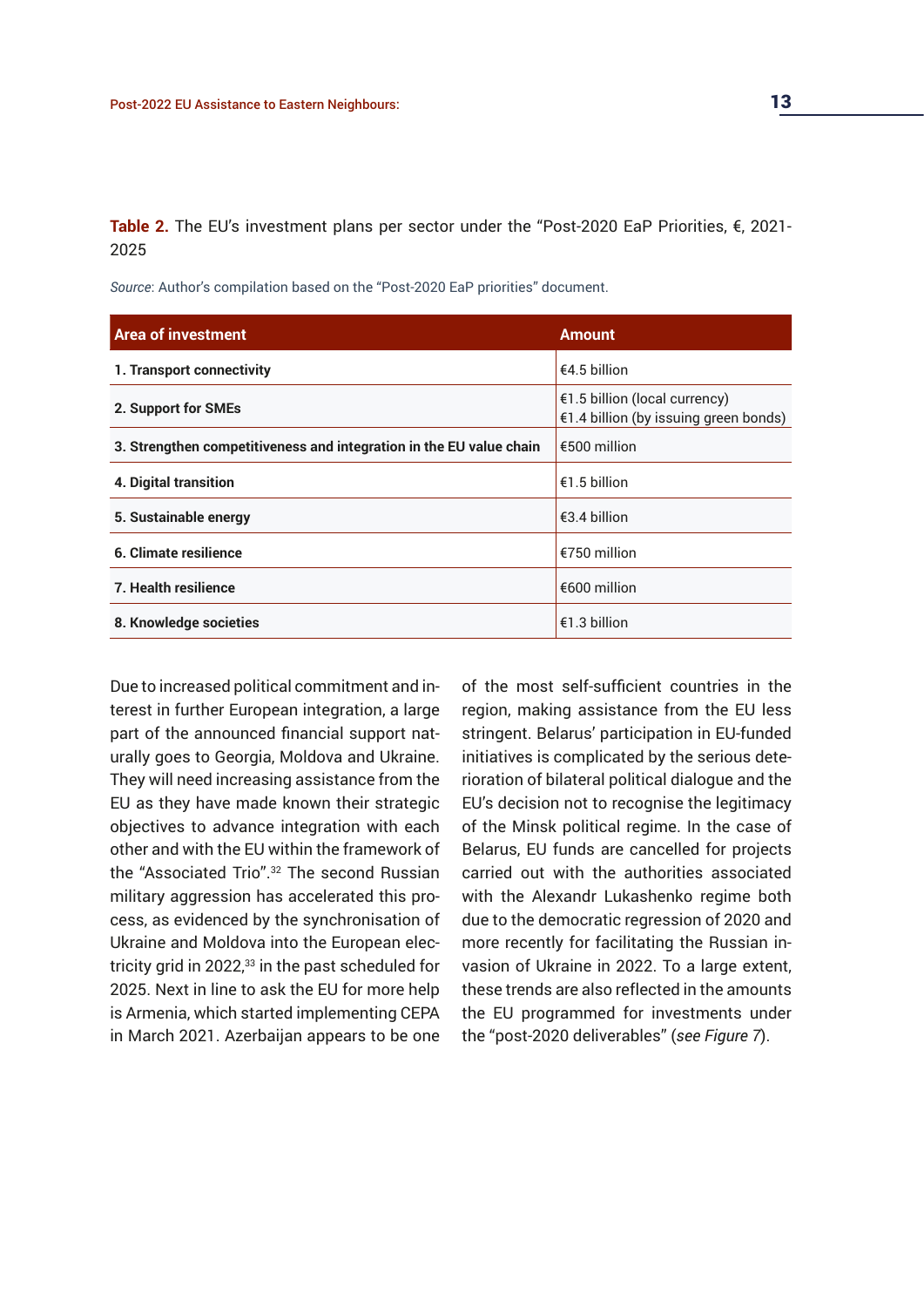#### Table 3. The Flagships/Actions envisaged per country under the "Post-2020 EaP Priorities"<sup>34</sup>

*Source*: Author's compilation based on examination of the "post-2020 EaP Priorities".

|            | Armenia                                                                                     | Azerbaijan                                                                      | <b>Belarus</b>                                                                      | Georgia                                                     | Moldova                                                                            | Ukraine                                                                           |
|------------|---------------------------------------------------------------------------------------------|---------------------------------------------------------------------------------|-------------------------------------------------------------------------------------|-------------------------------------------------------------|------------------------------------------------------------------------------------|-----------------------------------------------------------------------------------|
| Flagship 1 | Supporting a<br>sustainable,<br>innovative and<br>competitive<br>economy                    | Green connec-<br>tivity                                                         | Supporting an<br>innovative and<br>competitive<br>economy                           | <b>Black Sea</b><br>connectivity                            | Supporting a<br>sustainable,<br>innovative,<br>green and<br>competitive<br>economy | Supporting a<br>sustainable, in-<br>novative, green<br>and competitive<br>economy |
| Flagship 2 | Boosting con-<br>nectivity and<br>socio-economic<br>development                             | Digital connec-<br>tivity                                                       | Improving<br>transport<br>connectivity<br>and facilitat-<br>ing EU-Belarus<br>trade | Transport<br>connectivity<br>across the<br><b>Black Sea</b> | <b>Boosting</b><br><b>EU-Moldova</b><br>trade                                      | Economic tran-<br>sition for rural<br>areas                                       |
| Flagship 3 | Investing in the<br>digital transfor-<br>mation, inno-<br>vation, science<br>and technology | Supporting a<br>sustainable,<br>innovative, green<br>and competitive<br>economy | Boosting inno-<br>vation and the<br>digital trans-<br>formation                     | Sustainable<br>economic<br>recovery                         | Increasing en-<br>ergy efficiency                                                  | Improving<br>connectivity<br>by upgrading<br>border crossing<br>points            |
| Flagship 4 | <b>Building</b><br>resilience in<br>the southern<br>regions                                 | Innovative rural<br>development                                                 | Supporting a<br>green Belarus                                                       | Digital con-<br>nectivity for<br>citizens                   | Improving<br>connectivity                                                          | Boosting the<br>digital transi-<br>tion                                           |
| -lagship 5 | Investing in a<br>green Yerevan                                                             | Smarter and<br>greener cities                                                   | Investing in a<br>democratic,<br>transparent<br>and accounta-<br>ble Belarus        | Improved air<br>quality                                     | Investing in<br>human capital<br>and prevent-<br>ing 'brain<br>drain'              | Increasing<br>energy effi-<br>ciency support<br>for renewable<br>hydrogen         |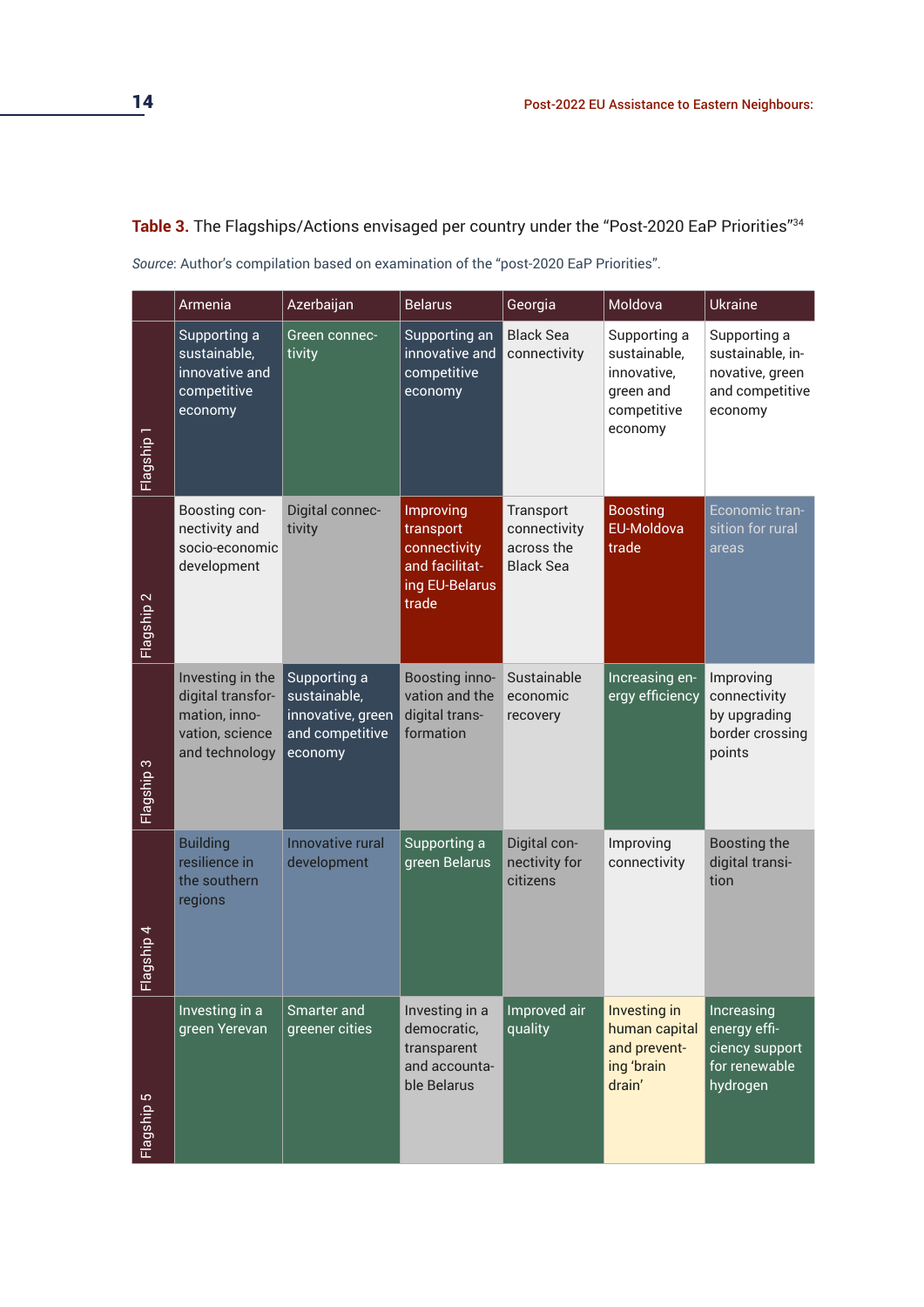



**Figures 7 and 8:** Representation of EU assistance for the six Eastern Partnership countries by flagship/initiative in € (left) and by form of assistance in % (right) in the post-2020 period.

*Source:* Author's compilation based on examination of the "post-2020 EaP Priorities".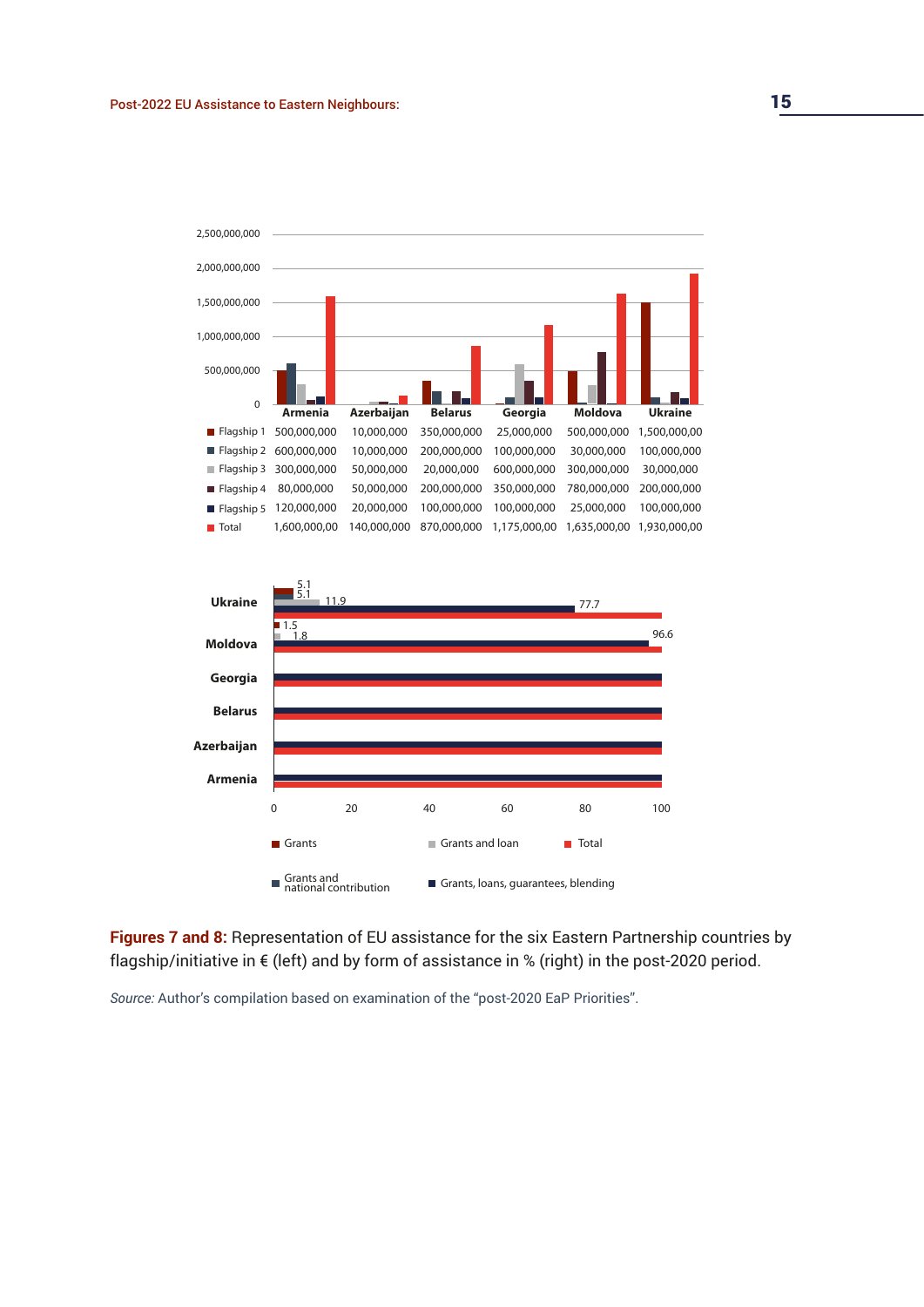Notably, only investments for Ukraine and Moldova include net grants (*see Annexes: Table 7*). Before Russia launched the military assault on Ukraine, the "Post-2020 EaP Priorities" envisaged grants worth €100 million to Ukraine for economic transition in rural areas and another €25 million to Moldova to address the "brain drain phenomenon". In addition, grants to Ukraine also included €100 million for the development of renewable hydrogen production capacity, which also includes a national contribution. Figure 8 indicates that although Georgia is geopolitically close to the EU like Moldova and Ukraine, it was not supposed to benefit from grants at all. The democratic setback Georgia experienced in 2021

could be one of the reasons the grant component is missing in pure form.35 Interestingly, although the Georgian authorities renounced EU loans in 2021 to avoid rule of law conditionality before local elections, they accepted the idea of contracting new EU loans for the next few years. For understandable reasons, the EU will be compelled to revise the "Post-2020 Eastern Partnership Priorities" in order to more fairly distribute existing funds. Russian military aggression is the main factor, but not the only one. Another could stem from the eventual positive decision of the EU regarding the applications for membership that Ukraine, Moldova and Georgia submitted in February-March 2022.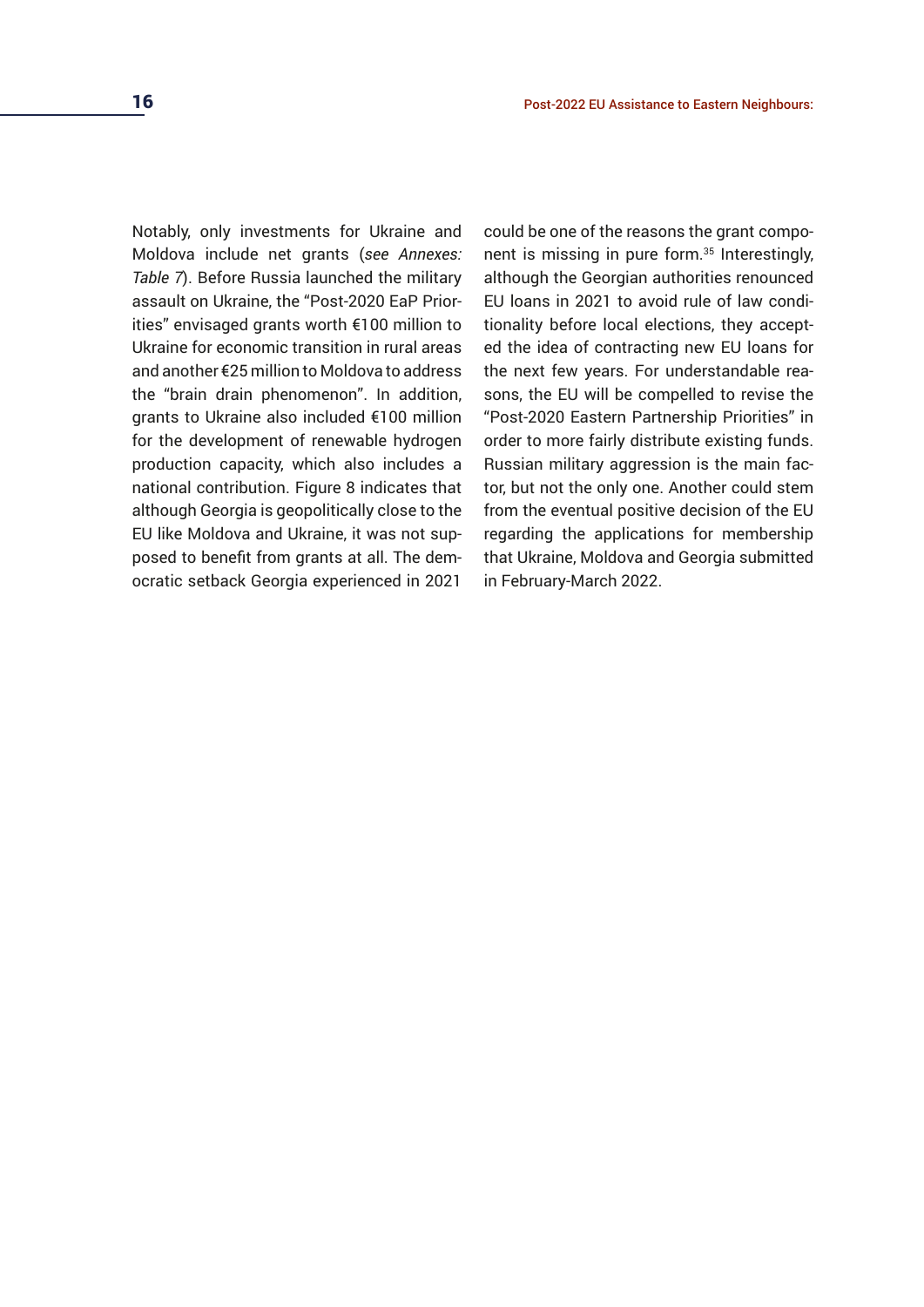# Financial demand for<br>the "Association Trio" -<br>an imminent increase? the "Association Trio" an imminent increase?

As the aforementioned findings indicate, EU financial support to the EaP region is not at all linear. The augmentation or decrease in assistance is driven primarily by local dynamics and the broader geopolitical context. The most significant contribution to growing EU interest in the eastern neighbourhood is due to the Association Agreements/DCFTAs signed with Georgia, Moldova and Ukraine in 2014. The EU assumed obligations that imply growing financial assistance to support the implementation of these ambitious deals with three of its eastern neighbours. Other financial commitments stem from compliance with visa liberalisation agreements $36$  and other initiatives, such as the observation and advisory missions in Georgia, Moldova and Ukraine to address concerns around separatist territories.37 The establishment of the "Association Trio" format by Georgia, Moldova and Ukraine, which produces further differentiation within the EaP, as well as the application to join the EU, naturally leads to claims for new financial support from the EU. However, the most urgent costs are caused by the enormity of the war destruction inflicted by Russia on Ukraine. In the first month of the war, they were estimated at approximately \$63 billion.<sup>38</sup> In addition, the war itself produced other unexpected costs that Ukraine and Moldova faced with respect to the management of internally displaced persons and refugees, respectively.

Past geopolitical disputes between the EU and Russia have increased the costs of the EU's rapprochement with the neighbourhood both directly and indirectly. Russia's restrictive measures against Eastern Partnership countries with pronounced European aspirations prompted additional assistance needs from Brussels. More precisely, the EU allocated financial assistance in the form of grants and loans to mitigate the effects of the war (Georgia, Ukraine), trade restrictions (Moldova, Ukraine) and gas disputes with Russia (Moldova, Ukraine) during 2008-2021.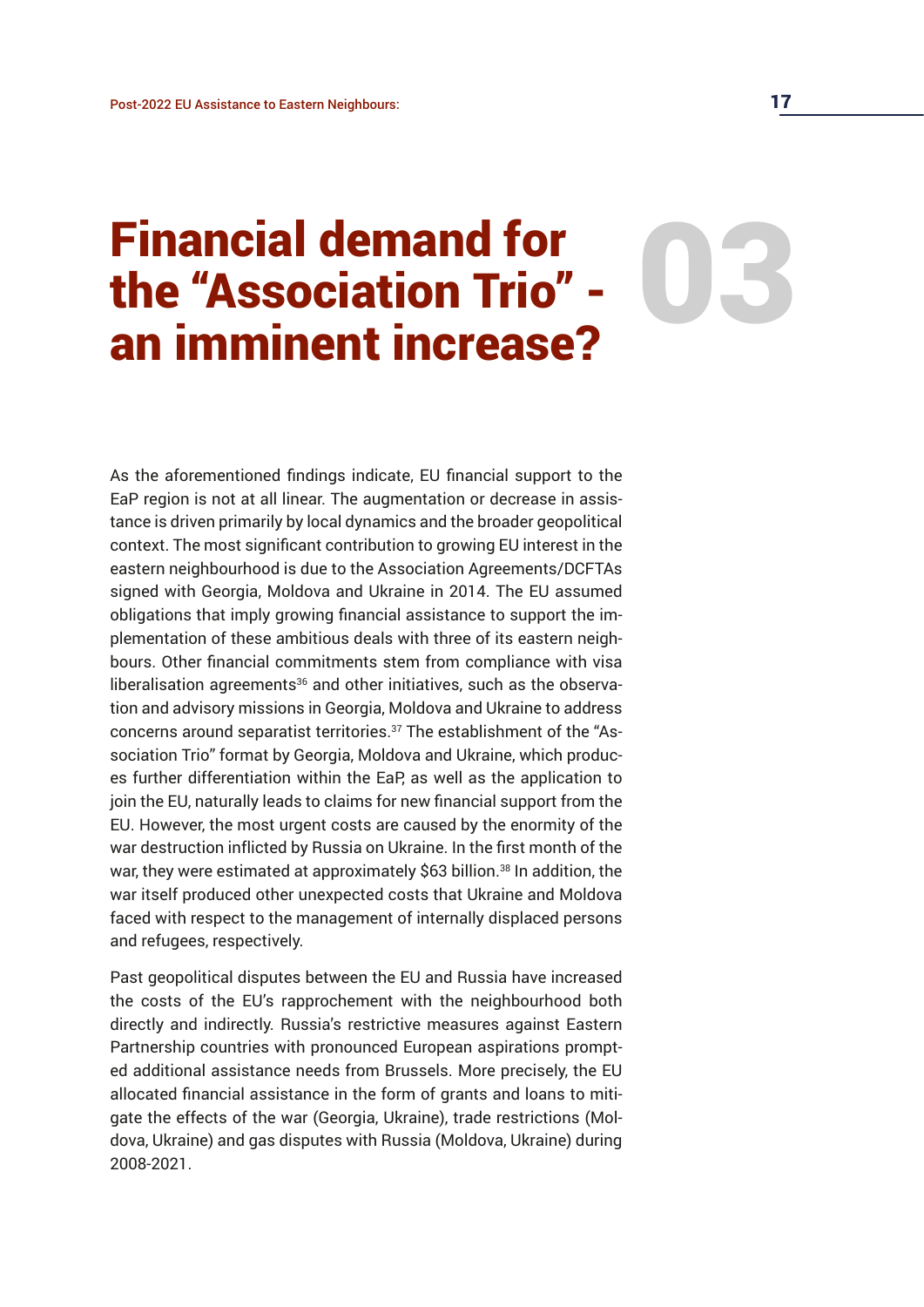Traditionally, the EU operates two categories of financial assistance towards partner countries from its neighbourhoods. *One* is based on *programme-based or conventional toolbased financing*, which is specific and generally predictable in terms of disbursements. From a legal point of view, funding decisions are made in three very strict frameworks through (1) annual and multiannual action programmes; (2) individual measures; and (3) special measures for unforeseen situations and "duly justified circumstances".39 The programme-based funding or conventional tools were integrated into NDICI's financial envelope under the MFF for 2021-2027. *The macro-financial assistance (MFA) represents the second category*, which is a rather unconventional tool influenced by political volatility and not coherently embedded in existing easy-to-trace EU budget mechanisms. If national governments do not meet or refuse to meet sectoral conditions, the country cannot access EU loans. The MFAs are sporadic and depend on the timing of the request and the credibility of third-country governments, their cooperation with the International Monetary Fund (IMF), and the quality of implementation of political and sectoral conditions.

#### **Programme-based assistance**

From 2007 to 2020, the EU operated with two major financial instruments dedicated to the ENP countries and, in particular, to the EaP region and the three associated countries: ENPI (2007-2014) and ENI (2014-2021). However, a long list of programmes played a complementary role. The EU has used up to 14 programmes in relation to Georgia, Moldova and Ukraine from 2007-2020 (*see Annexes: Tables* 

*9 and 10*). The largest number of programmes applied to Ukraine (2018: 14 programmes). However, the three partner countries participated in an average of four to seven similar programmes. Although these countries do not have a European perspective recognised by the EU, they have benefited from "pre-accession" funds (Ukraine: 2014-15; Georgia– 2016, 2019; and Moldova - 2019). This evidence ensures that, at any given time and under certain circumstances, the EU can make financial resources available from its "pre-accession' pocket40 for the needs of the partner countries not yet considered for membership.

The dynamics of assistance provided annually to Georgia, Moldova and Ukraine varied from 2007-2018. Several interesting aspects of the Annual Action Programmes (AAP)<sup>41</sup> stand out (*see Figure 9*). First, Georgia is the only country that has received EU funding on a consistent basis from 2007 to 2018. Second, EU assistance to Moldova collapsed two times, in 2017 and 2020, (*see Figure 10*), mainly due to the phenomenon of "state capture"42 and the pro-Russian government in 2020.<sup>43</sup> Third, the missing AAP for Ukraine in 2017 is explained by the continuation of funding based on the 2016 Special Measures<sup>44</sup> and the adoption of a new SSF for 2018-2020. The case of Ukraine indicates that the EU is capable of adapting its financing logic according to the individual circumstances of the receiving country.

It should be noted that the Annual Action Programmes were financed under the ENPI and ENI instruments. The ENI established in 201445 made financial resources available to the EU for the Annual Action Programmes (AAPs) established for the EU's neighbours (both non-associated and associated countries), within the framework of the Single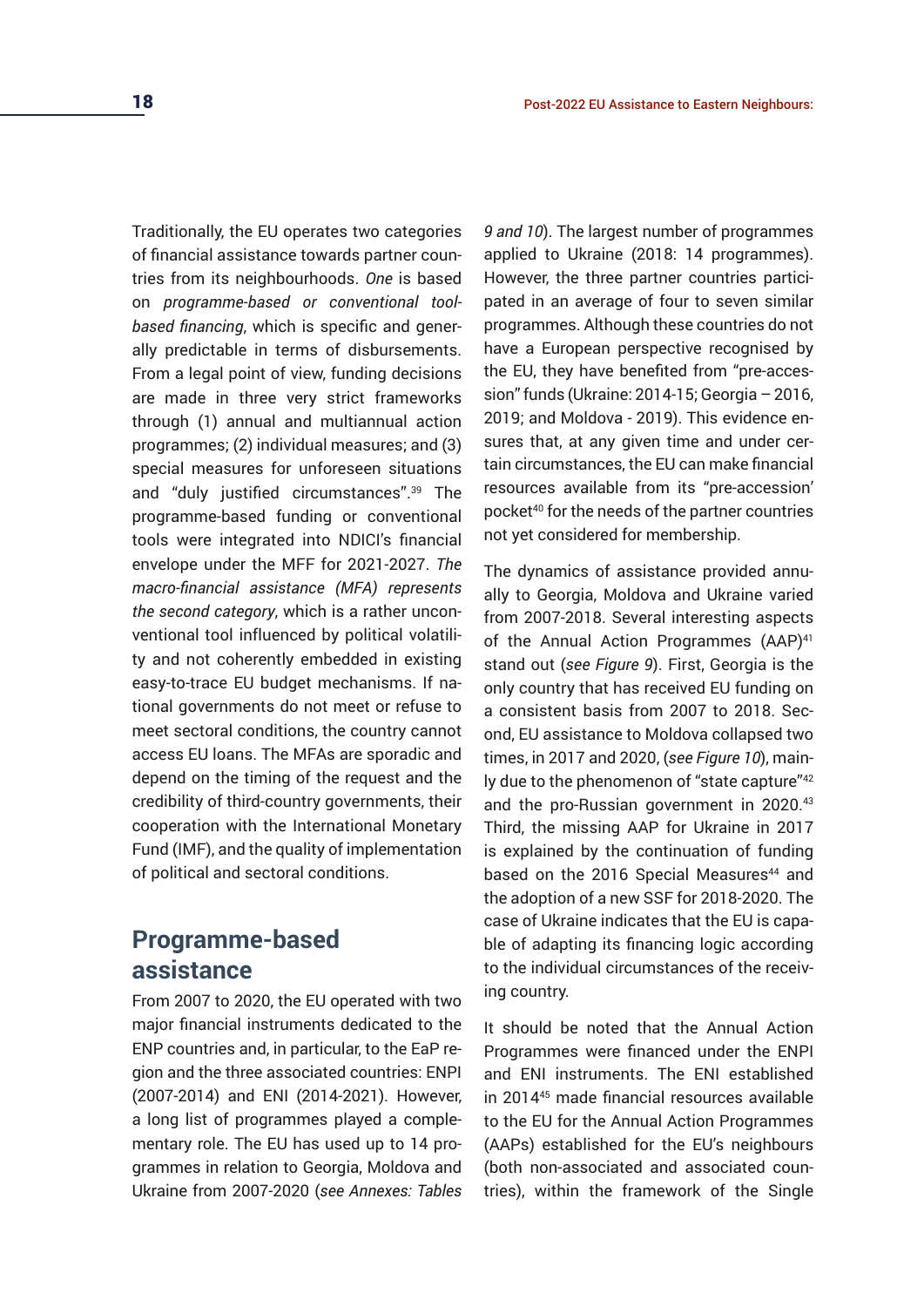



**Figures 9 and 10:** The dynamic of EU assistance for Georgia, Moldova and Ukraine, as foreseen in the Annual Action Programmes (left) and as Committed Consumed/Paid Assistance (right), € million, 2007-202046

*Source*: Author's compilation based on examination of the data available in the EU Financial Transparency System ([https://ec.europa.eu/budget/fts/index\\_en.htm\)](https://ec.europa.eu/budget/fts/index_en.htm) and the EU Annual Action Plans for Georgia, Moldo-va and Ukraine, elaborated between 2007 and 2018 [\(https://ec.europa.eu/neighbourhood-enlargement\)](https://ec.europa.eu/neighbourhood-enlargement).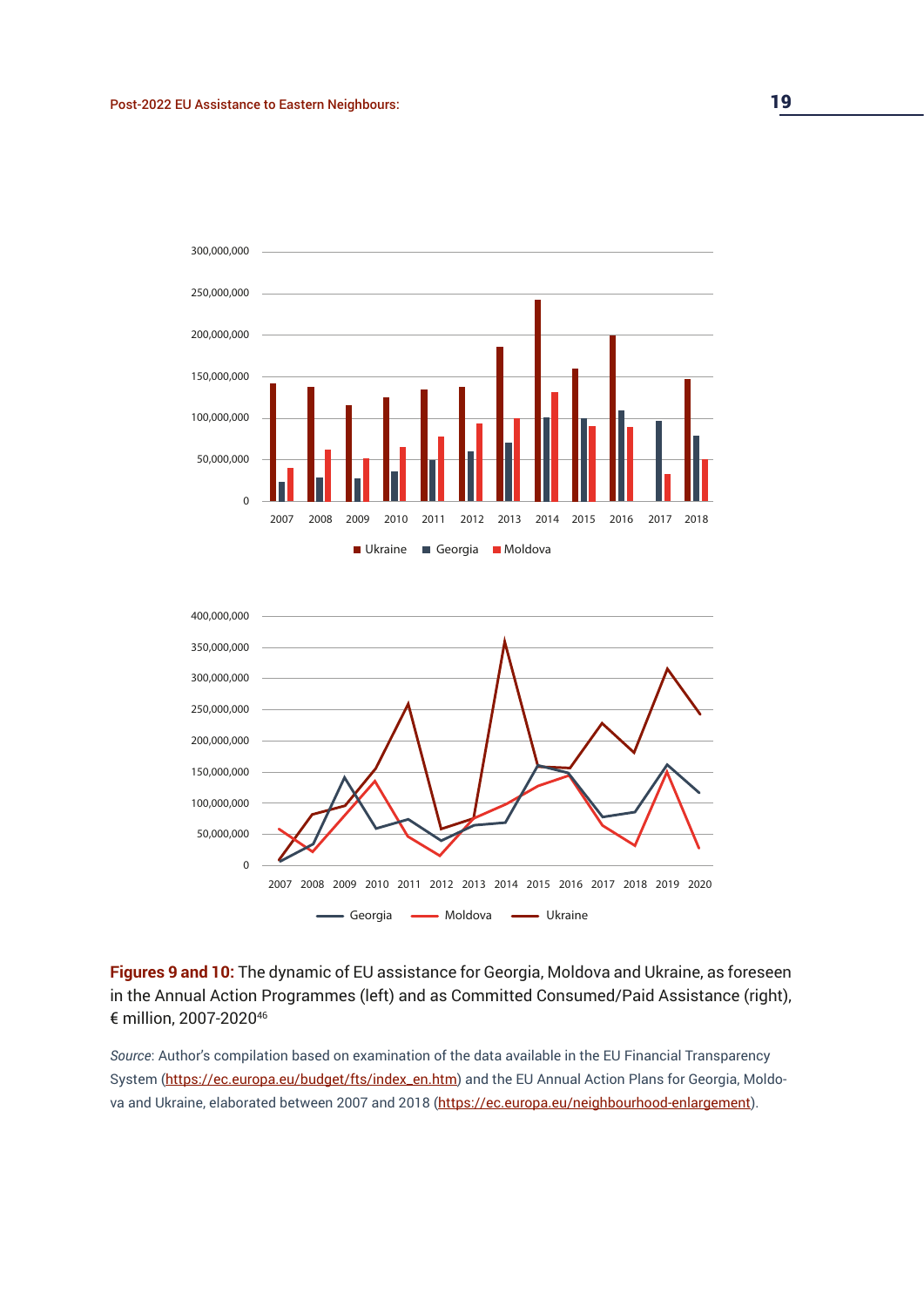Multiannual Support Frameworks (SSF). The preparation of the multiannual budget<sup>47</sup> takes into account: 1) the previous performance, level of ambitions and political dialogue of the recipient country with the EU; and 2) goals of the bilateral agendas between the EU and the neighbouring country (envisaged in the Action Plans or Association Agendas) and the national strategies of these countries. As a rule, the funding of specific actions under the AAPs takes place under the "direct management" of the EU (through the coordination of EU Delegations on the ground) or under "indirect management" (via entrusted international organisations, etc.).<sup>48</sup> These types of annual and multiannual planning of EU financial allocations to EaP countries (and the ENP region as a whole) have proven to be reliable and rigid-free so far and will continue to be used in the NDICI financial instrument.

#### **Macro-financial assistance – a financial way to promote painful reforms**

The EU has been actively using macro-financial assistance (MFA) to influence reforms in associated neighbours – Georgia, Moldova and Ukraine.<sup>49</sup> The combination of loan and grant components made the EU's MFAs very attractive to third countries, represented equally by "candidate and potential candidate countries, countries bordering the EU covered by the ENP".<sup>50</sup> Due to frequent use, the MFA has become consolidated and standardised as an intrinsic part of the EU toolbox to promote the goals of European integration at political-legal and economic levels in the three associated countries (*see Table 4*). At face value, Ukraine received the largest financial support from the MFA: around €4 billion between 2014 and 2020. In terms of MFA distribution per capita, Ukraine is also in the lead (approximately 43 million inhabitants, more than €90 per capita), followed by Moldova (approximately 2.6 million inhabitants, more than €60 per capita) and Georgia (approximately 3.7 million inhabitants, more than €40 per capita). Although Ukraine received the largest MFA, it consisted solely of loans and without grants, unlike Georgia and Moldova.

It is true that the impact of the EU MFA has increased significantly after it developed its own conditionality mechanism of conditionality that financially rewards the recipient country for the implementation of reforms. Conditionality was declared an underlying principle of the EU's post-2020 financial assistance to its eastern neighbours<sup>51</sup> without linking it specifically to programme-based budget support or MFAs. In reality, only financing arrangements under the MFA explicitly mention conditionality.

Rather than requesting only the implementation of reforms included in the country-related programmes with the IMF, the EU has begun to adopt independent positions on the quality of reforms in third countries. The EU provides its MFA assistance only after all political and policy conditions are met. The degree of compliance is evaluated before the new tranche of the agreed MFA is disbursed. The Memoranda of Understanding (MoU) that the EU signed with Georgia, Moldova and Ukraine in 2009-2021 included conditions targeting policy areas with the most urgent reforms needed. In the latest version of the MoUs, the recommendations on internal reforms integrated ideas collected from civil society actors (through informal meetings), complementing requests to national governments designed independently by the EU in Brus-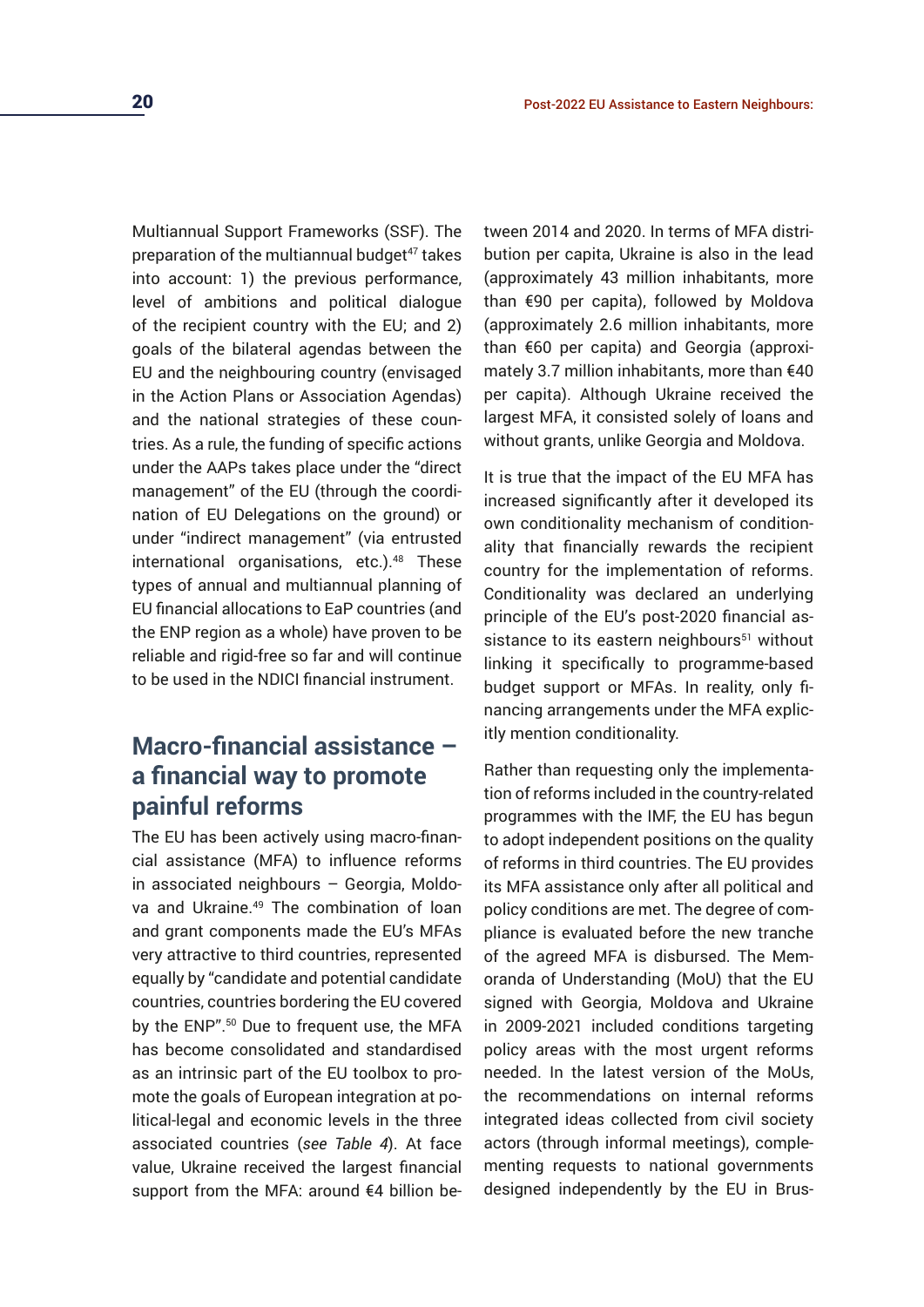#### **Table 4.** The EU's MFAs offered in the form of grants, loans or combined to Georgia, Moldova and Ukraine, 2009-2020

*Source*: Author's compilation based on the European Commission's reports on MFA. The MFA for Moldova in 2019-20 and Ukraine in 2015-17 were incomplete because of the expiration of the financing programmes: Moldova received only €60 million out of €100 million and Ukraine €1.2 billion out of €1.8 billion. Moreover, only half of the 2020 MFAs dedicated to post-pandemic economic recovery were disbursed by May 2021. To make the table readable the countries are abbreviated as follows: Georgia – GE, Moldova – MD, and Ukraine – UA.

|                     | <b>Grants</b>                                            | <b>Grants and loans</b>                                | <b>Loans</b>                                                                                         |
|---------------------|----------------------------------------------------------|--------------------------------------------------------|------------------------------------------------------------------------------------------------------|
| <b>MFAI</b>         | $GE: €46$ million (2009-10)<br>MD: €90 million (2010-12) |                                                        | UA: €610 million (2014-15)                                                                           |
| <b>MFA II</b>       |                                                          | GE: €46 million (2015-17)<br>MD: €60 million (2019-20) | UA: €1 billion (2014)                                                                                |
| <b>MFA III</b>      |                                                          | GE: €45 million (2018-20)                              | UA: €1.2 billion (2015-17)                                                                           |
| <b>MFA IV</b>       |                                                          |                                                        | UA: €1 billion (2018-20)                                                                             |
| <b>MFA Pandemic</b> |                                                          |                                                        | GE: €150 million <sup>52</sup> (2020-21)<br>MD: €100 million (2020-21)<br>UA: €1.2 billion (2020-21) |

sels. Traditionally, the greater the dependency of the third country on foreign assistance, the greater the impact of EU MFAs. Furthermore, the rule of law and not sectoral reforms represent the ultimate criteria.<sup>53</sup> This can be seen in Moldova in 2015 and 2018 when the EU suspended the MFA following the 2014 bank fraud scandal and the cancellation of elections in the country's capital.<sup>54</sup>

Although some partner country governments have tried to circumvent conditionality, deviations carry two significant political costs. On the one hand, non-compliance with the conditions has reputational consequences with a strong echo abroad and, on the other, the erosion of external credibility leaves a deep mark on domestic legitimacy that affects the prospects of remaining in office. Consequently, governments in favour of reform and European integration, when they come to power, can "entrap" their countries into short- and medium-term reform-drive international commitments by signing new MFAs with the EU. This makes it difficult for less reform-oriented successors to back out of foreign agreements.

To increase the efficiency of the MFAs (which also include grants) offered by the EU to its eastern neighbours, a regular or periodic evaluation by the European Court of Auditors could contribute beneficially to transparent use of the MFAs. To the same end, the investigative mandate of the EPPO (EPPO)<sup>55</sup> could be extended on all funds, including the MFAs, provided to third countries (grants).

The utility of MFAs goes beyond the obvious effects of the financial support provided by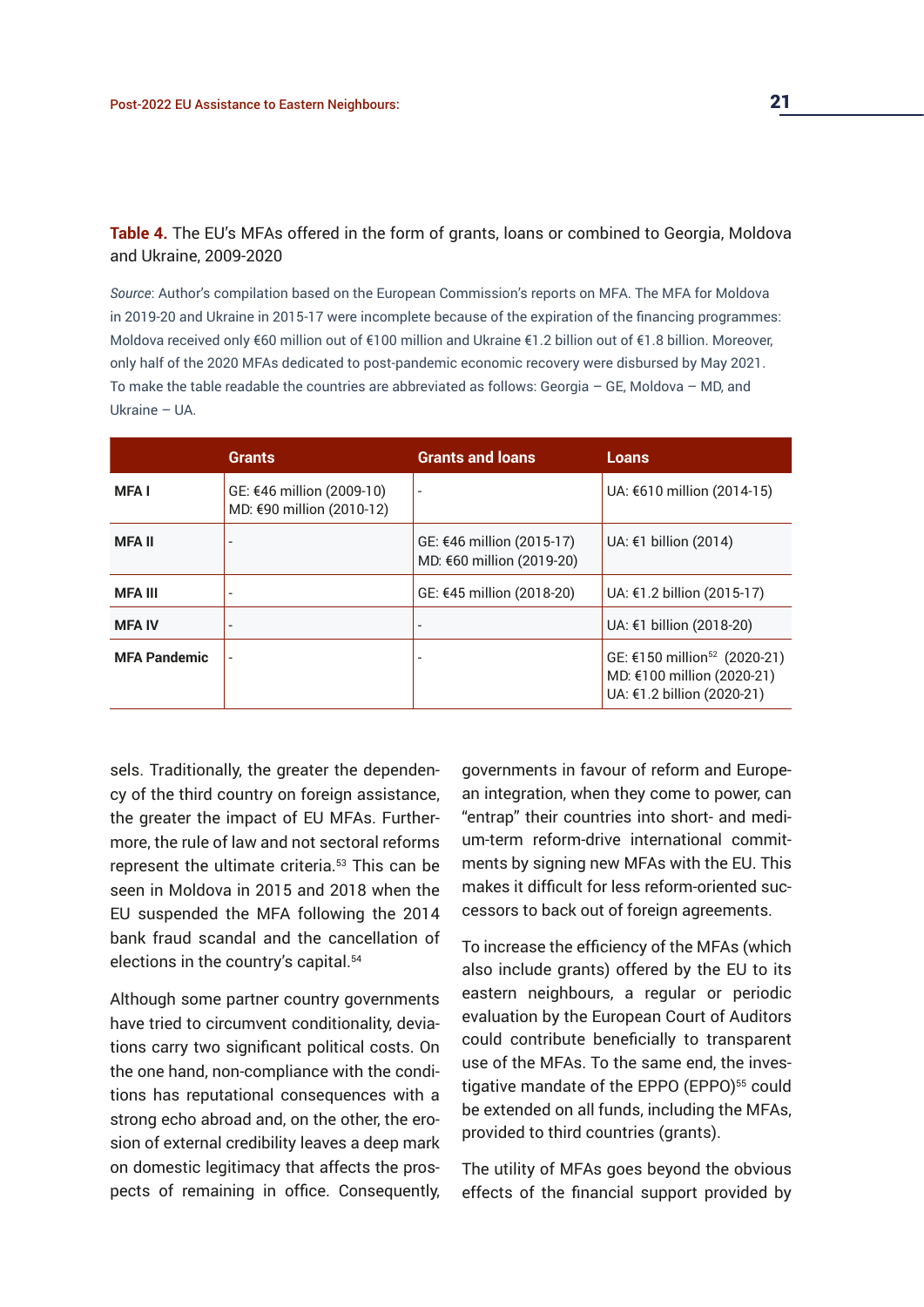the EU that implies political incentives for policy changes in the European neighbourhood. Although the MFAs specify that the EU takes into account the real needs of countries in terms of economic and structural reforms, as well as political preconditions, the EU should introduce, on a mandatory basis, consultations with civil society organisations, trade unions and political opposition forces. Taken to the next level of transparency and inclusiveness in setting conditions, MFAs can expand the potential for policy and political transformation in recipient countries of the ENP region. Due to the conditionality mechanism, MFAs have the advantage of reinforcing conventional EU financial assistance tools (through programmes) to achieve faster changes on the ground, which must also be durable, locally owned and financially viable over the long term.

However, MFAs and similar assistance offered by the EU to its neighbours should be implemented differently in times of emergency similar to Russia's military aggression against Ukraine. It is clear that EU financial support, including MFAs, should be available during normal times with full conditionality attached and become condition-free or adopt "soft conditionality" for periods of emergency.

#### **EU funding for eastern neighbours and the implications of the Russian war against Ukraine**

In the face of critical developments in the eastern neighbourhood, the EU has moved away from the initial parameters of projected financial assistance for the region. The rapid adaptation of the EU to these new circumstances indicates a certain degree of resilience in dealing with the cascading regional crises caused by the Russian military aggression against Ukraine. The rather conservative thinking of EU financial assistance underwent several changes that may have long-term consequences for programmes and projects carried out in the eastern neighbourhood, which were eligible for EU financial assistance before the Russian aggression.

*First*, the EU has prepared a new financial aid package for Ukrainians affected by the war in 2022, worth about €90 million. After the first Russian aggression against Ukraine in 2014, the aid allocated by the EU amounted to €193 million<sup>56</sup> in 7 years. Brussels has pledged to allocate almost half of this to Ukraine and Moldova in 2022 alone. Moldova's support was requested to manage accommodation and care for Ukrainian refugees, who received shelter during the active phase of the war. For this purpose, the EU agreed to support Moldova with  $615$  million<sup>57</sup> to manage the refugee crisis triggered by the large population of Ukrainian refugees hosted by Moldova (up to 110,000 people who stayed until relocation or permanently of the 330,000 who entered the country).

*Second*, to secure the resources to start Ukraine's reconstruction immediately after the war, the EU has announced the creation of the Ukraine Solidarity Fund, which will be a platform to attract both European and international financial support. The reconstruction costs could exceed €100 billion. Such funds could be used to combine reconstruction with the country's future EU accession process, as under pressure from Russian aggression, the EU is likely to offer Ukraine candidate status in 2022-23. The decision was taken during the European Council at the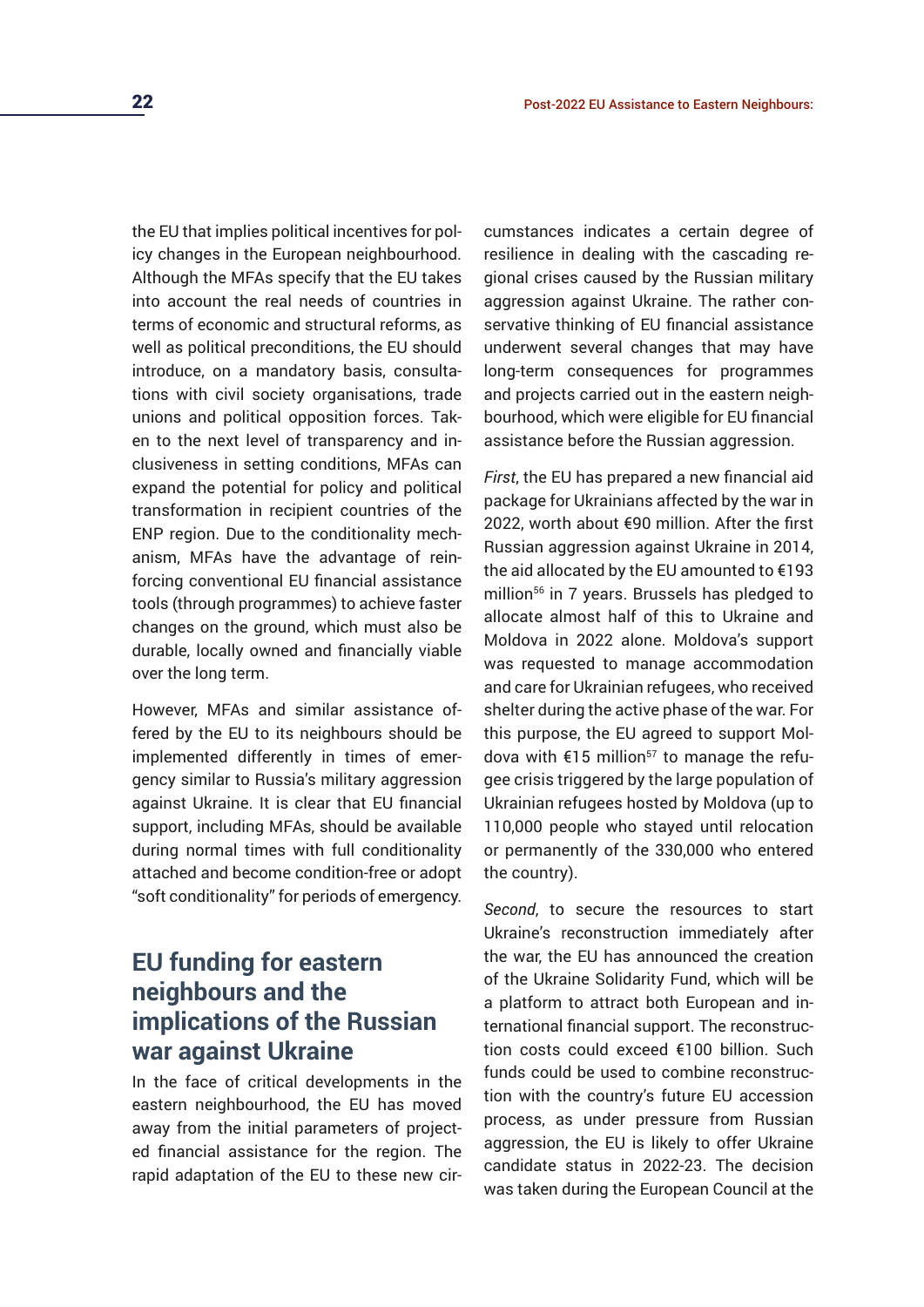end of March 2022.<sup>58</sup> On the same occasion, the EU established the Food and Agriculture Resilience Mission (FARM), which will also be used to support the food security and agriculture of Ukraine as part of the effort to restore food supply chains interrupted by war. Before the war broke out, the EU had already placed €1.2 billion of emergency MFA online for Ukraine to stabilise the financial situation,59 half of which was received without conditions<sup>60</sup> during the first month of the Russian military aggression.

*Third*, the EU has opened a new line of financing for the Ukrainian army, a historic decision that allows EU money to be allocated for the purchase of military equipment for defence projects against the Russian invasion. To this end, the EU has revised the scope of the European Peace Fund and doubled the initial funding for Ukraine to €1 billion.<sup>61</sup> In December 2021, the EU prepared assistance packages to build the capacity of the Georgian Defence Forces (€12.7 million), military medical services and the Moldovan Engineering Battalion (€7 million) and mechanisms for managing the Ukraine crisis (€31 million).<sup>62</sup> After the war, funds from the European Peace Fund for Ukraine increased 33-fold.

Finally, the EU suspended financial support for cooperation programmes with Russia and Belarus. More precisely, the EU stopped sending money to the two countries in nine cross-border programmes<sup>63</sup> and the transnational Interreg Baltic Sea programme<sup>64</sup> for the period 2021-2027. In the past, Russia accessed €178 million during the MFF for 2014- 2020 through these programmes.<sup>65</sup> The benefits for Belarus reached €257 million. At the same time, the EU has decided to increase the border cooperation between Ukraine and neighbouring EU states, which could require funds previously used for Russia and Belarus. Another of the cuts inflicted on Russia's funding in the field of research was made within the framework of Horizon, where the European Commission has prohibited the signing of new contracts.<sup>66</sup> The EU has once again shown that it is capable of mobilising resources and political will in times of crisis. The Russian aggression against Ukraine opened up many avenues of EU aid not only for Ukraine, which is facing destruction on a historic scale at the hands of Russian military attacks, but also for small countries like Moldova, which is facing the spiralling consequences of war (the refugee influx). In addition to finding new resources in long-term budgeted funds until 2027, the EU has also shown determination to stop funding Russia and Belarus, freeing up funds that can be used to further help Ukraine. In general, the EU financial assistance ecosystem allows for innovative and exceptional decisions when the right political will exists among the EU institutions and Member States alike. Ukraine's resistance of Russian aggression has shaken the EU's moral compass, forcing it to show a willingness to grant financial assistance to a non-EU country struggling to gain EU candidate status, along with its smaller peers from the EaP region, Georgia and Moldova.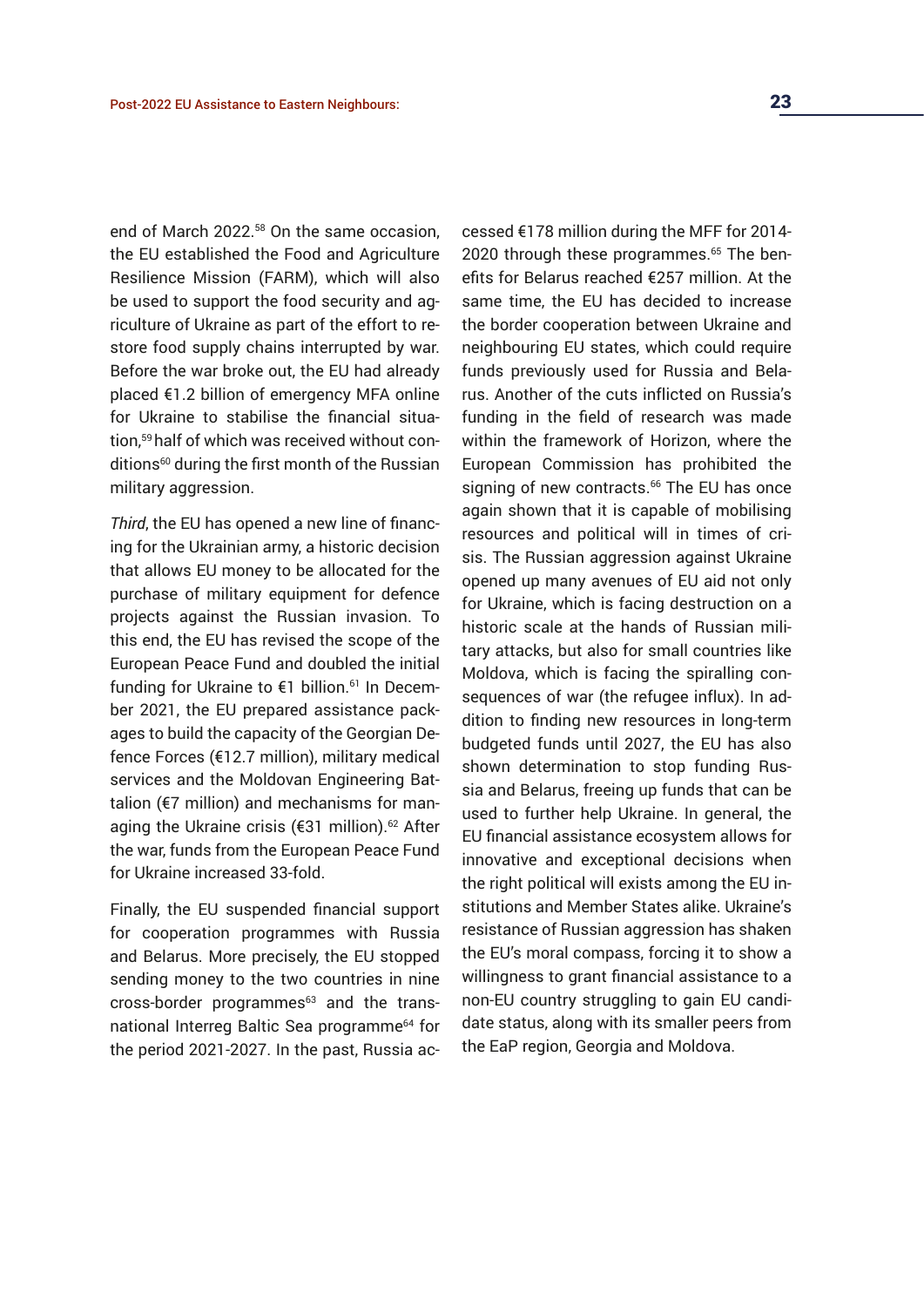# Conclusion and recommendations

The current policy paper comparatively analysed the contexts in which the EU offers financial support to its neighbours. The paper revealed at least seven important aspects related to the money that the EU has directed to its neighbours.

*First*, the new MFF for 2021-2027 contains more financial resources for ENP countries. However, this thicker financial cushion is due to the merging of numerous financial tools, not the injection of significantly more money. NDICI is the new "financial tool" that will serve to finance the EU's external actions, including in the ENP region.

*Second*, the EU provides financial assistance to its southern and eastern neighbours based on the country principle. Thus, there are countries that collect the most financial support in both the South (Israel) and the East (Ukraine). The EU generally does not consider population size when providing assistance to its neighbours, making assistance appear disproportionate, especially when comparing the southern and eastern regions of the ENP.

*Third*, the Eastern Partnership "post-2020 deliverables" are better structured and contain country-related investments. This is an improvement over the first iteration of deliverables for the Eastern Partnership countries issued in 2016. However, unlike Moldova and Ukraine, the rest of the Eastern Partnership countries are not expected to benefit from grants in pure form. Furthermore, the EU prioritises investments to increase transport connectivity over health and climate resilience.

*Fourth*, although the EU establishes Annual Action Programmes for each of the recipient countries, it can also use additional funds, including those from "pre-accession" pockets, as it did with Georgia, Moldova and Ukraine. Thus, more money can be offered for those countries that perform well in the field of reforms.

*Fifth*, EU macro-financial assistance has the hidden role of trapping recipient countries in a reform agenda. Despite electoral cycles, national governments are reluctant to withdraw from reforms that were included as conditions for EU funds for fear of high political costs. However, more transparency is needed to improve the efficiency of EU MFAs both during the establishment of sectoral conditions, by consulting civil society organisations, trade unions and the political opposition, and throughout all assistance disbursement cycles.

*Sixth,* geopolitical instability in the eastern neighbourhood forced the EU to relax conditionality. This only encourages the idea of developing two types of approaches towards the conditionality mechanism. In normal times, hard conditionality should be applied, unlike in emergency periods, when it is advisable to use "soft conditionality", which implies a wide margin of flexibility in political conditions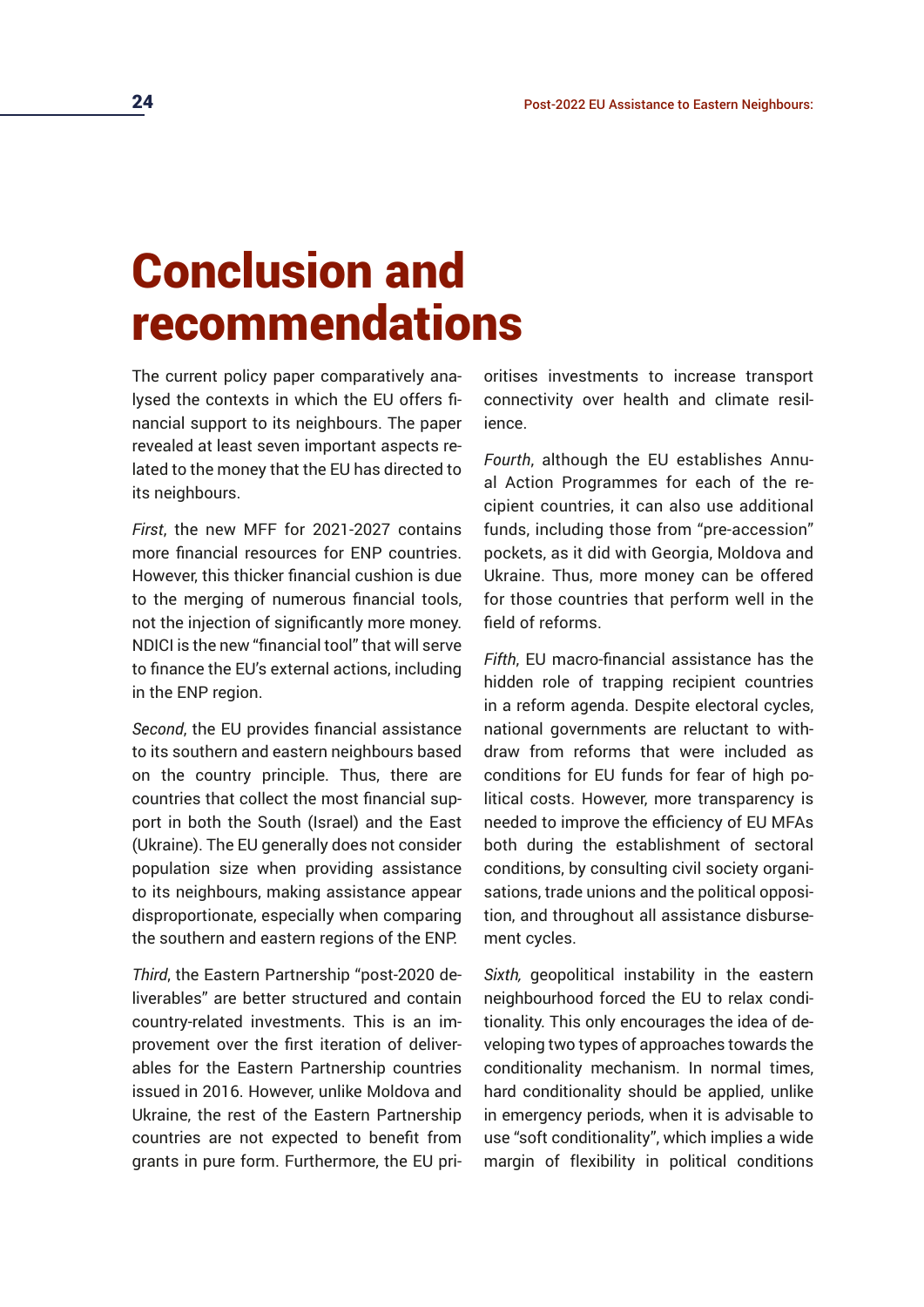(rule of law) and low intensity in the demand for sectoral reforms. "Soft conditionality" may also be relevant for non-geopolitical exogenous shocks, such as climate change, natural disasters, food security, migration, pandemics, etc. that are likely in the future.

*Finally*, during times of emergency, the EU showed resolve in finding new financial solutions to offer immediate support and commitment to raising funds for Ukraine's post-war reconstruction that can also be used to materialise its prospects for EU membership.

To update and increase the efficiency of the assistance toolbox, this policy document suggests the following recommendations to the EU:

- **"More for better results" instead of "more for more".** Financial assistance for the EaP countries must follow the logic of quality in the implementation of reforms, not only their quantity or technical criteria (legal approximation, etc.).
- **A more balanced approach between "pre-accession" countries and the ENP.**  The EU should find sustainable ways to balance disproportionate financial assistance to countries eligible for generous 'pre-accession' funds and those belonging to the ENP. As used for Georgia, Moldova and Ukraine, the "pre-accession" budget line should have sufficient flexibility to provide access to and support ENP countries that demonstrate sustained reform progress and strong absorptive capacity.
- **Apply uniform conditionality for all EU assistance.** According to the EU MFF 2021- 2027, the EU should apply strict conditionality to the financial support it offers to both its southern and eastern neighbours. This means extending the application of

the conditionality mechanism to different types of assistance, not just macro-financial assistance as seen in the case of Georgia, Moldova and Ukraine.

- **Increase investments for health and climate resilience after 2025.** The EU should review its approach towards strategic investments in the six EaP countries to increase financial support for public health security and climate resilience, which in the "Post-2020 EaP priorities" are the least funded.
- **Introduction of a resilience system analysis component in EU budget planning for the EaP region.** Consideration should be given to the future review of the NDICI to expand funding in critical areas using a forecast/anticipation approach through the integration of Resilience System Analysis (OECD<sup>67</sup>) and risk assessment tools.
- **Identify more financial possibilities for the grant component in general EU investments in the EaP region.** As the above findings show, only Moldova and Ukraine are eligible for grants in pure form under the "post-2020 deliverables". This aspect should be reviewed so that the EU directs more grants to other countries in the region (in particular Georgia and Armenia) for projects and initiatives that target dimensions related to resilience, such as rural development or the fight against migration. Ideally, it is recommended to earmark at least between 5% and 10% of the total amount of the investment adapted separately for each country for grants.
- **Improve EU spending reporting mechanisms for the EaP region.** On the one hand, the EU must ensure that it reports systematically and fully (quantitatively and qualitatively) on financial assistance administered directly (direct management through EU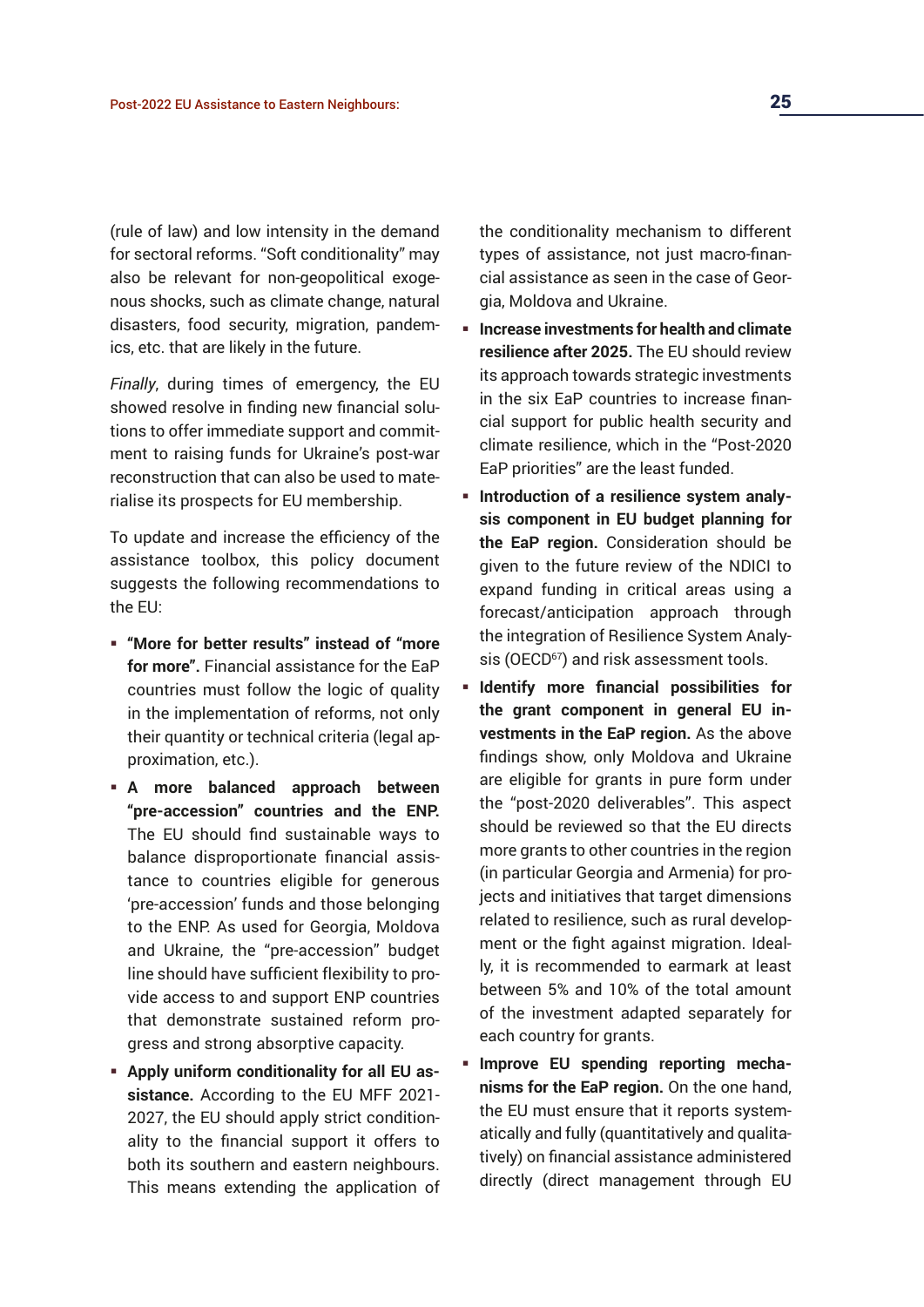Delegations<sup>68</sup>) or through entrusted/mandated institutions (indirect management). This type of data is completely missing and cannot be evaluated for academic or policy-making purposes. On the other hand, the EU has to report in a unified way on promised financial support for the "post-2020 deliverables", which should avoid fragmented and incomplete information on EU support for the "2020 deliverables".

- **Strengthen transparency concerning MFA efficiency.** It is recommended to engage the European Court of Auditors to assess the effectiveness of EU macro-financial assistance provided to third countries in order to reveal the real impact of EU assistance during and after the disbursement of MFAs. Only with independent evaluations of this kind can the EU's accountability be increased, ensuring greater sustainability and efficiency of EU assistance. Furthermore, the mandate of the EPPO should be extended to include the possibility of investigating infringements related to the funds that the EU transfers to ENP countries through the NDICI financial envelope (under heading 6 "Neighbourhood and Global Europe" of the MFF 2021-2027) or via specific MFAs.
- **Upgrade the conditionality mechanism to deal with emergencies.** In light of Russia's military aggression against Ukraine and other destructive policies in the region, the EU should consider the permanent development of two conditionality regimes. Normal times will imply "hard conditionality", with a strict evaluation of political and sectoral conditions, while during periods of emergency, conditionality must be waived

and support provided to EU neighbours much faster and not based on ex-ante compliance between tranches.

 **Prepare financial solutions to increase funds for Ukraine, Georgia and Moldova.**  Already during the Russian aggression, the EU has managed to mobilise resources to support Ukraine (and to a much lesser extent Moldova). The reconstruction of Ukraine after the war will require a substantial contribution from the EU, which could link the Ukraine Solidarity Fund with Ukraine's future accession process. In the same context, the EU must ensure that Moldova and Georgia can access the pre-accession funds available for the Western Balkans, taking into account the application for EU membership of these two associated countries that applied after Ukraine.

**Review the emergency funding mechanism for the entire neighbourhood.** The traumatic experience of Russian aggression against Ukraine and the way the EU handled it in terms of financial assistance should be used as a model to renew toolboxes for financial support to neighbourhoods during geopolitical emergencies or other exogenous sources of adversities (climate change, natural disasters, food crises, etc.).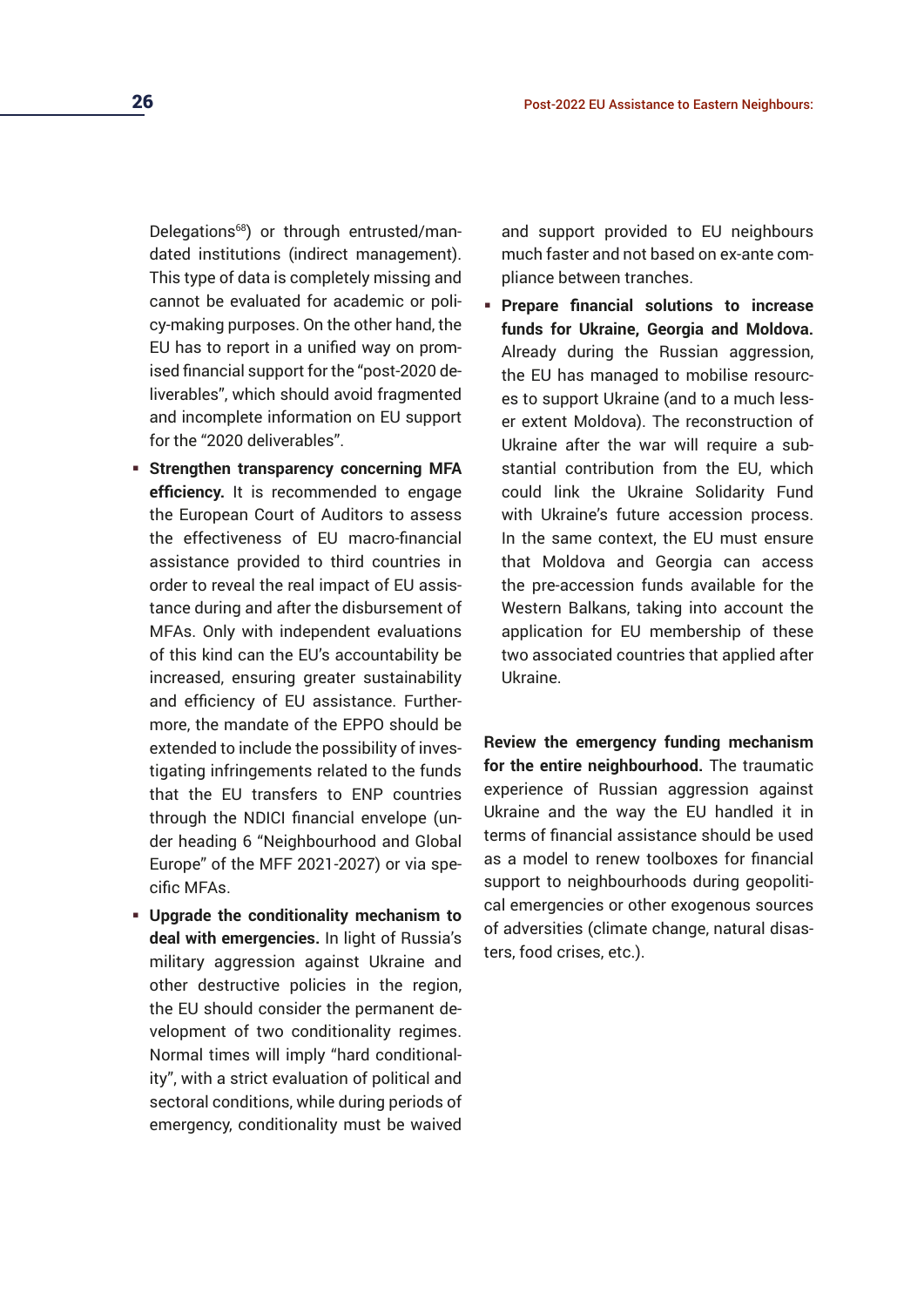### Annexes:

**Table 5.** EU Multiannual Financial Framework represented in total commitments, € million, 2021-2027

|                                                  | 2021    | 2022    | 2023    | 2024    | 2025    | 2026    | 2027    | <b>Total</b> |
|--------------------------------------------------|---------|---------|---------|---------|---------|---------|---------|--------------|
|                                                  |         |         |         |         |         |         |         | $2021 - 27$  |
| 1. Single Market, In-<br>novation and Digital    | 19,712  | 19,666  | 19,133  | 18,633  | 18,518  | 18,646  | 18,473  | 132,781      |
| 2. Cohesion, Resil-<br><b>ience and Values</b>   | 49,741  | 51,101  | 52,194  | 53,954  | 55,182  | 56,787  | 58,809  | 377,768      |
| <b>3. Natural Resources</b><br>and Environment   | 55,242  | 52,214  | 51,489  | 50,617  | 49,719  | 48,932  | 48,161  | 356,374      |
| 4. Migration and Bor-<br>der Management          | 2,324   | 2,811   | 3,164   | 3,282   | 3,672   | 3,682   | 3,736   | 22,671       |
| 5. Security and De-<br>fence                     | 1,700   | 1.725   | 1,737   | 1.754   | 1,928   | 2,078   | 2,263   | 13,185       |
| 6. Neighbourhood<br>and the World                | 15,309  | 15,522  | 14,789  | 14,056  | 13,323  | 12,592  | 12,828  | 98,419       |
| 7. European Public<br><b>Administration</b>      | 10,021  | 10.215  | 10,342  | 10.454  | 10,554  | 10,673  | 10,843  | 73,102       |
| <b>Total Commitment</b><br><b>Appropriations</b> | 154,049 | 153,254 | 152,848 | 152,750 | 152,896 | 153,390 | 155,113 | 1,074,300    |

*Source*: Author's compilation of the EU's Multiannual Financial Framework 2021-27 based on data available at<https://ec.europa.eu/>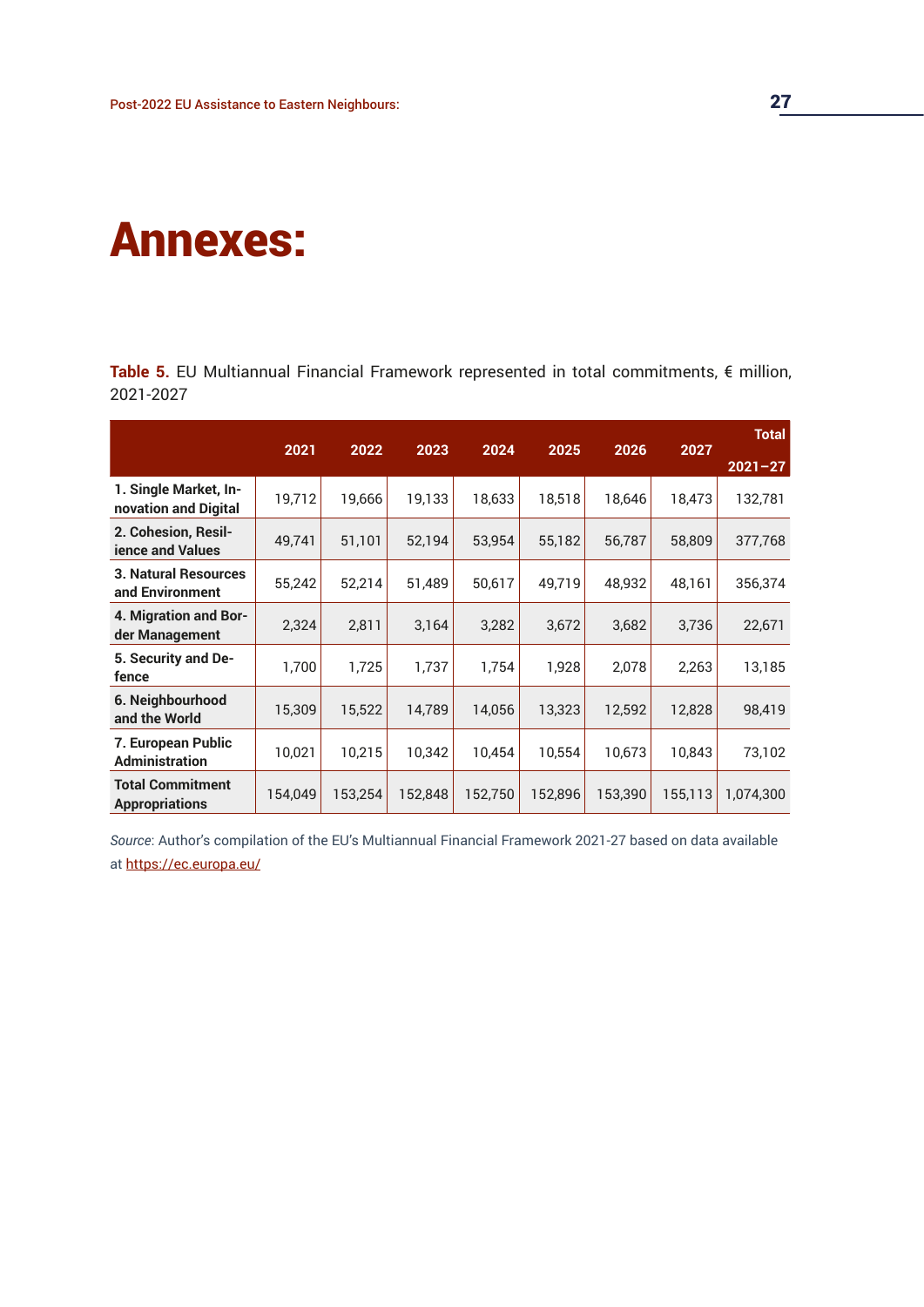**Table 6.** EU Multiannual Financial Framework represented in total commitments, € million, 2014-2020

|                                                       |         |          |         |              |              |          |         | <b>Total</b> |
|-------------------------------------------------------|---------|----------|---------|--------------|--------------|----------|---------|--------------|
|                                                       | 2014    | 2015     | 2016    | 2017         | 2018         | 2019     | 2020    | $2014 - 20$  |
| 1. Smart and<br>inclusive growth                      | 60,283  | 61,725   | 62,771  | 64,238       | 65,528       | 67,214   | 69,004  | 450,763      |
| 2. Sustainable<br>growth: natural<br><b>resources</b> | 55,883  | 55,060   | 54,261  | 53.448       | 52,466       | 51,503   | 50,558  | 373,179      |
| 3. Security and<br>citizenship                        | 2,053   | 2.075    | 2,154   | 2,232        | 2,312        | 2,391    | 2,469   | 15,686       |
| 4. Global Europe                                      | 7,854   | 8.083    | 8,281   | 8,375        | 8,553        | 8,764    | 8.794   | 58,704       |
| <b>5. Administration</b>                              | 8,218   | 8,385    | 8,589   | 8,807        | 9,007        | 9,206    | 9,417   | 61,629       |
| <b>6. Compensations</b>                               | 27      | $\Omega$ | 0       | $\mathbf{0}$ | $\mathbf{0}$ | $\Omega$ | 0       | 27           |
| <b>Total Commitment</b><br><b>Appropriations</b>      | 134,318 | 135.328  | 136.056 | 137,100      | 137.866      | 139,078  | 140.242 | 959,988      |

*Source*: Author's compilation of the EU's Multiannual Financial Framework 2014-20202

**Table 7.** EU financial assistance committed (loans, grants, blending) for "post-2020 EaP priorities", €

|                                     | Flagship 1                                                               | Flagship 2                                                      | Flagship 3                                                                                  | Flagship 4                                                 | Flagship 5                                |
|-------------------------------------|--------------------------------------------------------------------------|-----------------------------------------------------------------|---------------------------------------------------------------------------------------------|------------------------------------------------------------|-------------------------------------------|
| Armenia                             |                                                                          |                                                                 |                                                                                             |                                                            |                                           |
| Type of<br>action                   | Supporting a<br>sustainable.<br>innovative and<br>competitive<br>economy | Boosting con-<br>nectivity and<br>socio-economic<br>development | Investing in the<br>digital transfor-<br>mation, innova-<br>tion, science and<br>technology | <b>Building resil-</b><br>ience in the<br>southern regions | Investing in a<br>green Yerevan           |
| <b>EU</b> financial<br>contribution | 500,000,000                                                              | 600,000,000                                                     | 300,000,000                                                                                 | 80,000,000                                                 | 120,000,000                               |
| <b>Type of</b><br>financing         | Grants, Ioans,<br>guarantees,<br>blending                                | Grants, Ioans,<br>quarantees,<br>blending                       | Grants, loans, guar-<br>antees, blending                                                    | Grants, Ioans,<br>quarantees,<br>blending                  | Grants, Ioans,<br>quarantees,<br>blending |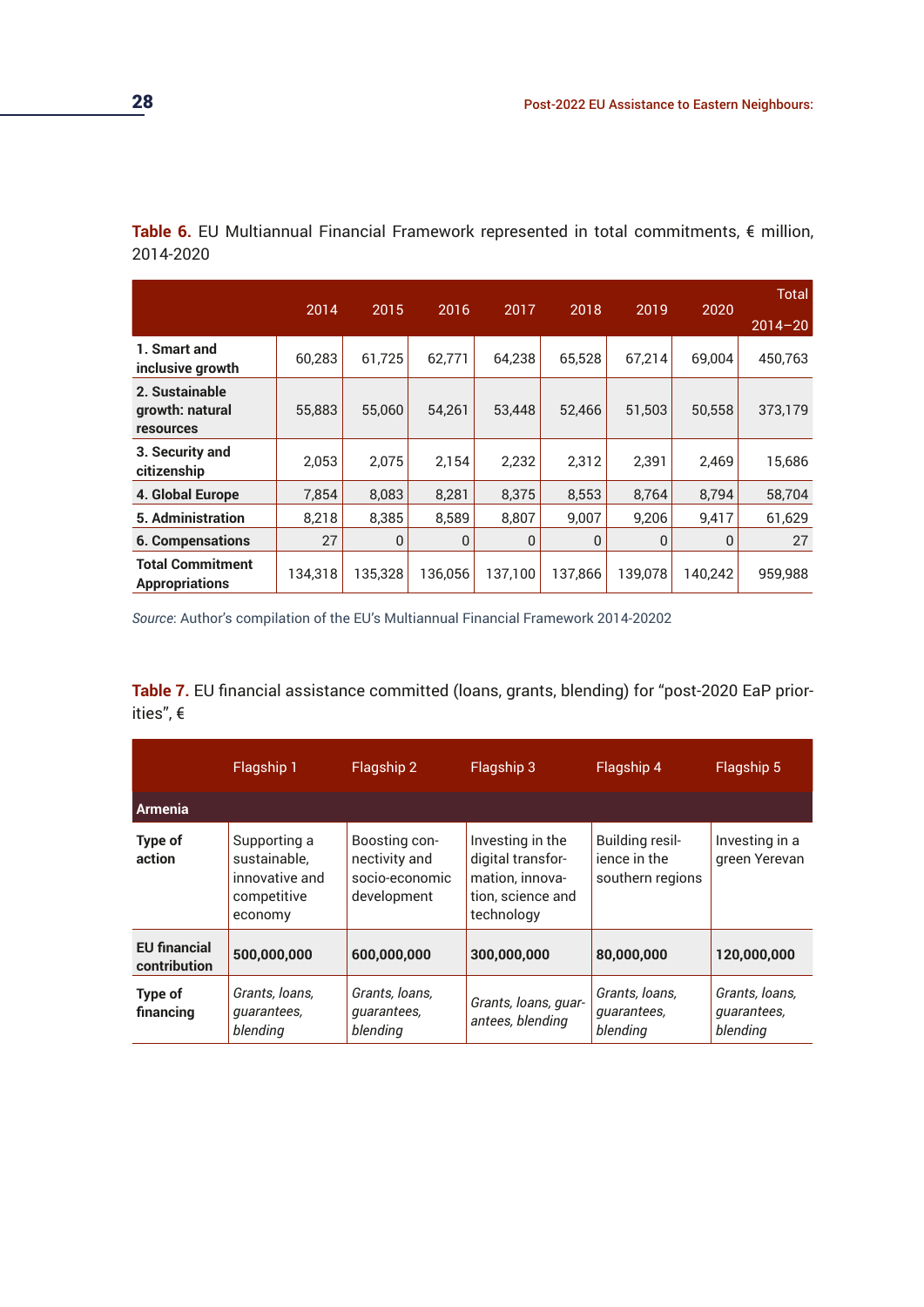|                                     | Flagship 1                                                | Flagship 2                                                                           | Flagship 3                                                                      | Flagship 4                                | Flagship 5                                                                   |
|-------------------------------------|-----------------------------------------------------------|--------------------------------------------------------------------------------------|---------------------------------------------------------------------------------|-------------------------------------------|------------------------------------------------------------------------------|
| Azerbaijan                          |                                                           |                                                                                      |                                                                                 |                                           |                                                                              |
| Type of<br>action                   | Green connec-<br>tivity                                   | Digital connec-<br>tivity                                                            | Supporting a<br>sustainable,<br>innovative, green<br>and competitive<br>economy | Innovative rural<br>development           | Smarter and<br>greener cities                                                |
| <b>EU</b> financial<br>contribution | 10,000,000                                                | 10,000,000                                                                           | 50,000,000                                                                      | 50,000,000                                | 20,000,000                                                                   |
| Type of<br>financing                | Grants, loans,<br>guarantees,<br>blending                 | Grants, Ioans,<br>guarantees,<br>blending                                            | Grants, loans, guar-<br>antees, blending                                        | Grants, Ioans,<br>guarantees,<br>blending | Grants, loans,<br>guarantees,<br>blending                                    |
| <b>Belarus</b>                      |                                                           |                                                                                      |                                                                                 |                                           |                                                                              |
| Type of<br>action                   | Supporting an<br>innovative and<br>competitive<br>economy | Improving trans-<br>port connectivity<br>and facilitating<br><b>EU-Belarus trade</b> | Boosting innova-<br>tion and the digital<br>transformation                      | Supporting a<br>green Belarus             | Investing in a<br>democratic,<br>transparent<br>and accounta-<br>ble Belarus |
| <b>EU</b> financial<br>contribution | 350,000,000                                               | 200,000,000                                                                          | 20,000,000                                                                      | 200,000,000                               | 100,000,000                                                                  |
| Type of<br>financing                | Grants, loans,<br>guarantees,<br>blending                 | Grants, loans,<br>guarantees,<br>blending                                            | Grants, loans, guar-<br>antees, blending                                        | Grants, loans,<br>guarantees,<br>blending | Grants, loans,<br>guarantees,<br>blending                                    |
| Georgia                             |                                                           |                                                                                      |                                                                                 |                                           |                                                                              |
| <b>Type of</b><br>action            | Black Sea con-<br>nectivity                               | Transport con-<br>nectivity across<br>the Black Sea                                  | Sustainable eco-<br>nomic recovery                                              | Digital connectiv-<br>ity for citizens    | Improved air<br>quality                                                      |
| <b>EU</b> financial<br>contribution | 25,000,000                                                | 100,000,000                                                                          | 600,000,000                                                                     | 350,000,000                               | 100,000,000                                                                  |
| <b>Type of</b><br>financing         | Grants, loans,<br>guarantees,<br>blending                 | Grants, loans,<br>guarantees,<br>blending                                            | Grants, loans, guar-<br>antees, blending                                        | Grants, loans,<br>guarantees,<br>blending | Grants, loans,<br>guarantees,<br>blending                                    |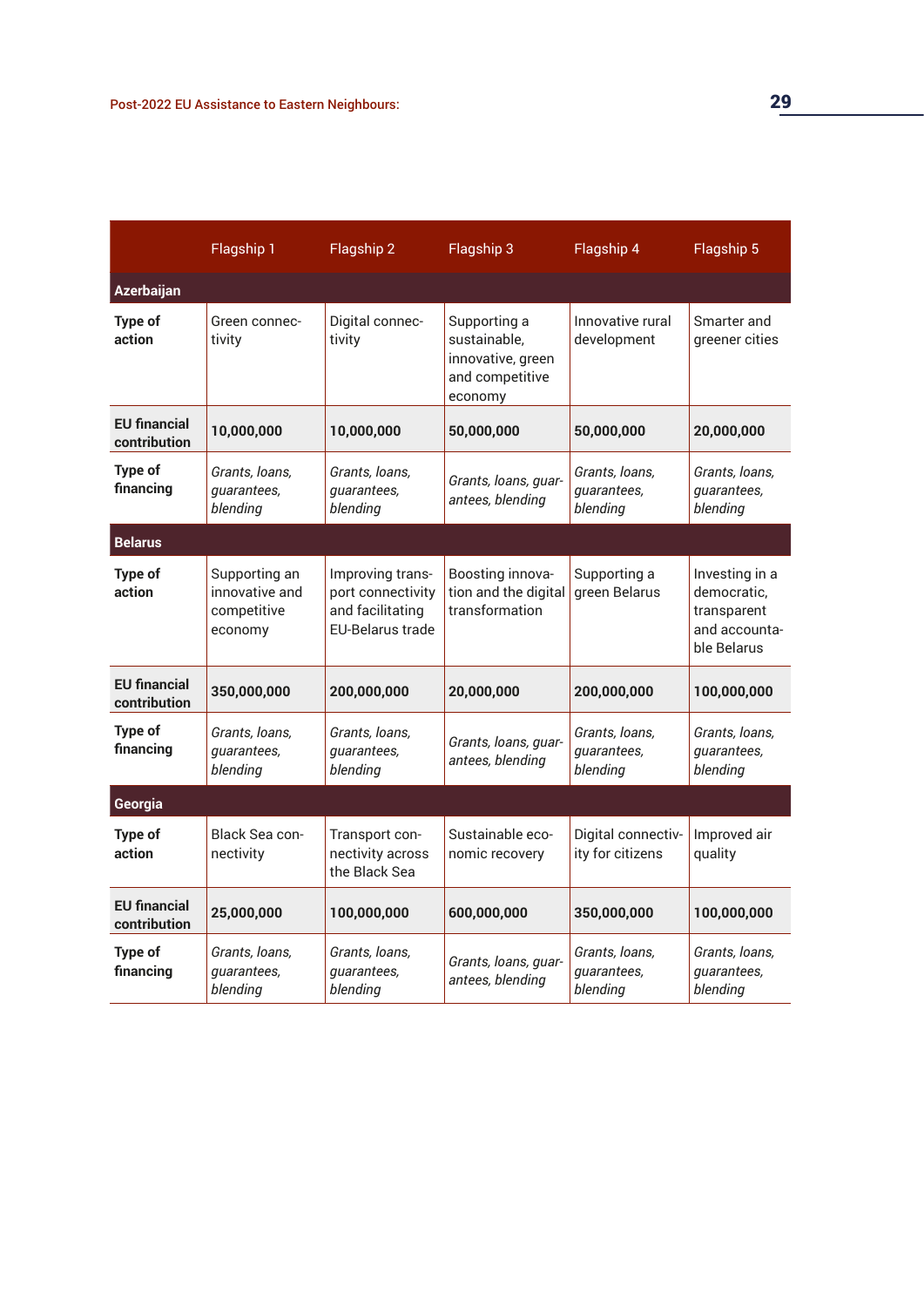|                                     | Flagship 1                                                                      | Flagship 2                                  | Flagship 3                                                            | Flagship 4                                | Flagship 5                                                                |
|-------------------------------------|---------------------------------------------------------------------------------|---------------------------------------------|-----------------------------------------------------------------------|-------------------------------------------|---------------------------------------------------------------------------|
| <b>Moldova</b>                      |                                                                                 |                                             |                                                                       |                                           |                                                                           |
| <b>Type of</b><br>action            | Supporting a<br>sustainable,<br>innovative, green<br>and competitive<br>economy | <b>Boosting</b><br>FU-Moldova<br>trade      | Increasing energy<br>efficiency                                       | Improving con-<br>nectivity               | Investing in<br>human capital<br>and prevent-<br>ing 'brain<br>drain'     |
| <b>EU</b> financial<br>contribution | 500,000,000                                                                     | 30,000,000                                  | 300,000,000                                                           | 780,000,000                               | 25,000,000                                                                |
| <b>Type of</b><br>financing         | Grants, loans,<br>guarantees,<br>blending                                       | Grants and loans                            | Grants, loans, guar-<br>antees, blending                              | Grants, Ioans,<br>guarantees,<br>blending | Grants                                                                    |
| <b>Ukraine</b>                      |                                                                                 |                                             |                                                                       |                                           |                                                                           |
| Type of<br>action                   | Supporting a<br>sustainable,<br>innovative, green<br>and competitive<br>economy | Economic tran-<br>sition for rural<br>areas | Improving connec-<br>tivity by upgrading<br>border crossing<br>points | Boosting the digi-<br>tal transition      | Increasing en-<br>ergy efficiency<br>support for<br>renewable<br>hydrogen |
| <b>EU</b> financial<br>contribution | 1,500,000,000                                                                   | 100,000,000                                 | 30,000,000                                                            | 200,000,000                               | 100,000,000                                                               |
| <b>Type of</b><br>financing         | Grants, loans,<br>guarantees,<br>blending                                       | Grants                                      | Grants and loans                                                      | Grants and loans                          | Grants and<br>national contri-<br>bution                                  |

*Source*: Author's compilation based on examination of the data of the "post-2020 EaP priorities" available at eeas.europa.eu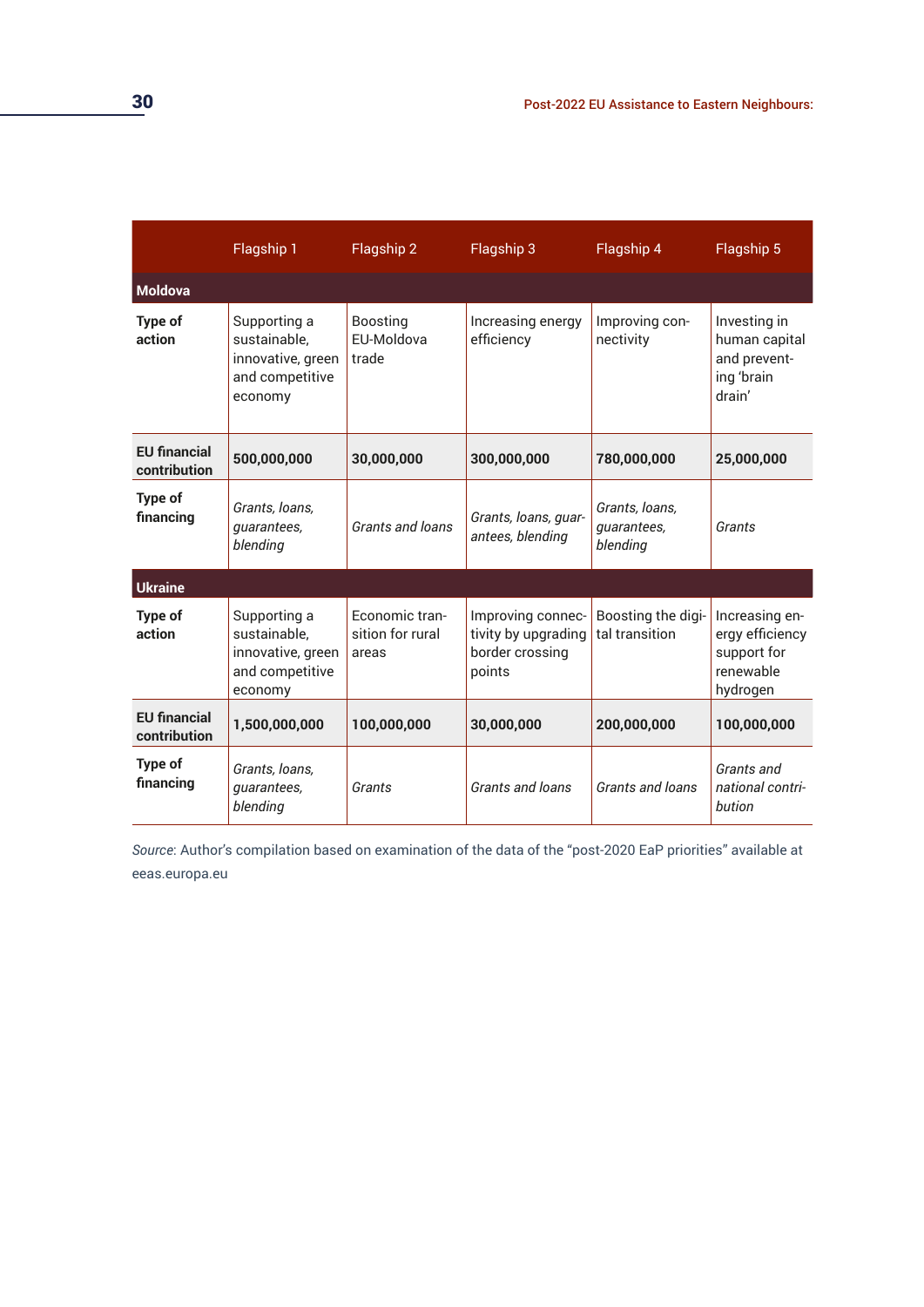**Table 8.** EU assistance for the eastern and southern neighbours according to amounts consumed/paid, €, 2007-2020

| Russia      | <b>Ukraine</b> | Moldova      | Georgia     | <b>Belarus</b> | Azerbaijan | <b>Armenia</b> | <b>Eastern Neighbours</b> |             |
|-------------|----------------|--------------|-------------|----------------|------------|----------------|---------------------------|-------------|
| 29,130,559  | 9,776,896      | 60,518,198   | 8,189,712   | 1,866,852      | 408,920    | 7,411,509      |                           | <b>2007</b> |
| 18,032,839  | 81,957,238     | 23,430,976   | 35,226,028  | 2,357,211      | 1,868,493  | 17,239,413     |                           | 2008        |
| 232,307,820 | 96,614,583     | 81,864,801   | 142,084,437 | 4,766,299      | 4,239,110  | 20,731,194     |                           | 2009        |
| 201,862,629 | 157,756,071    | 137,934,262  | 59,532,944  | 18,740,209     | 27,234,810 | 55,348,580     |                           | 2010        |
| 368,899,667 | 260,555,846    | 48, 172, 245 | 76,219,942  | 23,377,434     | 9,625,501  | 21,970,874     |                           | 2011        |
| 98,609,511  | 60,546,626     | 16,551,529   | 41,223,553  | 12,189,959     | 2,682,774  | 31,432,769     |                           | 2012        |
| 234,858,069 | 77,431,761     | 74,832,257   | 65,174,876  | 12,703,289     | 29,339,439 | 25,486,249     |                           | 2013        |
| 32,468,251  | 359,254,362    | 97,867,788   | 70,103,208  | 18,535,798     | 7,428,776  | 40,724,598     |                           | 2014        |
| 79,812,104  | 159,263,657    | 129,985,838  | 161,533,149 | 62,155,384     | 5,002,123  | 79,726,378     |                           | 2015        |
| 76,216,453  | 156,874,113    | 145,939,061  | 145,693,896 | 191,508,466    | 13,955,933 | 128,513,000    |                           | 2016        |
| 68,630,879  | 229,715,413    | 66,494,196   | 79,051,717  | 10,906,275     | 5,016,644  | 36,786,505     |                           | 2017        |
| 63,612,560  | 182, 176, 334  | 34,106,637   | 86,664,565  | 9,977,446      | 13,988,665 | 31,058,220     |                           | 2018        |
| 66,066,035  | 320, 159, 020  | 151,379,780  | 162,886,073 | 115, 132, 439  | 2,533,277  | 149,864,630    |                           | 2019        |
| 62,184,752  | 244,357,004    | 29,596,868   | 118,003,908 | 12,765,507     | 6,321,650  | 52,317,299     |                           | 2020        |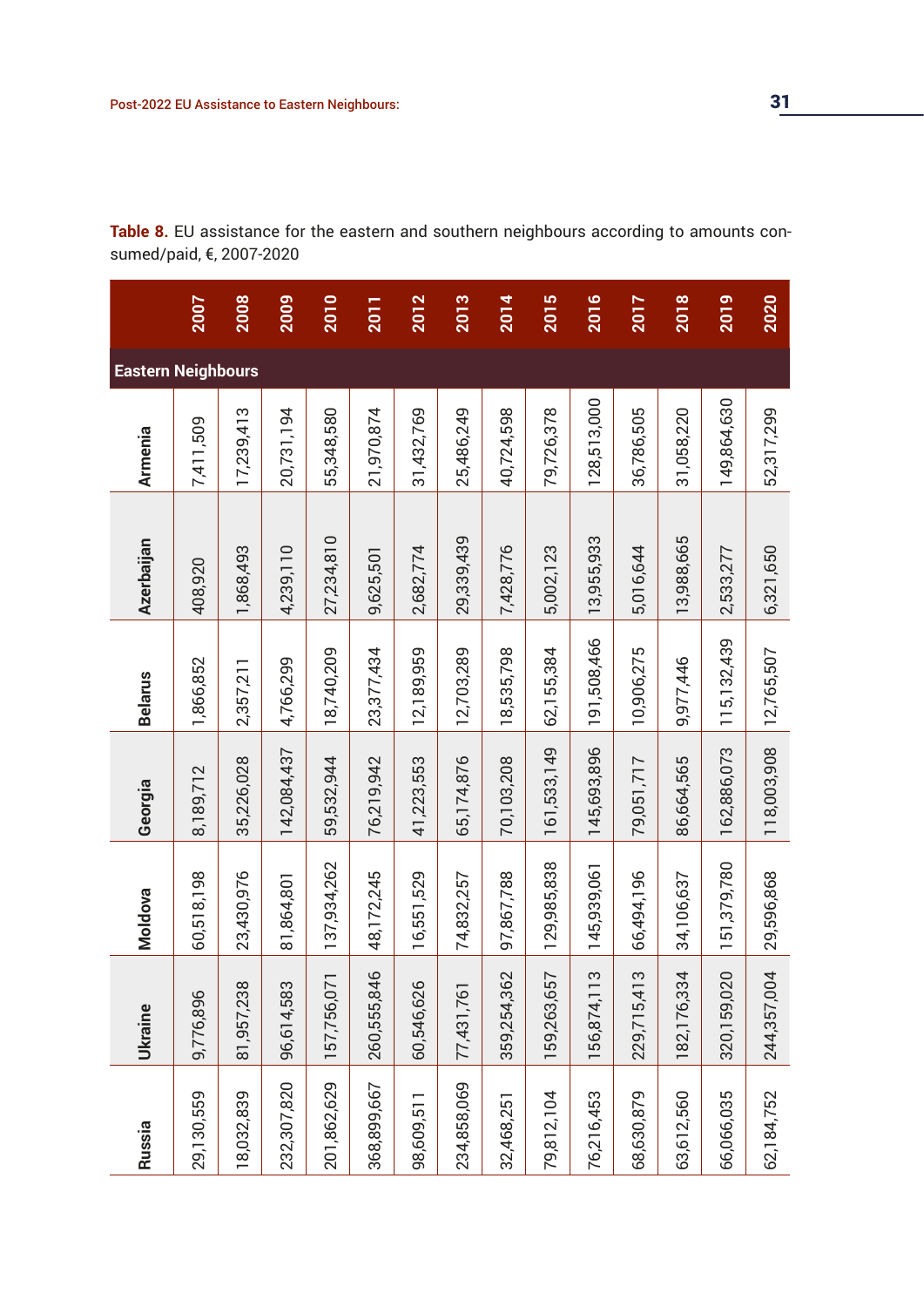| Palestinian<br><b>Authorities</b> | Morocco     | Libya       | Lebanon    | Jordan      | <b>Israel</b>   | Egypt       | <b>Algeria</b> | <b>Southern Neighbours</b> |             |
|-----------------------------------|-------------|-------------|------------|-------------|-----------------|-------------|----------------|----------------------------|-------------|
| 24,783,173                        | 56,406,402  | $\circ$     | 13,445,206 | 3,860,474   | 103,277,614     | 2,534,014   | 265,620        |                            | <b>2007</b> |
| 188, 352, 149                     | 217,038,971 | $\circ$     | 22,992,304 | 42,126,025  | 168,437,179     | 87,128,944  | 265,735        |                            | 2008        |
| 169,628,653                       | 287,051,513 | $\circ$     | 8,465,119  | 27,139,965  | 418,610,365     | 115,479,575 | 5,135,963      |                            | 2009        |
| 252,002,235                       | 259,232,936 | 019<br>298, | 26,536,161 | 119,279,671 | 538,373,285     | 97,308,546  | 19,309,372     |                            | 2010        |
| 197, 173, 726                     | 115,201,161 | $\circ$     | 22,642,448 | 82,370,829  | 650,696,639     | 59,685,891  | 28,273,277     |                            | 2011        |
| 156,148,360                       | 89,702,771  | 495,769     | 10,664,890 | 42,716,296  | 494,310,308     | 59,284,280  | 4,959,119      |                            | 2012        |
| 17,091,948                        | 195,234,957 | 10,443,506  | 16,792,271 | 68,994,992  | 587,583,016     | 52,456,069  | 17,023,893     |                            | 2013        |
| 204,212,021                       | 177,518,908 | 1,740,827   | 24,675,826 | 127,443,253 | 357,095,272     | 28,307,893  | 4,357,167      |                            | 2014        |
| 195,402,197                       | 254,353,700 | 2,761,628   | 24,991,079 | 299,489,587 | 668,347,114     | 25,833,334  | 7,011,619      |                            | 2015        |
| 206,062,999                       | 214,710,607 | 6,172,162   | 33,636,125 | 174,782,431 | 827,106,195     | 44,945,711  | 25,609,761     |                            | 2016        |
| 210,103,573                       | 149,355,512 | 568<br>371, | 32,327,373 | 64,675,092  | 631, 199, 972   | 64,222,618  | 25,781,709     |                            | 2017        |
| 170,345,540                       | 110,811,778 | 867<br>282, | 30,077,645 | 44,071,903  | 518<br>794,513, | 31,018,493  | 8,705,041      |                            | 2018        |
| 175,392,105                       | 106,288,165 | 6,407,825   | 27,403,473 | 25,909,219  | 706,068,094     | 36,037,530  | 8,776,311      |                            | 2019        |
| 157,607,862                       | 263,074,247 | 13,001,094  | 22,935,741 | 174,628,241 | 710,452,275     | 20,133,889  | 8,432,707      |                            | 2020        |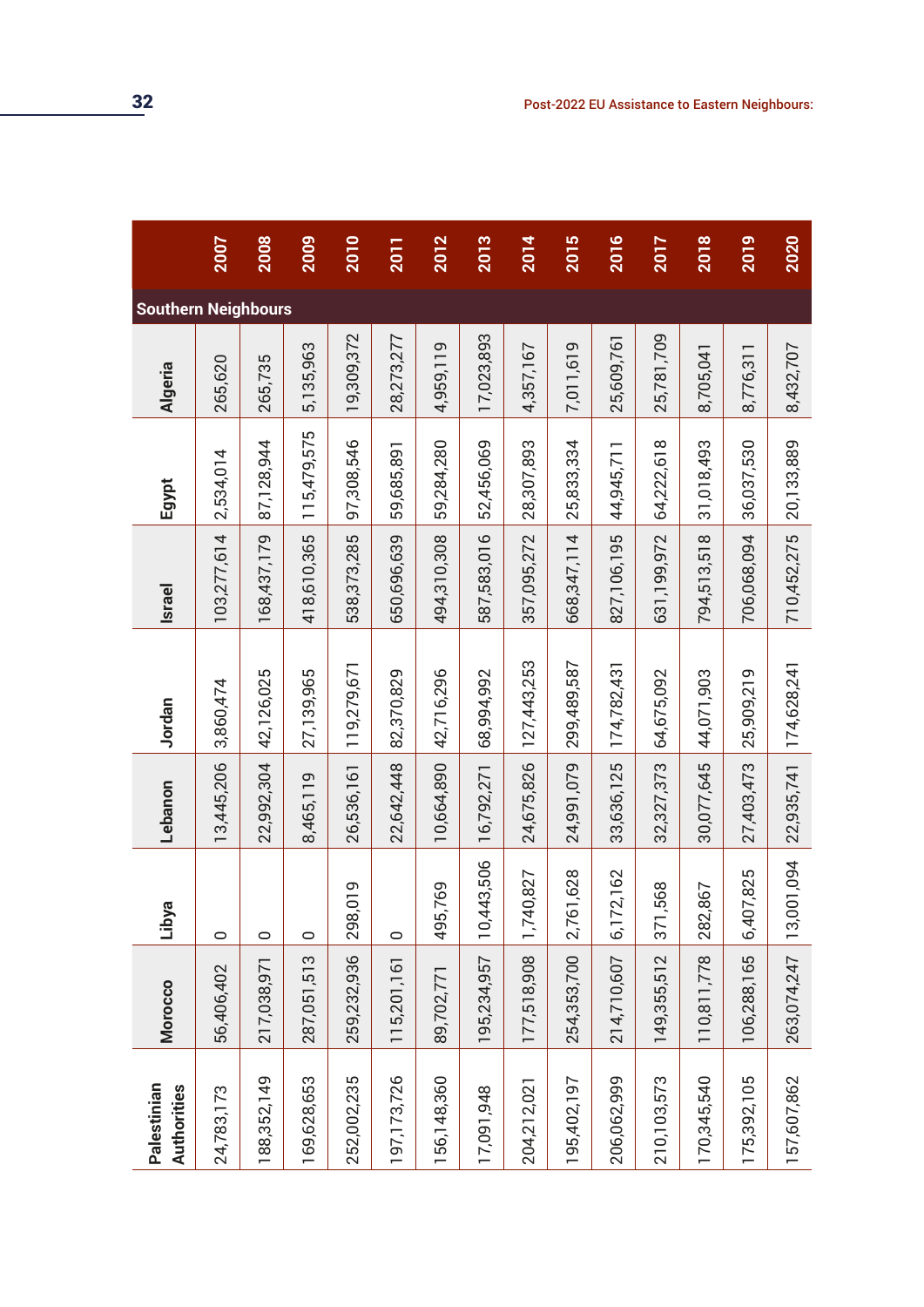| Tunisia                                                 | Syria      |             |
|---------------------------------------------------------|------------|-------------|
| 668, 142, 080                                           | 665,134    | <b>Z007</b> |
| 33,549,443                                              | 786,387    | 2008        |
| 3,536<br>76,81                                          | 5,443,424  | 2009        |
| 61,124,481                                              | 12,057,110 | 2010        |
| 312,327,802                                             | $\circ$    | 2011        |
| 70,240,916                                              | 7,203,469  | 2012        |
| 98,909,117                                              | 10,881,772 | 2013        |
| 66,522,776                                              | 195,711    | 2014        |
| 3,303,733<br>$\overline{ }$<br>$\overline{\phantom{0}}$ | 7,505,447  | 2015        |
| 37,805,846<br>$\overline{\phantom{0}}$                  | 14,498,675 | 2016        |
| 191, 176, 982                                           | 7,333,449  | 2017        |
| ,932,738<br>$\overline{5}$<br>$\overline{ }$            | 997,598    | 2018        |
| 54,159,509                                              | 931,878    | 2019        |
| 173,621,690                                             | $\circ$    | 2020        |

*Source*: Author's compilation based on examination of the data available on the EU Financial Transparency System ([https://ec.europa.eu/budget/fts/index\\_en.htm\)](https://ec.europa.eu/budget/fts/index_en.htm)

**Table 9.** Most frequent types of EU financial assistance programmes/frameworks in Georgia, Moldova and Ukraine, 2007-2020

|                 | $2007 - 2013$                                                                |                 | $2014 - 2020$                                                                    |
|-----------------|------------------------------------------------------------------------------|-----------------|----------------------------------------------------------------------------------|
| 1.              | European Neighbourhood and Partnership Instrument<br>(ENPI)                  | ، 1.            | European Neighbourhood Instrument<br>(ENI)                                       |
| 2.              | Common fisheries policy and in the area of the law of<br>the sea (Fisheries) | 2.              | Competitiveness of enterprises and small<br>and medium-sized enterprises (COSME) |
| 3.              | Competitiveness and Innovation Framework                                     | 3.              | <b>Creative Europe</b>                                                           |
|                 | Programme (CIFP)                                                             | 4.              | Education, Training and Sport (Erasmus+)                                         |
| 4.              | Development Cooperation Instrument (DCI)                                     | 5.              | Energy                                                                           |
| 5.              | Energy                                                                       | 6.              | Environment and climate action (LIFE)                                            |
| 6.              | Enterprise                                                                   | 7.              | EU Aid Volunteers initiative (EUAV)                                              |
| 7 <sub>1</sub>  | European Instrument for Democracy and Human<br>Rights (EIDHR)                | 8.              | <b>Euratom Research and Training</b><br>Programme (EuroatomRTP)                  |
| 8.              | Framework Programme for nuclear research and<br>training activities (FpNRTA) | 9.              | <b>European Maritime and Fisheries Fund</b><br>(EMFF)                            |
| 9.              | Instrument for Nuclear Safety Cooperation (IfNSC)                            |                 | 10. Food and Feed (FF)                                                           |
| 10.             | Instrument for Stability (IfS)                                               |                 | 11. Health                                                                       |
| 11.             | Macro-Financial Assistance (MFA)                                             |                 | 12. Horizon 2020                                                                 |
| 12 <sub>1</sub> | <b>Public Health</b>                                                         |                 | 13. Instrument contributing to Stability and                                     |
|                 | 13. Research                                                                 |                 | Peace (IcSP)                                                                     |
|                 | 14. Research: Framework programme n°6 (completion)                           | 14 <sub>1</sub> | Instrument of Pre-Accession                                                      |
|                 | (F6)                                                                         |                 | 15. Internal Security Fund (ISF)                                                 |
|                 | 15. Research: Framework programme n°7 (F7)                                   |                 | 16. Union Civil Protection Mechanism                                             |
|                 | 16. Youth in Action (YiA)                                                    |                 | (UCPM)                                                                           |

*Source*: Author's compilation based on examination of the data available on the EU Financial Transparency System, [https://ec.europa.eu/budget/fts/index\\_en.htm](https://ec.europa.eu/budget/fts/index_en.htm)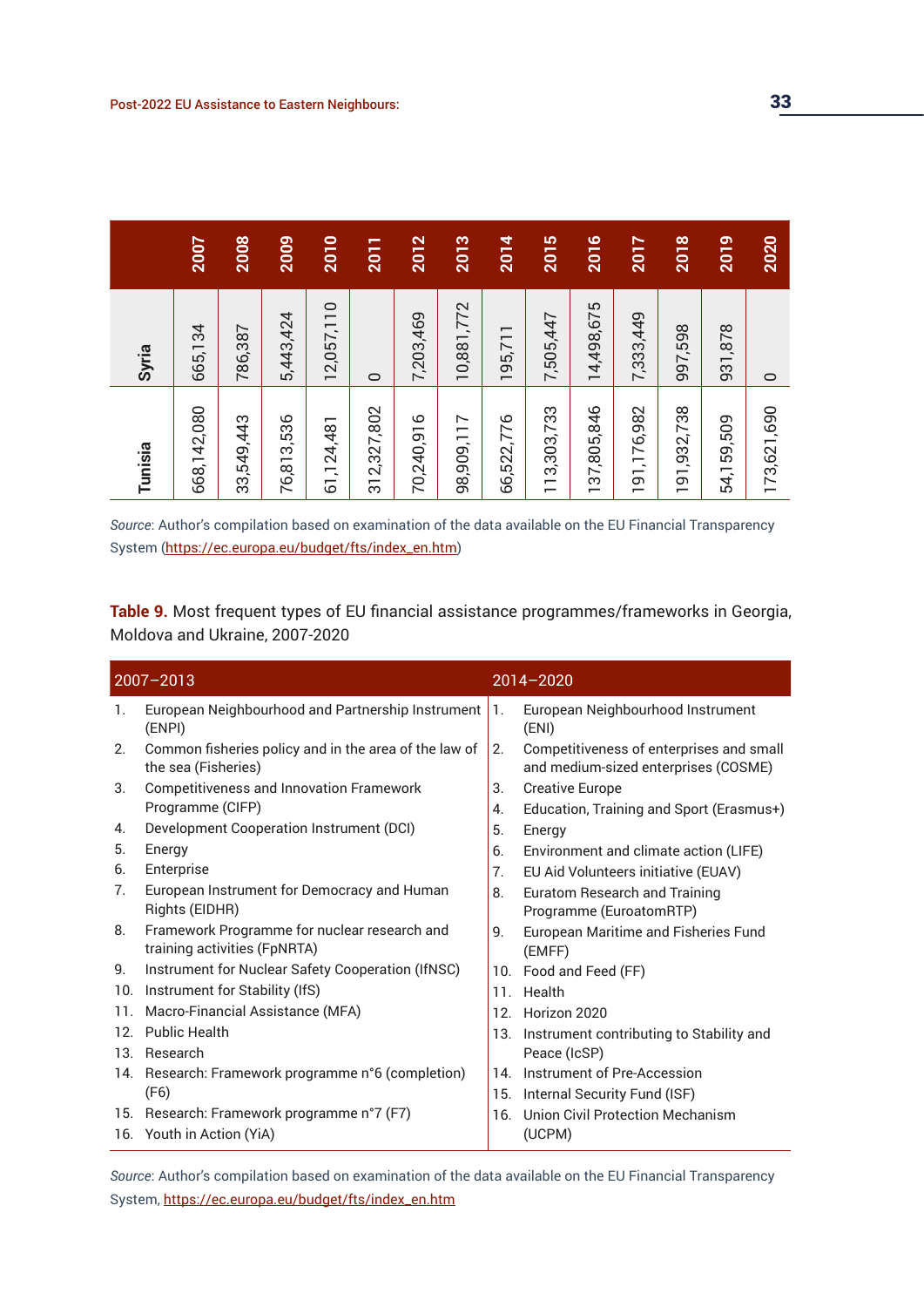| くちく にくらく<br>こうしょう こうしょう                         |
|-------------------------------------------------|
| j                                               |
| $\ddot{\phantom{a}}$                            |
| N CHANGE CONNE<br>ה<br>י<br>I<br>$\overline{)}$ |
|                                                 |
|                                                 |
| ていここ こうりゅうこう りょうどう                              |
| ١                                               |
| Table 10. Types of EU pr                        |
|                                                 |

|                  |     |           |                |                |                                        |                |              |                                                | Table 10. Types of EU programmes and tools used for financing in Georgia, Moldova and Ukraine, 2007-2019 |                     |                  |                |                |
|------------------|-----|-----------|----------------|----------------|----------------------------------------|----------------|--------------|------------------------------------------------|----------------------------------------------------------------------------------------------------------|---------------------|------------------|----------------|----------------|
| 2007             |     | 2008      | 2009           | 2010           | 2011                                   | 2012           | 2013         | 2014                                           | 2015                                                                                                     | 2016                | 2017             | 2018           | 2019           |
|                  |     | $\cdot$ . | $\ddot{+}$     | $\ddot{+}$     | 4                                      | $\ddot{+}$     | က်           | ι                                              | $\div$                                                                                                   | .<br>ما             | .<br>ما          | Ϋ́.            | ι              |
| ENP <sub>I</sub> |     | ENPI      | ENPI           | ENPI           | ENPI                                   | ENPI           | ENPI         | 叾                                              | $\overline{z}$                                                                                           | $\overline{z}$      | $\overline{\Xi}$ | $\overline{z}$ | $\overline{5}$ |
|                  |     |           | $\overline{F}$ | $\overline{F}$ | $\begin{array}{c} \square \end{array}$ | $\overline{F}$ | F7           | "Horizon                                       | "Horizon                                                                                                 | "Horizon            | "Horizon         | "Horizon       | "Horizon       |
|                  |     |           | <b>DCI</b>     | $\overline{S}$ | EIDHR                                  | DCI            | <b>EIDHR</b> | 2020"                                          | 2020"                                                                                                    | 2020"               | 2020"            | 2020"          | 2020"          |
|                  |     |           | EIDHR          | <b>EIDHR</b>   | $\overline{5}$                         | <b>EIDHR</b>   |              | Erasmus+                                       | Erasmus+                                                                                                 | Erasmus+            | Erasmus+         | Erasmus+       | Erasmus+       |
|                  |     |           |                |                |                                        |                |              | <b>DCI</b>                                     | DCI                                                                                                      | <b>DCI</b>          | $\overline{5}$   | $\overline{5}$ | $\overline{5}$ |
|                  |     |           |                |                |                                        |                |              | <b>EIDHR</b>                                   |                                                                                                          | <b>EIDHR</b>        | <b>EIDHR</b>     | EIDHR          | <b>EIDHR</b>   |
|                  |     |           |                |                |                                        |                |              |                                                |                                                                                                          |                     |                  | <b>UCPM</b>    |                |
|                  |     |           |                |                |                                        |                |              |                                                |                                                                                                          |                     |                  | "Creative      |                |
|                  |     |           |                |                |                                        |                |              |                                                |                                                                                                          |                     |                  | Europe"        |                |
|                  |     |           |                |                |                                        |                |              | Distinct financial tools/programmes by country |                                                                                                          |                     |                  |                |                |
|                  | က်  |           | Ż.             | $\circ$        | —                                      | $\circ$        | ÷,           | Ń                                              | က်                                                                                                       | က်                  | Ż.               | ä              | ق              |
| <b>EIDHR</b>     |     | DCI       | MFA            |                | CIFP                                   |                | DCI          | MFA                                            | MFA                                                                                                      | EUAV                | <b>UCPM</b>      | MFA            | 当              |
|                  |     | EIDHR     | ΨR             |                |                                        |                |              | <b>IcsP</b>                                    | <b>EIDHR</b>                                                                                             | "Creative           | "Creative        | EUAV           | "Creative      |
|                  | ١fS |           |                |                |                                        |                |              |                                                | <b>ICSP</b>                                                                                              | Europe"             | Europe"          |                | Europe"        |
|                  |     |           |                |                |                                        |                |              |                                                |                                                                                                          | "Instru-            |                  |                | EUAV           |
|                  |     |           |                |                |                                        |                |              |                                                |                                                                                                          | ment of             |                  |                | EMFF           |
|                  |     |           |                |                |                                        |                |              |                                                |                                                                                                          | cession"<br>Pre-Ac- |                  |                | <b>UCPM</b>    |
|                  |     |           |                |                |                                        |                |              |                                                |                                                                                                          |                     |                  |                | "Instrument    |
|                  |     |           |                |                |                                        |                |              |                                                |                                                                                                          |                     |                  |                | of Pre-Ac-     |
|                  |     |           |                |                |                                        |                |              |                                                |                                                                                                          |                     |                  |                | cession"       |

**34 Post-2022 EU Assistance to Eastern Neighbours:**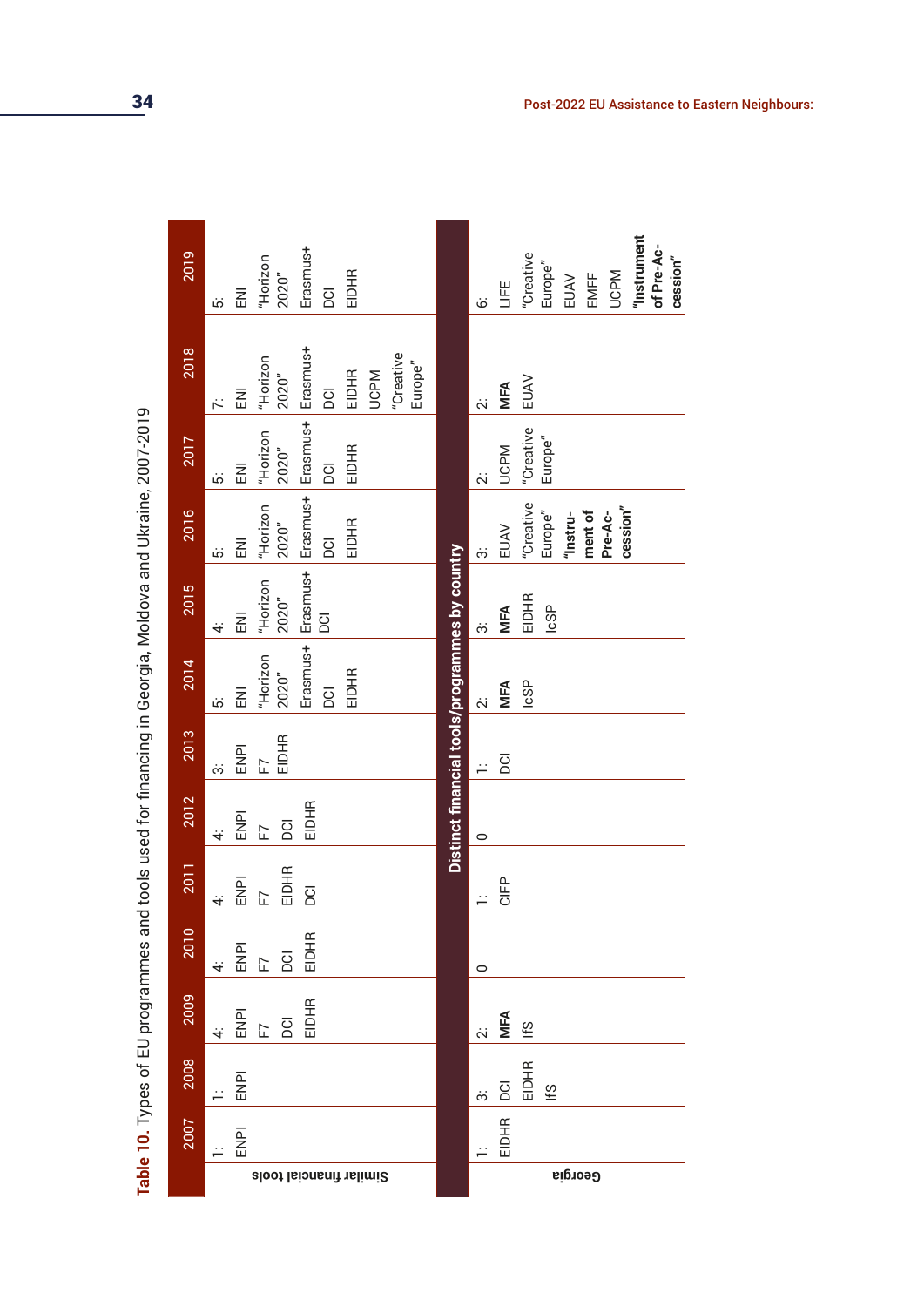| 'Instrument<br>of Pre-Ac-<br>cession"<br>COSME<br>Health<br>က် | Euroatom-<br>"Creative<br>Europe"<br>COSME<br>EUAV<br><b>UCPM</b><br>EMFF<br>Ë<br>RTP<br>뚠<br>$\dot{\infty}$ |                                                                                                                                                             |
|----------------------------------------------------------------|--------------------------------------------------------------------------------------------------------------|-------------------------------------------------------------------------------------------------------------------------------------------------------------|
| COSME<br>Health<br>ä                                           | Euroatom- Euroatom- EuroatomRTP<br>COSME<br><b>EIDHR</b><br>EMFF<br>EUAV<br>DCI<br>뚠                         | <i>Source:</i> Author's compilation based on examination of the data available on the EU Financial Transparency System, https://ec.europa.eu/budget/fts/in- |
| COSME<br>Health<br>MFA<br>က်                                   | "Creative<br>Europe"<br>COSME<br>EUAV<br>当<br><br>RTP<br>뚠<br>.<br>ف                                         |                                                                                                                                                             |
| "Creative<br>Europe"<br>COSME<br>Health<br>က်                  | Energy<br>RTP<br>Ż.                                                                                          |                                                                                                                                                             |
| COSME<br>Health<br>15F<br>က်                                   | cession"<br>ment of<br>Pre-Ac-<br>"Instru-<br>Ż.                                                             |                                                                                                                                                             |
| COSME                                                          | Euroatom-EIDHR<br>cession"<br>ment of<br>"Instru-<br>Pre-Ac-<br>EUAV<br>RTP<br>က်                            |                                                                                                                                                             |
| search<br>Health<br>Public<br>ÅΦ<br>က်                         | <b>FpNRTA</b><br>Energy<br><b>IfNSC</b><br>က်                                                                |                                                                                                                                                             |
| 0                                                              | FpNRTA<br>Ϋ́ĺΑ<br>4                                                                                          |                                                                                                                                                             |
| 0                                                              | F <sub>p</sub> NRTA linsc<br>Fisheries F6<br><b>IFNSC</b><br>က်                                              |                                                                                                                                                             |
| MFA                                                            | FpNRTA<br>search<br>Enter-<br><b>IfNSC</b><br>prise<br>Re-                                                   |                                                                                                                                                             |
| $\circ$                                                        | FpNRTA<br>search<br>Enter-<br><b>IfNSC</b><br>prise<br><u>ሌ</u>                                              |                                                                                                                                                             |
| <b>EIDHR</b>                                                   | <b>EIDHR</b><br><b>IfNSC</b><br>F7<br>က်                                                                     |                                                                                                                                                             |
| MFA<br><b>DCI</b>                                              | <b>EIDHR</b><br><b>IfNSC</b><br>F7<br>က်                                                                     | dex_en.htm                                                                                                                                                  |
| <b>B</b> vobloM                                                | <b>Ukraine</b>                                                                                               |                                                                                                                                                             |

Post-2022 EU Assistance to Eastern Neighbours: 35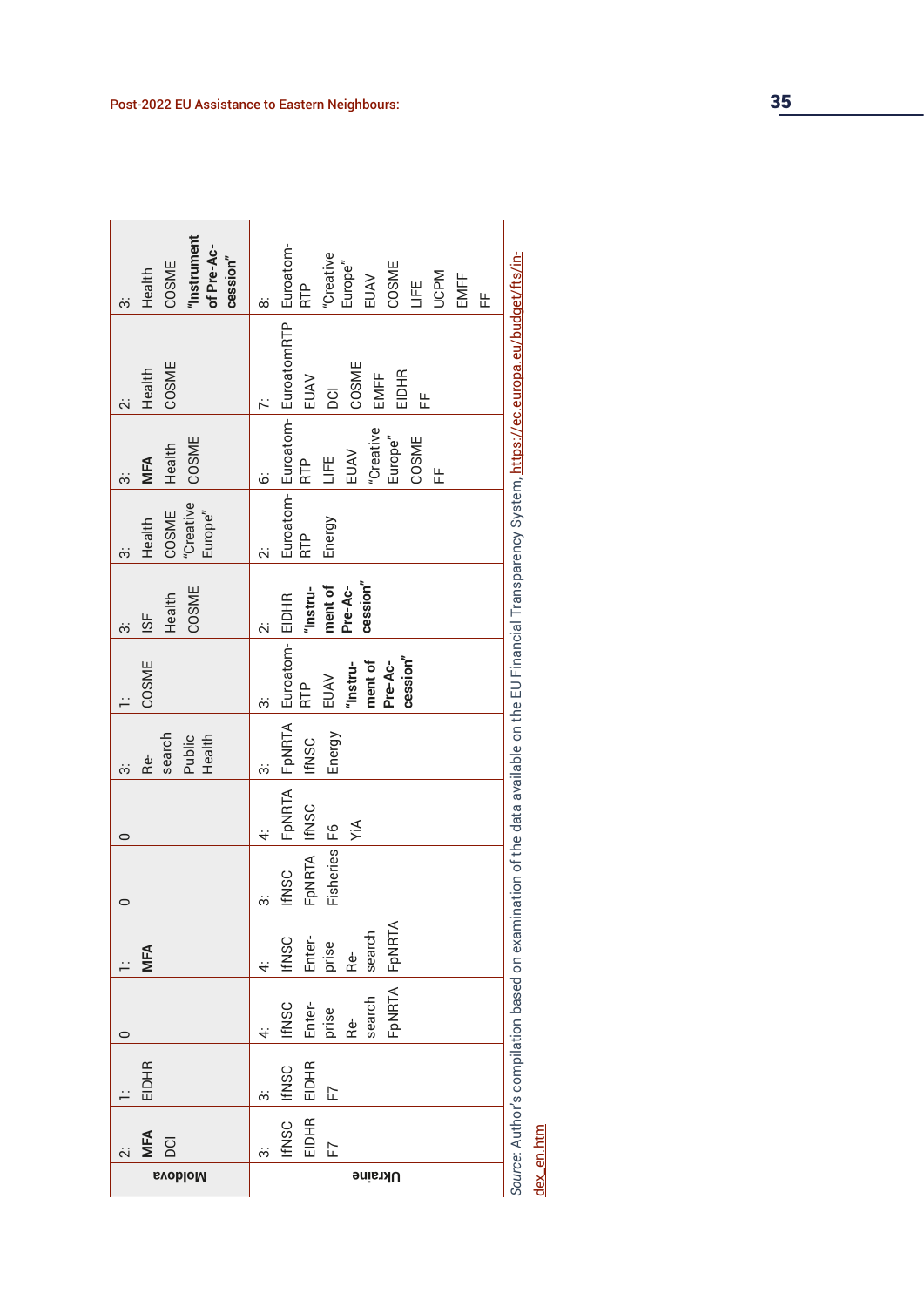| Programme)<br>Moldova<br>(Annual<br>Action          |
|-----------------------------------------------------|
| 37,056,588<br>8,917,395<br>40,000,000<br>62,300,000 |
| 142,722,393<br>52,000,000                           |
| 63,424,269<br>66,000,000                            |
| 79,358,351<br>78,600,000                            |
| 42,229,518<br>94,000,000                            |
| 68,560,252<br>100,000,000                           |
| 72,765,560<br>131,000,000                           |
| 179, 182, 626<br>90,000,000                         |
| 153,985,468<br>89,000,000                           |
| 87,314,241<br>33,000,000                            |
| 144,821,360<br>50,750,000                           |

**Table 11.** EU Annual Action Plans and annual contracted assistance for Georgia, Moldova and Ukraine, € million, 2007-2019

*Source*: Author's compilation based on examination of the data available on the EU Financial Transparency System ([https://ec.europa.eu/budget/fts/index\\_en.htm\)](https://ec.europa.eu/budget/fts/index_en.htm) and EU Annual Action Plans for Georgia, Moldova and Ukraine, elaborated between 2007 and 2018 (<https://ec.europa.eu/neighbourhood-enlargement>).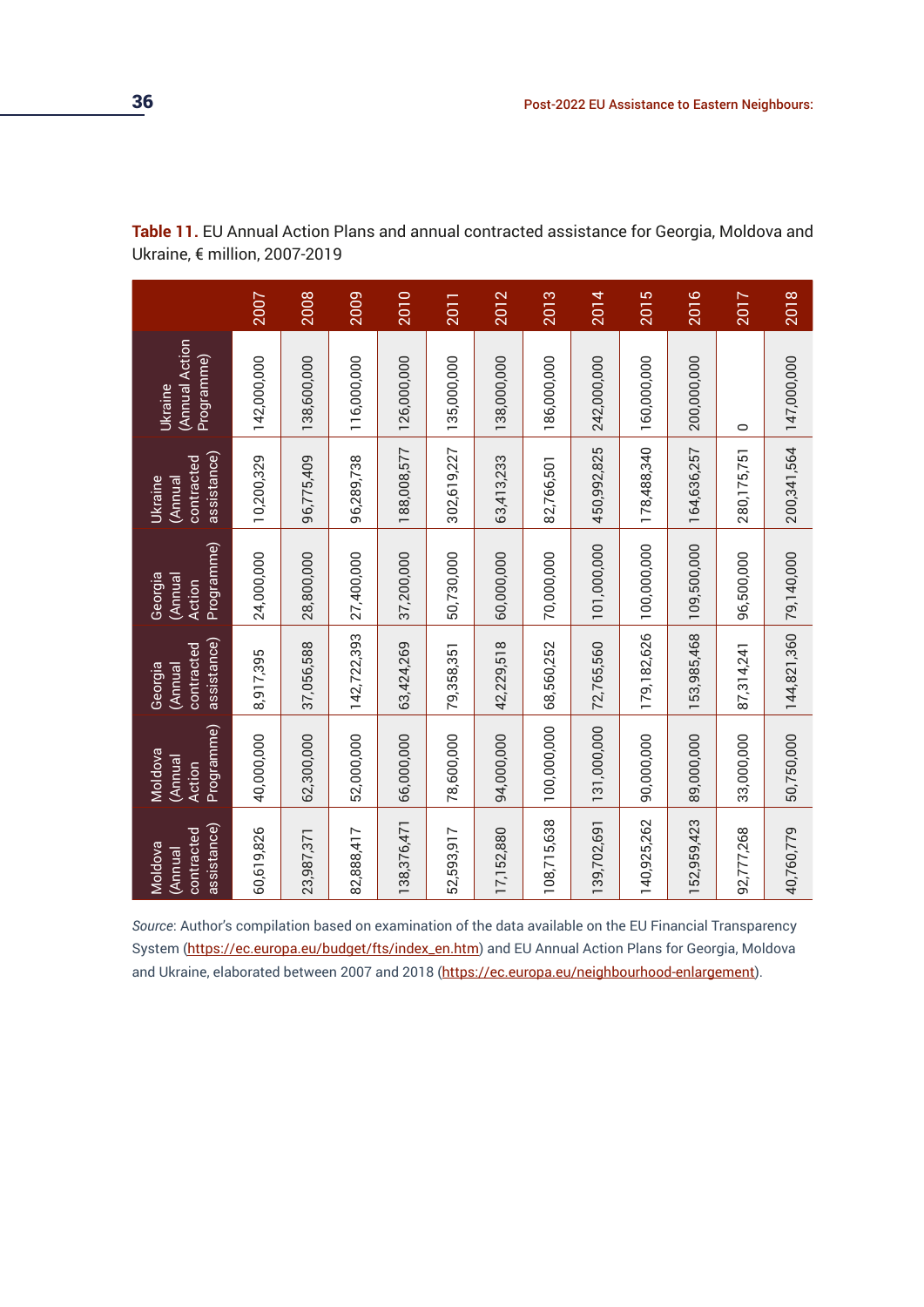# Endnotes

- <sup>1</sup> EU, Regulation No 236/2014 of 11 March 2014 laying down common rules and procedures for the implementation of the Union's instruments for financing external action, [https://eur-lex.europa.eu/legal-con](https://eur-lex.europa.eu/legal-content/EN/TXT/PDF/?uri=CELEX:32014R0236)[tent/EN/TXT/PDF/?uri=CELEX:32014R0236](https://eur-lex.europa.eu/legal-content/EN/TXT/PDF/?uri=CELEX:32014R0236)
- <sup>2</sup> Denis Cenusa, "Fixing EU (in)visibilities in the six EaP countries: More proactive EU embassies, better-deciphered assistance", Eastern Europe Studies Centre, November 2021, [https://www.eesc.lt/wp-content/](https://www.eesc.lt/wp-content/uploads/2020/07/RESC.-Fixing-EU-InVisibilities-EaP-countries.-ENG.pdf) [uploads/2020/07/RESC.-Fixing-EU-InVisibilities-EaP-countries.-ENG.pdf](https://www.eesc.lt/wp-content/uploads/2020/07/RESC.-Fixing-EU-InVisibilities-EaP-countries.-ENG.pdf)
- <sup>3</sup> Velina Lilyanova, Understanding EU financing for external action, European Parliament, February 2021, [https://www.europarl.europa.eu/RegData/etudes/IDAN/2021/679101/EPRS\\_IDA\(2021\)679101\\_EN.pdf](https://www.europarl.europa.eu/RegData/etudes/IDAN/2021/679101/EPRS_IDA(2021)679101_EN.pdf)
- 4 Idem.
- <sup>5</sup> European Council, Conclusions, 21 July 2020, [https://www.consilium.europa.eu/media/45109/210720-eu](https://www.consilium.europa.eu/media/45109/210720-euco-final-conclusions-en.pdf)[co-final-conclusions-en.pdf](https://www.consilium.europa.eu/media/45109/210720-euco-final-conclusions-en.pdf)
- <sup>6</sup>EU, Multiannual financial framework 2014-2020 and EU budget 2014: The figures, 2013, [https://op.europa.](https://op.europa.eu/en/publication-detail/-/publication/d2cf202e-f36a-45b2-84e7-1ac6ad996e90) [eu/en/publication-detail/-/publication/d2cf202e-f36a-45b2-84e7-1ac6ad996e90](https://op.europa.eu/en/publication-detail/-/publication/d2cf202e-f36a-45b2-84e7-1ac6ad996e90)
- $7$  EU, Council Regulation 2020/2093 of 17 December 2020 laying down the multiannual financial framework for the years 2021 to 2027, [https://eur-lex.europa.eu/legal-content/EN/TXT/?uri=uriserv%3AOJ.](https://eur-lex.europa.eu/legal-content/EN/TXT/?uri=uriserv%3AOJ.LI.2020.433.01.0011.01.ENG) [LI.2020.433.01.0011.01.ENG](https://eur-lex.europa.eu/legal-content/EN/TXT/?uri=uriserv%3AOJ.LI.2020.433.01.0011.01.ENG)
- <sup>8</sup> The NDICI replaces the European Neighbourhood Instrument (ENI), which operated in 2014-2020 that in turn replaced the European Neighbourhood and Partnership Instrument (ENPI) during the 2007-2014 period.
- 9 European Council, Neighbourhood, Development and International Cooperation Instrument: Coreper endorses provisional agreement with the European Parliament, 18 December 2020, [https://www.consilium.](https://www.consilium.europa.eu/en/press/press-releases/2020/12/18/neighbourhood-development-and-international-cooperation-instrument-coreper-endorses-provisional-agreement-with-the-european-parliament/) [europa.eu/en/press/press-releases/2020/12/18/neighbourhood-development-and-international-cooper](https://www.consilium.europa.eu/en/press/press-releases/2020/12/18/neighbourhood-development-and-international-cooperation-instrument-coreper-endorses-provisional-agreement-with-the-european-parliament/)[ation-instrument-coreper-endorses-provisional-agreement-with-the-european-parliament/](https://www.consilium.europa.eu/en/press/press-releases/2020/12/18/neighbourhood-development-and-international-cooperation-instrument-coreper-endorses-provisional-agreement-with-the-european-parliament/)
- <sup>10</sup> European Council, Conclusions, 21 July 2020, [https://www.consilium.europa.eu/media/45109/210720-eu](https://www.consilium.europa.eu/media/45109/210720-euco-final-conclusions-en.pdf)[co-final-conclusions-en.pdf](https://www.consilium.europa.eu/media/45109/210720-euco-final-conclusions-en.pdf)
- 11 European Council, Neighbourhood, Development and International Cooperation Instrument: Coreper endorses provisional agreement with the European Parliament, 18 December 2020, [https://www.consilium.](https://www.consilium.europa.eu/en/press/press-releases/2020/12/18/neighbourhood-development-and-international-cooperation-instrument-coreper-endorses-provisional-agreement-with-the-european-parliament/) [europa.eu/en/press/press-releases/2020/12/18/neighbourhood-development-and-international-cooper](https://www.consilium.europa.eu/en/press/press-releases/2020/12/18/neighbourhood-development-and-international-cooperation-instrument-coreper-endorses-provisional-agreement-with-the-european-parliament/)[ation-instrument-coreper-endorses-provisional-agreement-with-the-european-parliament/](https://www.consilium.europa.eu/en/press/press-releases/2020/12/18/neighbourhood-development-and-international-cooperation-instrument-coreper-endorses-provisional-agreement-with-the-european-parliament/)
- <sup>12</sup> Bosnia and Herzegovina and Kosovo are not part of the pre-accession dialogue, although they will most likely participate in it sooner rather than later.
- <sup>13</sup> The calculations are made based on the data of EU assistance provided to the ENP countries in 2007-2020 (see the Annexes, Table 8).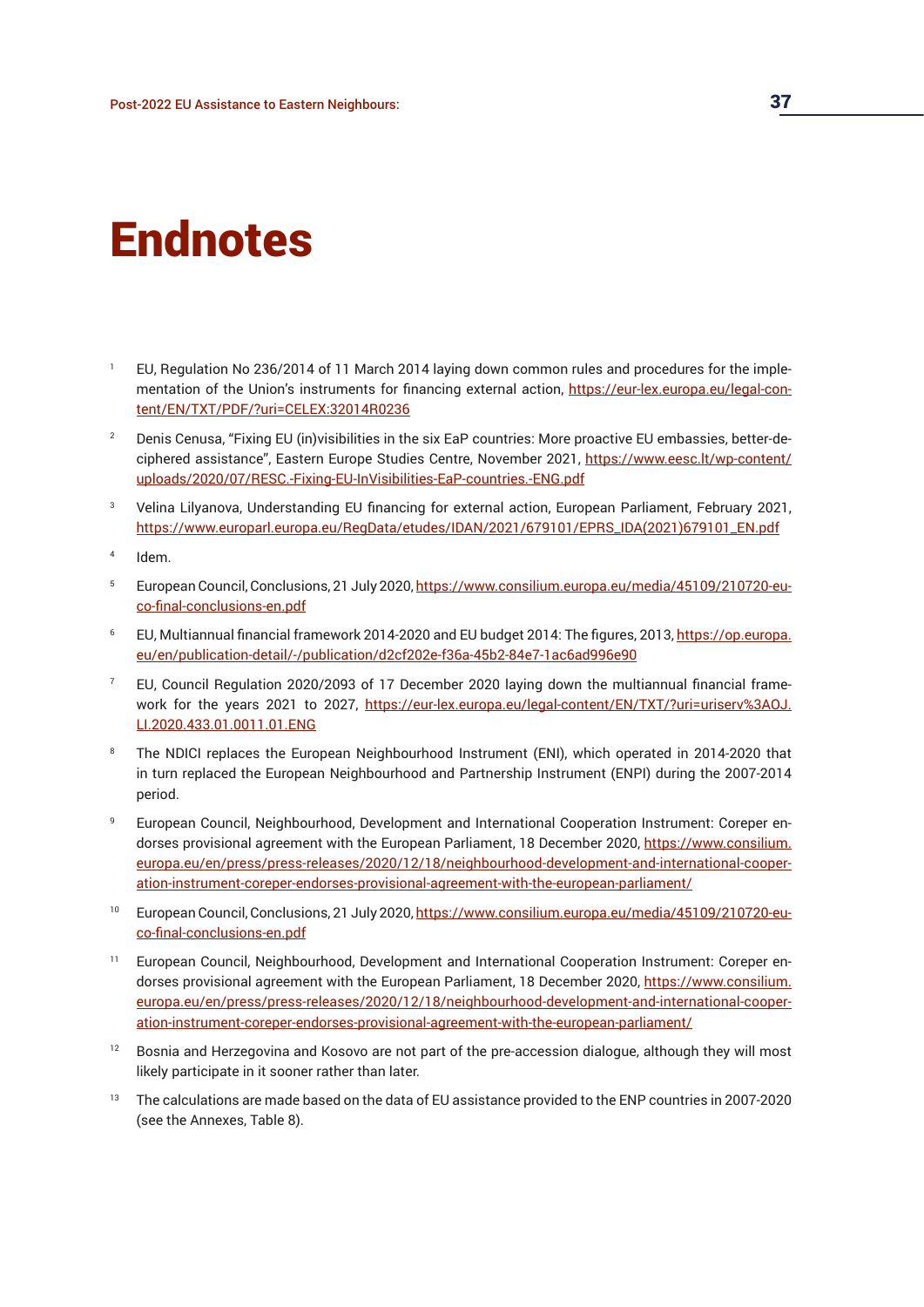- <sup>14</sup> The population (millions) of the countries covered by the European Neighbourhood Policy is as follows: Eastern neighbours: Armenia (2.9); Azerbaijan (10.2); Belarus (9.3); Georgia (3.9); Moldova (2.6); Ukraine (43.4); Russia (145.9); Southern neighbours: Algeria (44.6); Egypt (104.9); Israel (8.7); Jordan (10.3); Lebanon (6.7); Libya (6.9); Morocco (32.3); Palestinian Authority of the West Bank and Gaza Strip (5.2); Syria (17.5); Tunisia (11.7).
- <sup>15</sup> The abundance of EU financial assistance to Israel probably stems from advanced relations with the EU, anchored in the 2000 Association Agreement (Euro-Mediterranean Agreement). As in the case of Georgia, Moldova, Tunisia and Ukraine, the Israel-EU Association Agreement constitutes one of the most advanced bilateral agreements signed by the EU with third countries.
- <sup>16</sup> European Parliament, EU-Israel Association Council, [https://www.europarl.europa.eu/doceo/docu](https://www.europarl.europa.eu/doceo/document/E-8-2019-000938_EN.html)[ment/E-8-2019-000938\\_EN.html](https://www.europarl.europa.eu/doceo/document/E-8-2019-000938_EN.html)
- <sup>17</sup> European Council, EU sanctions against Russia over Ukraine, [https://www.consilium.europa.eu/en/info](https://www.consilium.europa.eu/en/infographics/eu-sanctions-against-russia-over-ukraine/)[graphics/eu-sanctions-against-russia-over-ukraine/](https://www.consilium.europa.eu/en/infographics/eu-sanctions-against-russia-over-ukraine/)
- <sup>18</sup> BBC, MH17 plane crash: EU to widen Russia sanctions, 22 July 2014, [https://www.bbc.com/news/uk-](https://www.bbc.com/news/uk-28415248)[28415248](https://www.bbc.com/news/uk-28415248)
- <sup>19</sup> The Annexes show more details on the specific amounts of EU assistance paid/consumed for all 17 ENP countries and territories.
- 20 Denis Cenusa, The downfall of a captured state, 13 November 2019, [https://neweasterneurope.](https://neweasterneurope.eu/2019/11/13/the-downfall-of-a-captured-state/) [eu/2019/11/13/the-downfall-of-a-captured-state/,](https://neweasterneurope.eu/2019/11/13/the-downfall-of-a-captured-state/) [https://www.researchgate.net/publication/338337628\\_](https://www.researchgate.net/publication/338337628_State_Capture_Downfall_Case_of_Moldova) [State\\_Capture\\_Downfall\\_Case\\_of\\_Moldova](https://www.researchgate.net/publication/338337628_State_Capture_Downfall_Case_of_Moldova)
- <sup>21</sup> European Council, Conclusions on Belarus, 12 October 2020, [https://www.consilium.europa.eu/me](https://www.consilium.europa.eu/media/46076/council-conclusions-on-belarus.pdf)[dia/46076/council-conclusions-on-belarus.pdf](https://www.consilium.europa.eu/media/46076/council-conclusions-on-belarus.pdf)
- <sup>22</sup> European External Action Service, A Global Strategy for the European Union, 2016, [https://eeas.europa.](https://eeas.europa.eu/sites/default/files/eugs_review_web_0.pdf) [eu/sites/default/files/eugs\\_review\\_web\\_0.pdf](https://eeas.europa.eu/sites/default/files/eugs_review_web_0.pdf)
- <sup>23</sup> European Council, Joint Declaration of the Eastern Partnership Summit, Riga, 21-22 May 2015, [https://](https://www.consilium.europa.eu/media/21526/riga-declaration-220515-final.pdf) [www.consilium.europa.eu/media/21526/riga-declaration-220515-final.pdf](https://www.consilium.europa.eu/media/21526/riga-declaration-220515-final.pdf)
- <sup>24</sup> European Commission, Eastern Partnership Focusing on key priorities and deliverables, 15 December 2021
- <sup>25</sup> EU, 20 Deliverables for 2020: Monitoring State of Play in February 2020, [https://ec.europa.eu/neigh](https://ec.europa.eu/neighbourhood-enlargement/system/files/2020-06/monitoring_spring_2020_20_delive)[bourhood-enlargement/system/files/2020-06/monitoring\\_spring\\_2020\\_20\\_deliverables\\_for\\_2020.pdf](https://ec.europa.eu/neighbourhood-enlargement/system/files/2020-06/monitoring_spring_2020_20_delive)
- 26 Idem.
- <sup>27</sup> EU, "An EaP that delivers for all", December 2021, [https://ec.europa.eu/neighbourhood-enlargement/sys](https://ec.europa.eu/neighbourhood-enlargement/system/files/2021-12/eap_future_priorities_eng.pdf )[tem/files/2021-12/eap\\_future\\_priorities\\_eng.pdf](https://ec.europa.eu/neighbourhood-enlargement/system/files/2021-12/eap_future_priorities_eng.pdf )
- <sup>28</sup> EU, "An EaP that delivers for all", December 2021, [https://ec.europa.eu/neighbourhood-enlargement/sys](https://ec.europa.eu/neighbourhood-enlargement/system/files/2021-12/eap_future_priorities_eng.pdf )[tem/files/2021-12/eap\\_future\\_priorities\\_eng.pdf](https://ec.europa.eu/neighbourhood-enlargement/system/files/2021-12/eap_future_priorities_eng.pdf )
- <sup>29</sup> In the framework of the EaP summit in Brussels, the EU presented the Top 10 targets for its post-2020 Deliverables in the EaP region: 1) Competitive and innovative economies (500,000 SMEs); 2) Rule of law (income asset declarations by high level officials); 3) Security and cyber resilience (hybrid threats); 4) Connectivity (3,000 km roads and railways); 5) Knowledge societies (70,000 youth and academic mobility opportunities); 6) Inclusive and diverse societies (2,500 NGOs, 120 media outlets, 2,000 journalists); 7) Health resilience (850,000 health workers vaccinated); 8) Sustainable energy (250,000 households with reduced energy consumption); 9) Environment (3 million people with access to safe water; 300 cities with better air quality monitoring); 10) Digital transformation (80% of households with access to high speed internet).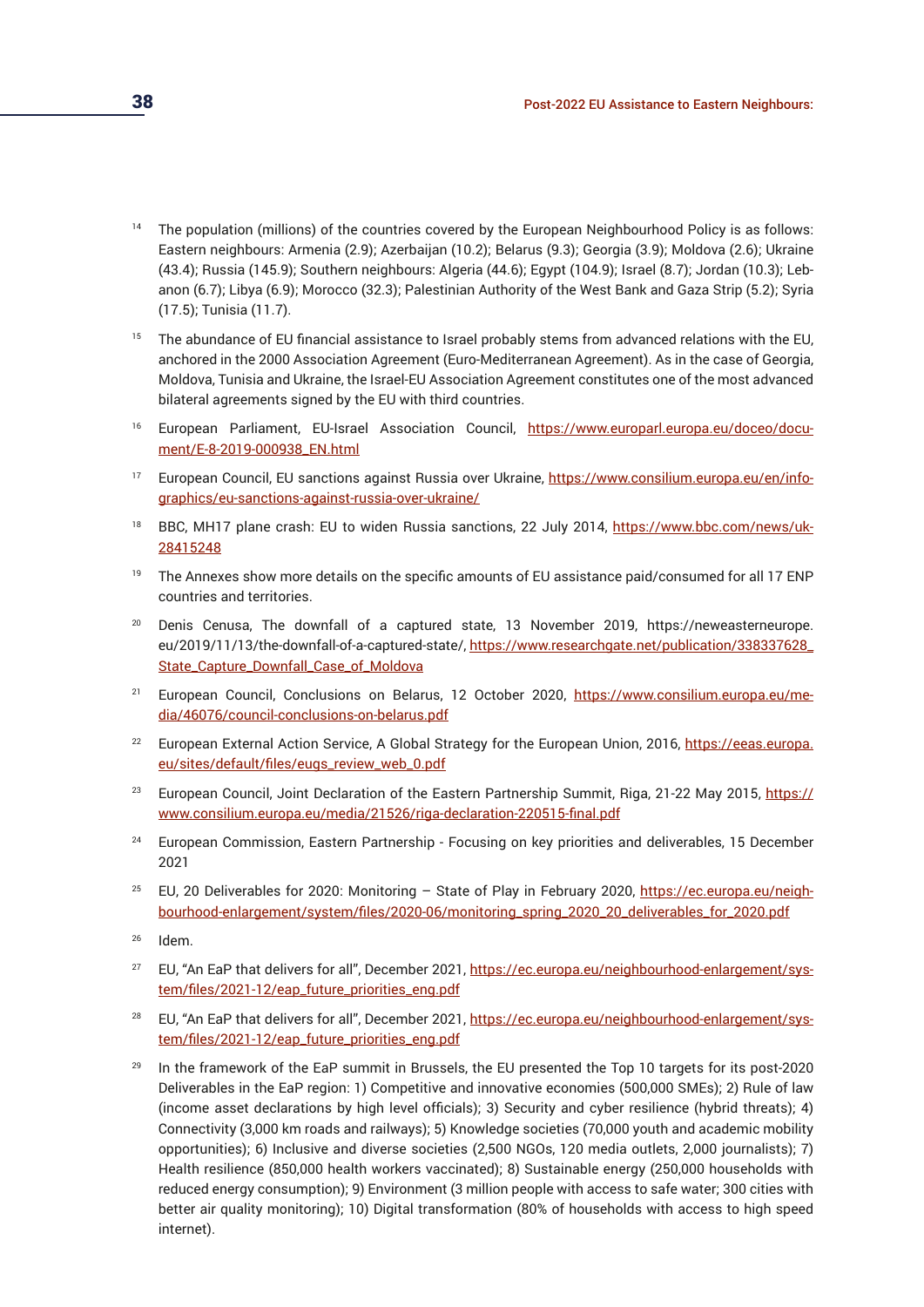- 30 EU, Joint Declaration of the Eastern Partnership Summit 'Recovery, Resilience and Reform' Brussels, 15 December 2021, <https://www.consilium.europa.eu/media/53527/20211215-eap-joint-declaration-en.pdf>
- <sup>31</sup> In addition, the EU agreed to open access to €1 billion in local currency for up to 500,000 SMEs from the EaP countries.
- <sup>32</sup> Ukraine, Georgia, Moldova establish Associated Trio for successful European integration, May 2021, [https://3dcftas.eu/news/news/ukraine-georgia-moldova-establish-associated-trio-for-successful-euro](https://3dcftas.eu/news/news/ukraine-georgia-moldova-establish-associated-trio-for-successful-europe)[pean-integration](https://3dcftas.eu/news/news/ukraine-georgia-moldova-establish-associated-trio-for-successful-europe)
- <sup>33</sup> EU, Joint Staff Working Document Recovery, resilience and reform: post 2020 Eastern Partnership priorities, 2 July 2021, [https://eeas.europa.eu/sites/default/files/swd\\_2021\\_186\\_f1\\_joint\\_staff\\_working\\_pa](https://eeas.europa.eu/sites/default/files/swd_2021_186_f1_joint_staff_working_paper_en_v2_p1_135645)[per\\_en\\_v2\\_p1\\_1356457\\_0.pdf](https://eeas.europa.eu/sites/default/files/swd_2021_186_f1_joint_staff_working_paper_en_v2_p1_135645)
- <sup>34</sup> ENTSO-E, Continental Europe successful synchronisation with Ukraine and Moldova power systems, March 2022, [https://www.entsoe.eu/news/2022/03/16/continental-europe-successful-synchronisa](https://www.entsoe.eu/news/2022/03/16/continental-europe-successful-synchronisation-with-ukraine-and)[tion-with-ukraine-and-moldova-power-systems/](https://www.entsoe.eu/news/2022/03/16/continental-europe-successful-synchronisation-with-ukraine-and)
- <sup>35</sup> The Georgian authorities refused the second part of the EU's pandemic-related macro-financial assistance (€75 million) due to the conditionality of rule of law reform, [https://eurasianet.org/georgia-turns-down-75](https://eurasianet.org/georgia-turns-down-75-million-euros-from-the-eu) [million-euros-from-the-eu](https://eurasianet.org/georgia-turns-down-75-million-euros-from-the-eu)
- 36 European Commission, Visa liberalisation with Moldova, Ukraine and Georgia, [https://ec.europa.](https://ec.europa.eu/home-affairs/policies/international-affairs/collaboration-countries/visa-libera) [eu/home-affairs/policies/international-affairs/collaboration-countries/visa-liberalisation-moldo](https://ec.europa.eu/home-affairs/policies/international-affairs/collaboration-countries/visa-libera)[va-ukraine-and\\_en](https://ec.europa.eu/home-affairs/policies/international-affairs/collaboration-countries/visa-libera)
- <sup>37</sup> Georgia: The European Union Monitoring Mission (since 2008); Moldova and Ukraine: The European Union Border Assistance Mission to Moldova and Ukraine (2005).
- <sup>38</sup>Interfax Ukraine, Ущерб инфраструктуре Украины от военной агрессии России KSE Institute оценивает в \$63 млрд, March 2022, <https://ru.interfax.com.ua/news/economic/817898.html>
- 39 EU, Regulation No 236/2014 of 11 March 2014.
- <sup>40</sup> "Pre-accession assistance" (€12.5 billion) is one of the channels of EU financing towards the third countries, included in the heading "Neighbourhood and Global Europe" in the 2021-27 Multi-annual Financial Framework (€98.4 billion). The "pre-accession" tool is separate from the NDICI financial envelope that serves to finance the EU's external actions and budgeted with €70.8 billion (€79.4 billion in 2020 prices) or approximately 72% of the total amount under the heading "Neighbourhood and Global Europe".
- 41 For the purpose of this policy paper, the author consulted 36 documents of the EU's Annual Action Programmes for Georgia, Moldova and Ukraine, implemented throughout
- 42 Denis Cenusa, Moldova, Between Protests and "State Capture", 14 March 2016, [https://www.expert-grup.](https://www.expert-grup.org/en/biblioteca/comentarii/item/1247-protests-state-capture-cenusa/1247-protests-state-capture-cenusa) [org/en/biblioteca/comentarii/item/1247-protests-state-capture-cenusa/1247-protests-state-capture](https://www.expert-grup.org/en/biblioteca/comentarii/item/1247-protests-state-capture-cenusa/1247-protests-state-capture-cenusa)[cenusa](https://www.expert-grup.org/en/biblioteca/comentarii/item/1247-protests-state-capture-cenusa/1247-protests-state-capture-cenusa)
- 43 Denis Cenusa, Moldova's anaemic democracy and distorted Europeanisation before and beyond 2020, 6 July 2020, [https://3dcftas.eu/publications/moldova%E2%80%99s-anaemic-democracy-and-distorted-eu](https://3dcftas.eu/publications/moldova%E2%80%99s-anaemic-democracy-and-distorted-europeanisation-%E)[ropeanisation-%E2%80%93-before-and-beyond-2020](https://3dcftas.eu/publications/moldova%E2%80%99s-anaemic-democracy-and-distorted-europeanisation-%E)
- In 2016, the EU adopted three rounds of Special Measures to support Ukraine: [https://ec.europa.eu/neigh](https://ec.europa.eu/neighbourhood-enlargement/sites/default/files/c_2016_4719_f1_commission_impleme)[bourhood-enlargement/sites/default/files/c\\_2016\\_4719\\_f1\\_commission\\_implementing\\_decision\\_en\\_v2\\_](https://ec.europa.eu/neighbourhood-enlargement/sites/default/files/c_2016_4719_f1_commission_impleme) [p1\\_853679.pdf](https://ec.europa.eu/neighbourhood-enlargement/sites/default/files/c_2016_4719_f1_commission_impleme);

[https://ec.europa.eu/neighbourhood-enlargement/sites/default/files/eni\\_2016\\_sm\\_ii\\_decision.pdf](https://ec.europa.eu/neighbourhood-enlargement/sites/default/files/eni_2016_sm_ii_decision.pdf); [https://ec.europa.eu/neighbourhood-enlargement/sites/default/files/eni\\_2016\\_sm\\_iii\\_decision.pdf](https://ec.europa.eu/neighbourhood-enlargement/sites/default/files/eni_2016_sm_iii_decision.pdf).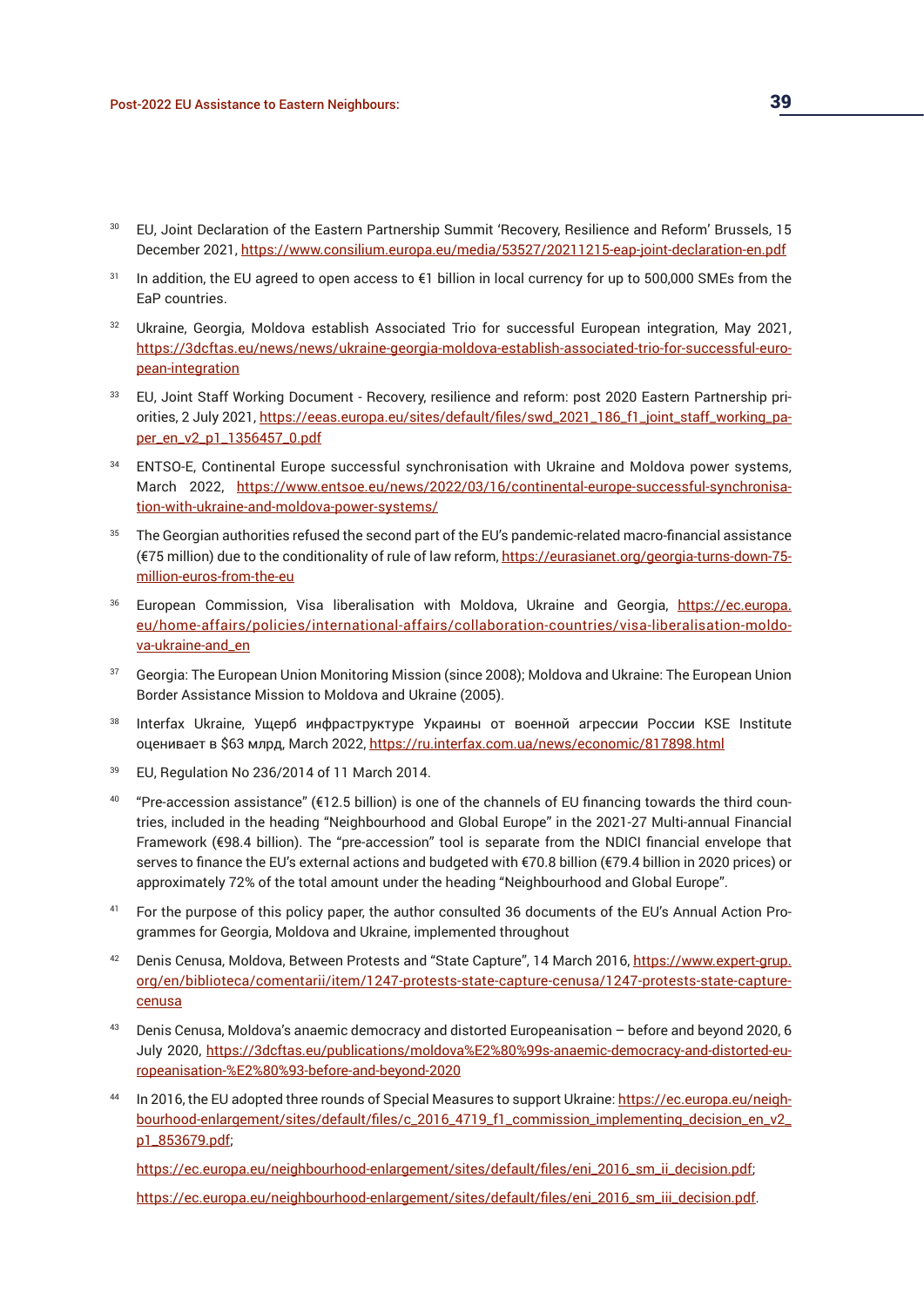- <sup>45</sup> The Annexes show more details on the specific amounts of EU assistance included in the Annual Action Programmes and the Contracted Annual Assistance.
- 46 Regulation 232/2014 of the European Parliament and of the Council of 11 March 2014 establishing a European Neighbourhood Instrument (ENI), [https://eur-lex.europa.eu/legal-content/EN/TXT/?uri=CELEX](https://eur-lex.europa.eu/legal-content/EN/TXT/?uri=CELEX:32014R0232)- [:32014R0232.](https://eur-lex.europa.eu/legal-content/EN/TXT/?uri=CELEX:32014R0232) The ENI Regulation stipulated that Russia had both the status of an EU neighbour and a strategic partner in the region.
- <sup>47</sup> According to the ENI Regulation, the multi-annual single support framework (SFF) should take into account the following aspects: (a) reviewing the progress made in relation to the policy framework and the achievement of previously agreed objectives and consideration of the state of play as regards relations between the EU and the partner country, including the level of ambition for the partner country's partnership with the EU; (b) setting out the objectives and priorities for EU support, mainly selected from those included in the documents (Action Plans or Association Agendas) and in the partner countries' strategies or plans, where those strategies or plans are consistent with the overall policy framework, and for which the EU's regular assessment has shown the need for support; (c) indicating expected results; and (d) setting out the indicative level of funding, broken down by priority, [https://eur-lex.europa.eu/legal-content/](https://eur-lex.europa.eu/legal-content/EN/TXT/?uri=CELEX:32014R0232) [EN/TXT/?uri=CELEX:32014R0232](https://eur-lex.europa.eu/legal-content/EN/TXT/?uri=CELEX:32014R0232)
- <sup>48</sup>**In the case of Moldova**, the indirect management has taken place since 2014 onward through outsourcing to UNDP, GIZ and Kreditanstalt fur Wiederaufbau (KfW), the Austrian Development, World Bank and EBRD (implementation of DCFTA-related actions). In the 2019 Annual Action Program, the Commission explicitly indicated, for the first time, that the indirect management would be conducted by "a Member State Organisation", referring to German Kreditanstalt fur Wiederaufbau (KfW). **For Georgia,** the institutions entrusted by the EU to manage the assistance since 2014 have been the UNDP, EBRD, GIZ, Food and Agriculture Organization (FAO), United Nations Children Fund (UNICEF), International Centre for Migration Policy Development (ICMPD), International Organisation for Migration (IOM), Austrian Development Agency (ADA), World Bank, HALO Trust, the European Monitoring Centre for Drugs and Drug Addiction (EMCDDA). **In Ukraine,** the EU started to entrust other institutions to manage EU funds in 2015 – EBRD, World Bank, GIZ, Sida (Swedish International Development Agency), Ministry of Foreign Affairs of Denmark (DANIDA), ILO, EBRD, World Bank, Expertise France (EF), United Nation Office for Project Services (UNOPS), KfW, Council of Europe, Ministry for Foreign Affairs of Finland. To manage assistance under the 2016 Special Measure on Technical Cooperation, the EU transferred the competence for fund management to the Directorate-General for Regional and Urban Policy of the European Commission (through a cross-sub delegation) and implemented it under shared management in relation to Ukraine's participation in the Danube Transnational Programme.
- 49 Denis Cenusa, EU-promoted reforms in Georgia, Moldova, and Ukraine: progress or challenge?, Eastern Europe Studies Centre, September 3 2021, [https://www.eesc.lt/en/2021/09/03/eu-promoted-reforms-in](https://www.eesc.lt/en/2021/09/03/eu-promoted-reforms-in-georgia-moldova-and-ukraine-progress-or-challenge/)[georgia-moldova-and-ukraine-progress-or-challenge/](https://www.eesc.lt/en/2021/09/03/eu-promoted-reforms-in-georgia-moldova-and-ukraine-progress-or-challenge/)
- 50 European Commission, Macro-Financial Assistance (MFA) to non-EU partner countries, [https://ec.europa.](https://ec.europa.eu/info/business-economy-euro/economic-and-fiscal-policy-coordination/international-economic-relations/macro-financial-assistance-mfa-non-eu-partner-countries_en) [eu/info/business-economy-euro/economic-and-fiscal-policy-coordination/international-economic-rela](https://ec.europa.eu/info/business-economy-euro/economic-and-fiscal-policy-coordination/international-economic-relations/macro-financial-assistance-mfa-non-eu-partner-countries_en)[tions/macro-financial-assistance-mfa-non-eu-partner-countries\\_en](https://ec.europa.eu/info/business-economy-euro/economic-and-fiscal-policy-coordination/international-economic-relations/macro-financial-assistance-mfa-non-eu-partner-countries_en)
- <sup>51</sup> EU, Council Conclusions on Eastern Partnership policy beyond 2020, May 2020, [https://www.consilium.](https://www.consilium.europa.eu/media/43905/st07510-re01-en20.pdf) [europa.eu/media/43905/st07510-re01-en20.pdf](https://www.consilium.europa.eu/media/43905/st07510-re01-en20.pdf)
- $52$  The Georgian authorities refused the second part of the EU's pandemic-related macro-financial assistance (€75 million) due to the conditionality of rule of law reform, [https://eurasianet.org/georgia-turns-down-75](https://eurasianet.org/georgia-turns-down-75-million-euros-from-the-eu) [million-euros-from-the-eu](https://eurasianet.org/georgia-turns-down-75-million-euros-from-the-eu)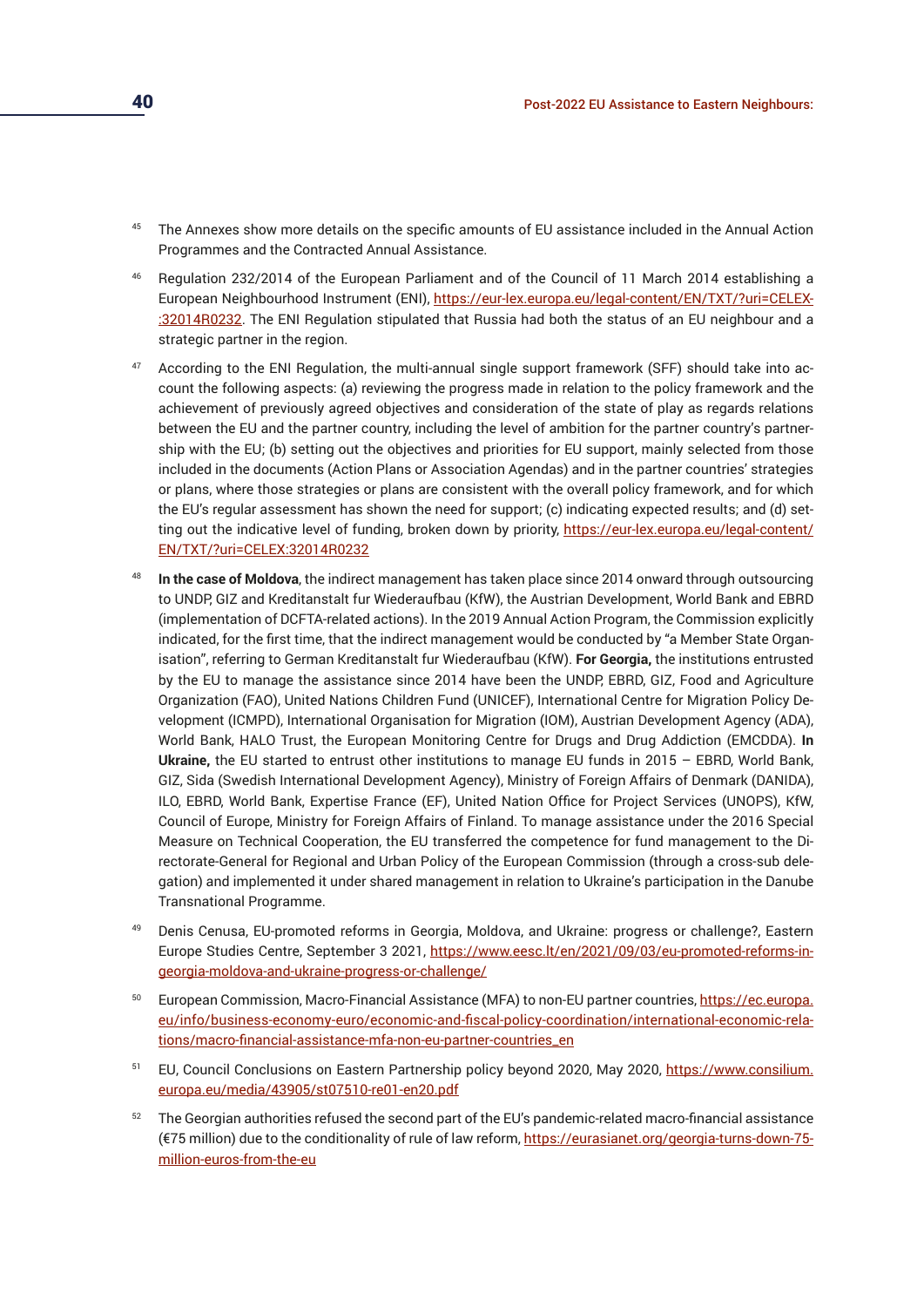- 53 Denis Cenusa, Scanning of EU macro-financial assistance to Moldova, Ukraine and Georgia: frontrunners and laggards, IPN News Agency, 24 September 2018, [https://www.ipn.md/en/scanning-of-eu-macro-fi](https://www.ipn.md/en/scanning-of-eu-macro-financial-assistance-to-moldova-ukraine-and-7978_1044272.html)[nancial-assistance-to-moldova-ukraine-and-7978\\_1044272.html](https://www.ipn.md/en/scanning-of-eu-macro-financial-assistance-to-moldova-ukraine-and-7978_1044272.html)
- 54 Denis Cenusa, Invalidation of elections in Chisinau, government scenarios and EU reaction, July 2018, [https://3dcftas.eu/publications/invalidation-of-elections-in-chisinau-government-scenarios-and-eu-reac](https://3dcftas.eu/publications/invalidation-of-elections-in-chisinau-government-scenarios-and-eu-re)[tion](https://3dcftas.eu/publications/invalidation-of-elections-in-chisinau-government-scenarios-and-eu-re)
- <sup>55</sup> European Public Prosecutor's Office, <https://www.eppo.europa.eu/en/mission-and-tasks>
- <sup>56</sup>EU, Ukraine: EU coordinating emergency assistance and steps up humanitarian aid, February 2022, [https://ec.europa.eu/commission/presscorner/detail/en/ip\\_22\\_1462](https://ec.europa.eu/commission/presscorner/detail/en/ip_22_1462)
- <sup>57</sup> EU, HR/VP Borrell and Commissioner Várhelyi in the Republic of Moldova as part of an extensive outreach to partners affected by the Russian invasion of Ukraine, March 2022, [https://eeas.europa.eu/delegations/](https://eeas.europa.eu/delegations/moldova/112171/hrvp-borrell-and-commissioner-v%C3%A1rhelyi-republ) [moldova/112171/hrvp-borrell-and-commissioner-v%C3%A1rhelyi-republic-moldova-part-extensive-out](https://eeas.europa.eu/delegations/moldova/112171/hrvp-borrell-and-commissioner-v%C3%A1rhelyi-republ)[reach-partners\\_en](https://eeas.europa.eu/delegations/moldova/112171/hrvp-borrell-and-commissioner-v%C3%A1rhelyi-republ)
- 58 EU, European Council's Conclusions, March 2022, [https://www.consilium.europa.eu/media/55082/2022-](https://www.consilium.europa.eu/media/55082/2022-03-2425-euco-conclusions-en.pdf) [03-2425-euco-conclusions-en.pdf](https://www.consilium.europa.eu/media/55082/2022-03-2425-euco-conclusions-en.pdf)
- <sup>59</sup>Marchenko: Ukraine may receive first tranche of EUR 600M from EU in late March, February 2022, [https://](https://www.ukrinform.net/rubric-economy/3406796-marchenko-ukraine-may-receive-first-tranche-of-eur-600m-from-eu-in-late-march.html) [www.ukrinform.net/rubric-economy/3406796-marchenko-ukraine-may-receive-first-tranche-of-eur-600m](https://www.ukrinform.net/rubric-economy/3406796-marchenko-ukraine-may-receive-first-tranche-of-eur-600m-from-eu-in-late-march.html)[from-eu-in-late-march.html](https://www.ukrinform.net/rubric-economy/3406796-marchenko-ukraine-may-receive-first-tranche-of-eur-600m-from-eu-in-late-march.html)
- Ukraine Receives EUR 300 Million of EU Macro-Financial Assistance, March 2022, [https://ukranews.com/](https://ukranews.com/en/news/842411-ukraine-receives-eur-300-million-of-eu-macro-financial-assistanc) [en/news/842411-ukraine-receives-eur-300-million-of-eu-macro-financial-assistance](https://ukranews.com/en/news/842411-ukraine-receives-eur-300-million-of-eu-macro-financial-assistanc)
- <sup>61</sup> EU support to Ukraine: Council doubles funding under the European Peace Facility, March 2022, [https://](https://www.consilium.europa.eu/en/press/press-releases/2022/03/23/eu-support-to-ukraine-council-dou) [www.consilium.europa.eu/en/press/press-releases/2022/03/23/eu-support-to-ukraine-council-dou](https://www.consilium.europa.eu/en/press/press-releases/2022/03/23/eu-support-to-ukraine-council-dou)[bles-funding-under-the-european-peace-facility/](https://www.consilium.europa.eu/en/press/press-releases/2022/03/23/eu-support-to-ukraine-council-dou)
- European Peace Facility: Council adopts assistance measures for Georgia, the Republic of Moldova, Ukraine and the Republic of Mali, December 2021, [https://www.consilium.europa.eu/en/press/press-re](https://www.consilium.europa.eu/en/press/press-releases/2021/12/02/european-peace-facility-council-adopts-assistance-measures-for-georgia-the-republic-of-moldova-ukraine-and-the-republic-of-mali/)[leases/2021/12/02/european-peace-facility-council-adopts-assistance-measures-for-georgia-the-repub](https://www.consilium.europa.eu/en/press/press-releases/2021/12/02/european-peace-facility-council-adopts-assistance-measures-for-georgia-the-republic-of-moldova-ukraine-and-the-republic-of-mali/)[lic-of-moldova-ukraine-and-the-republic-of-mali/](https://www.consilium.europa.eu/en/press/press-releases/2021/12/02/european-peace-facility-council-adopts-assistance-measures-for-georgia-the-republic-of-moldova-ukraine-and-the-republic-of-mali/)
- 63 Cross Border Cooperation, [https://ec.europa.eu/neighbourhood-enlargement/european-neighbourhood-pol](https://ec.europa.eu/neighbourhood-enlargement/european-neighbourhood-policy/cross-border-cooperation_en)[icy/cross-border-cooperation\\_en](https://ec.europa.eu/neighbourhood-enlargement/european-neighbourhood-policy/cross-border-cooperation_en)
- 64 Interreg Baltic Sea, [https://ec.europa.eu/regional\\_policy/en/atlas/programmes/2014-2020/denmark/2014tc-](https://ec.europa.eu/regional_policy/en/atlas/programmes/2014-2020/denmark/2014tc16m5tn001)[16m5tn001](https://ec.europa.eu/regional_policy/en/atlas/programmes/2014-2020/denmark/2014tc16m5tn001)
- 65 EU, Commission suspends cross-border cooperation and transnational cooperation with Russia and Belarus, March, 2022, [https://ec.europa.eu/commission/presscorner/detail/en/ip\\_22\\_1526](https://ec.europa.eu/commission/presscorner/detail/en/ip_22_1526)
- <sup>66</sup> EU Neighbours East, March 2022, [https://euneighbourseast.eu/news-and-stories/latest-news/eu-sus](https://euneighbourseast.eu/news-and-stories/latest-news/eu-suspends-horizon-europe-for-russia-and-cross-border-and-transnational-cooperation-with-moscow-and-minsk/)[pends-horizon-europe-for-russia-and-cross-border-and-transnational-cooperation-with-moscow-and](https://euneighbourseast.eu/news-and-stories/latest-news/eu-suspends-horizon-europe-for-russia-and-cross-border-and-transnational-cooperation-with-moscow-and-minsk/)[minsk/](https://euneighbourseast.eu/news-and-stories/latest-news/eu-suspends-horizon-europe-for-russia-and-cross-border-and-transnational-cooperation-with-moscow-and-minsk/)
- <sup>67</sup> OECD, Guidelines for Resilience Systems Analysis: How to Analyse Risk and Build a Roadmap to Resilience, 2014.
- The author underlined the importance of annual reporting by EU Delegations in a previously published policy paper "Fixing EU (in)visibilities in the six EaP countries: More proactive EU embassies, better deciphered assistance", Eastern Europe Studies Centre, November 2021, [https://www.eesc.lt/wp-content/](https://www.eesc.lt/wp-content/uploads/2020/07/RESC.-Fixing-EU-InVisibilities-EaP-countries.-ENG.pdf) [uploads/2020/07/RESC.-Fixing-EU-InVisibilities-EaP-countries.-ENG.pdf](https://www.eesc.lt/wp-content/uploads/2020/07/RESC.-Fixing-EU-InVisibilities-EaP-countries.-ENG.pdf)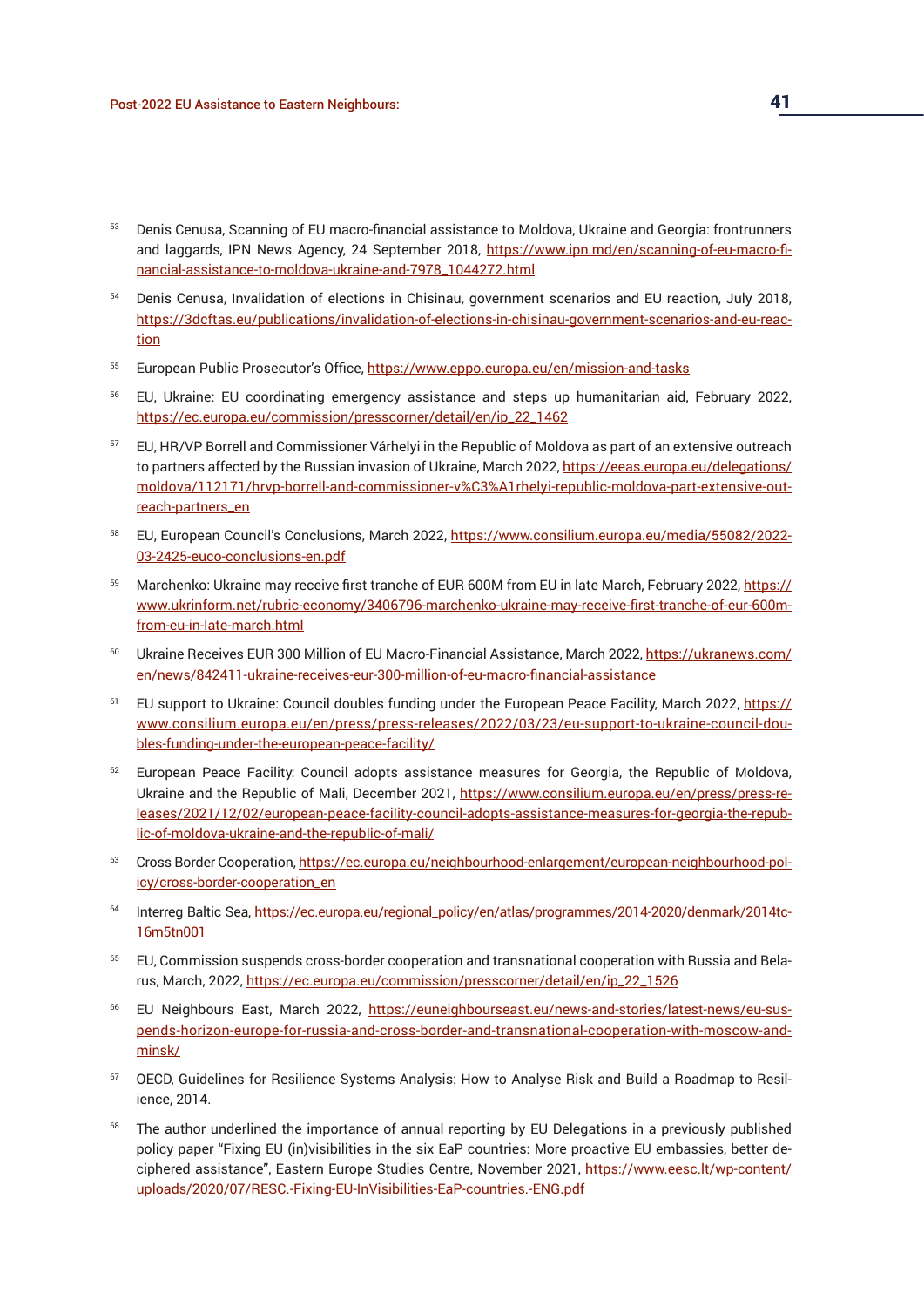**42 Post-2022 EU Assistance to Eastern Neighbours:** 

### **Notes**

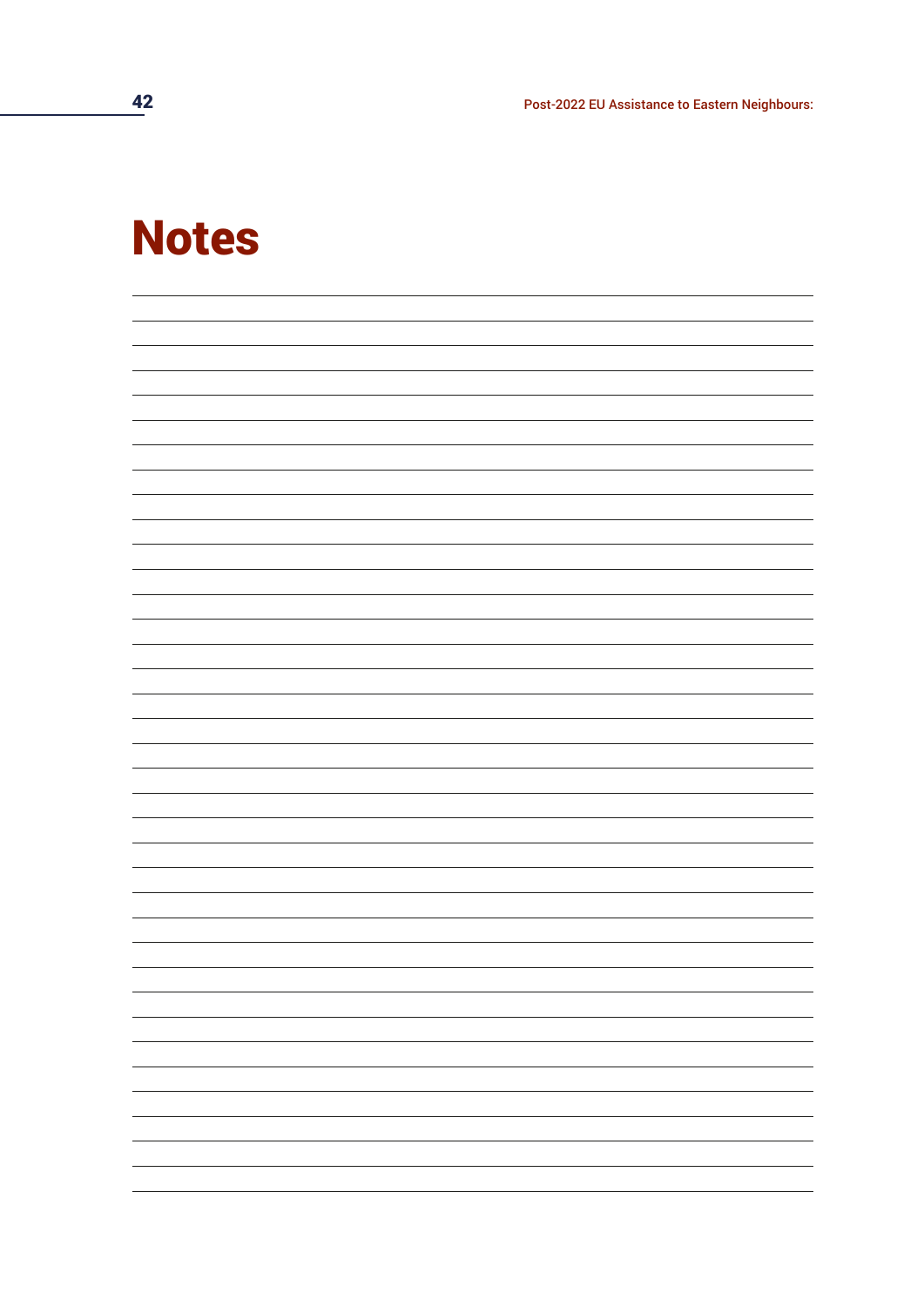### Notes